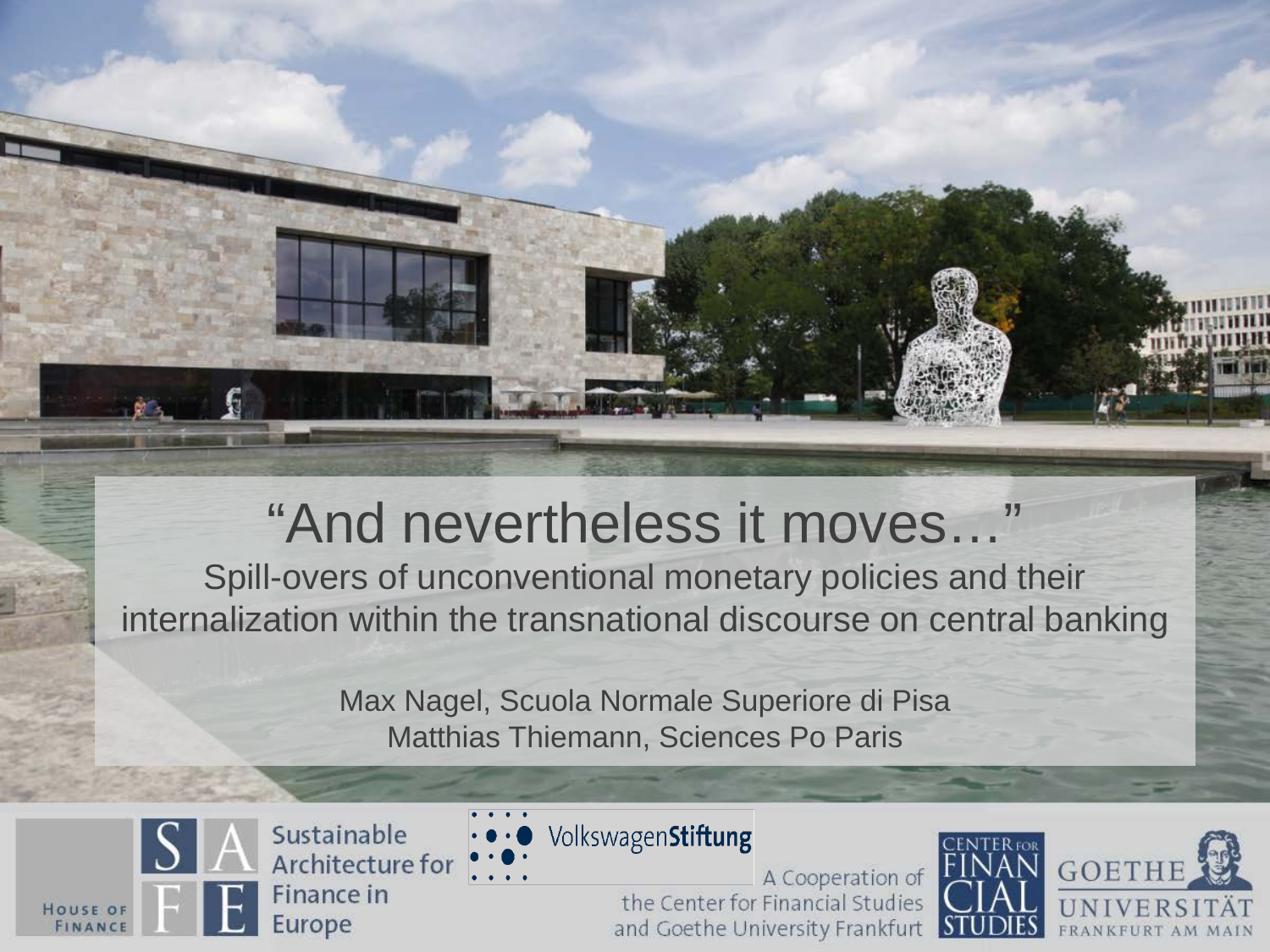#### International effects of post-crisis monetary policy

- How are unconventional monetary policies and their unintended effects in the international monetary and financial system assessed by technocrats and what are the consequences of this assessment?
- May/June 2013: taper tantrum
- What are the effects of unconventional monetary policies?
	- 1. real policy spillovers (macroeconomic variables)
	- 2. financial policy spillovers (financial stability)

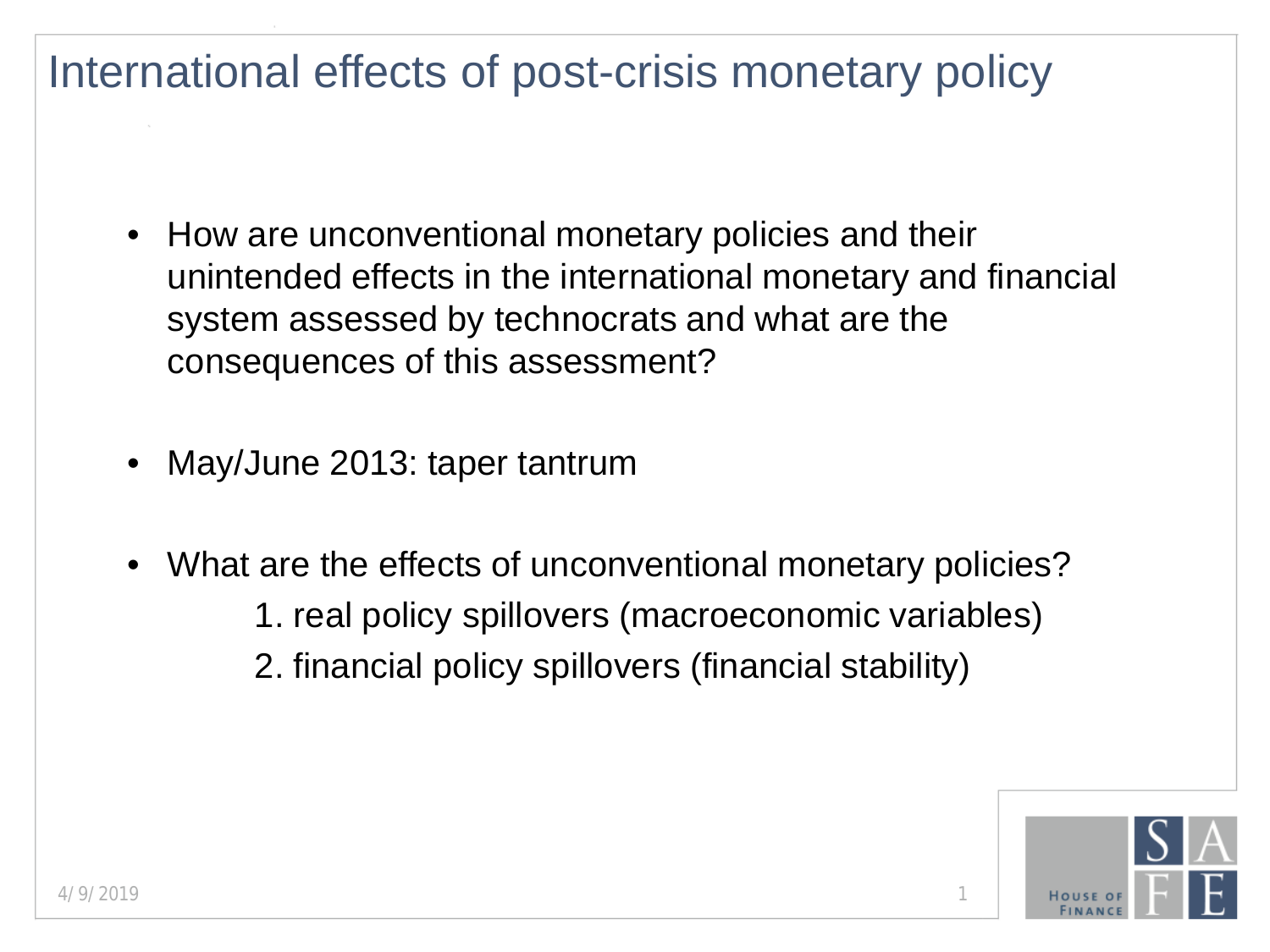#### International effects of post-crisis monetary policy

- How are unconventional monetary policies and their unintended effects in the international monetary and financial system assessed by technocrats and what are the consequences of this assessment?
- May/June 2013: taper tantrum
- What are the effects of unconventional monetary policies? 1. real policy spillovers (macroeconomic variables) 2. financial policy spillovers (financial stability)
- Epistemic uncertainty particularly regarding financial policy spillovers  $\rightarrow$  analytical focus

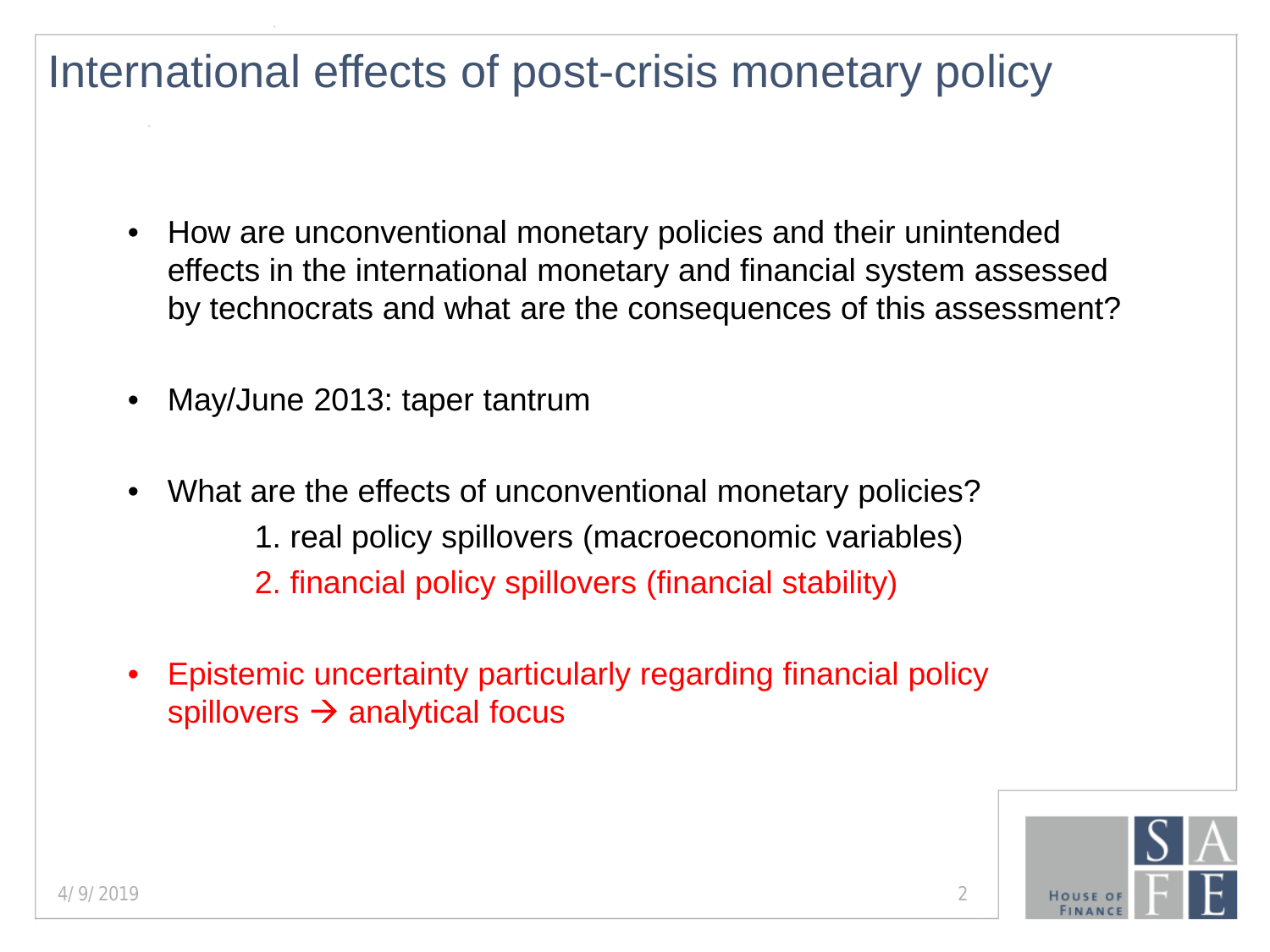#### What is this a case of?

We are looking at a moment of contestation of the global financial architecture (QE-taper tantrum and spill-over). An important pillar (in terms of ideology) of this Global Financial Architecture has been the Mundell Fleming Model, which has come under attack both in terms of economics as well as in terms of the technocratic expert discourse.

The paper is asking how the expert community processes this event and which larger changes (in terms of central bank coordination, but also in the outlook of these experts on the world) it has. Crucial: Specific framing of global imbalances central for assessing the international implications of domestic monetary policies

Our analysis is informed by the insights of Schmidt's discursive institutionalism (2008, 2011), which emphasizes the role economic ideas have in the coordinative discourse among experts (s. also Wood 2015).

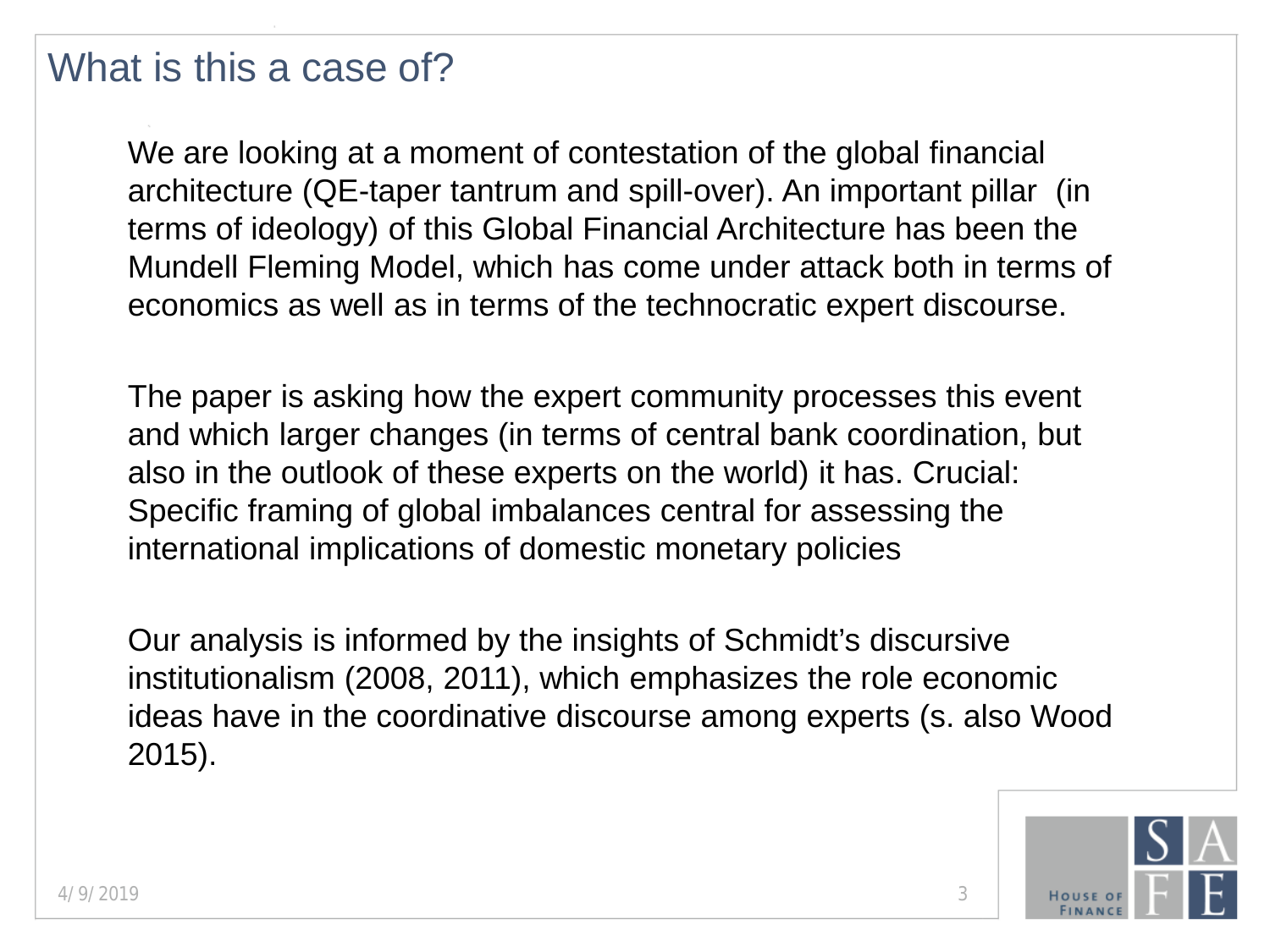General Observations and Interests of the Paper

-International Monetary and Financial System is subject to changes in the long run

-Current "non-system" (Rajan 2014) is a remnant of Bretton Woods

-Bretton Woods was a system destined to control capital flows, engineering a system of quasi-closed capital accounts (hot money flows problem)

-only from late 70s to 90s: move towards a system of open capital accounts, which peaked in the attempt to change IMF charter (Gallagher 2015)

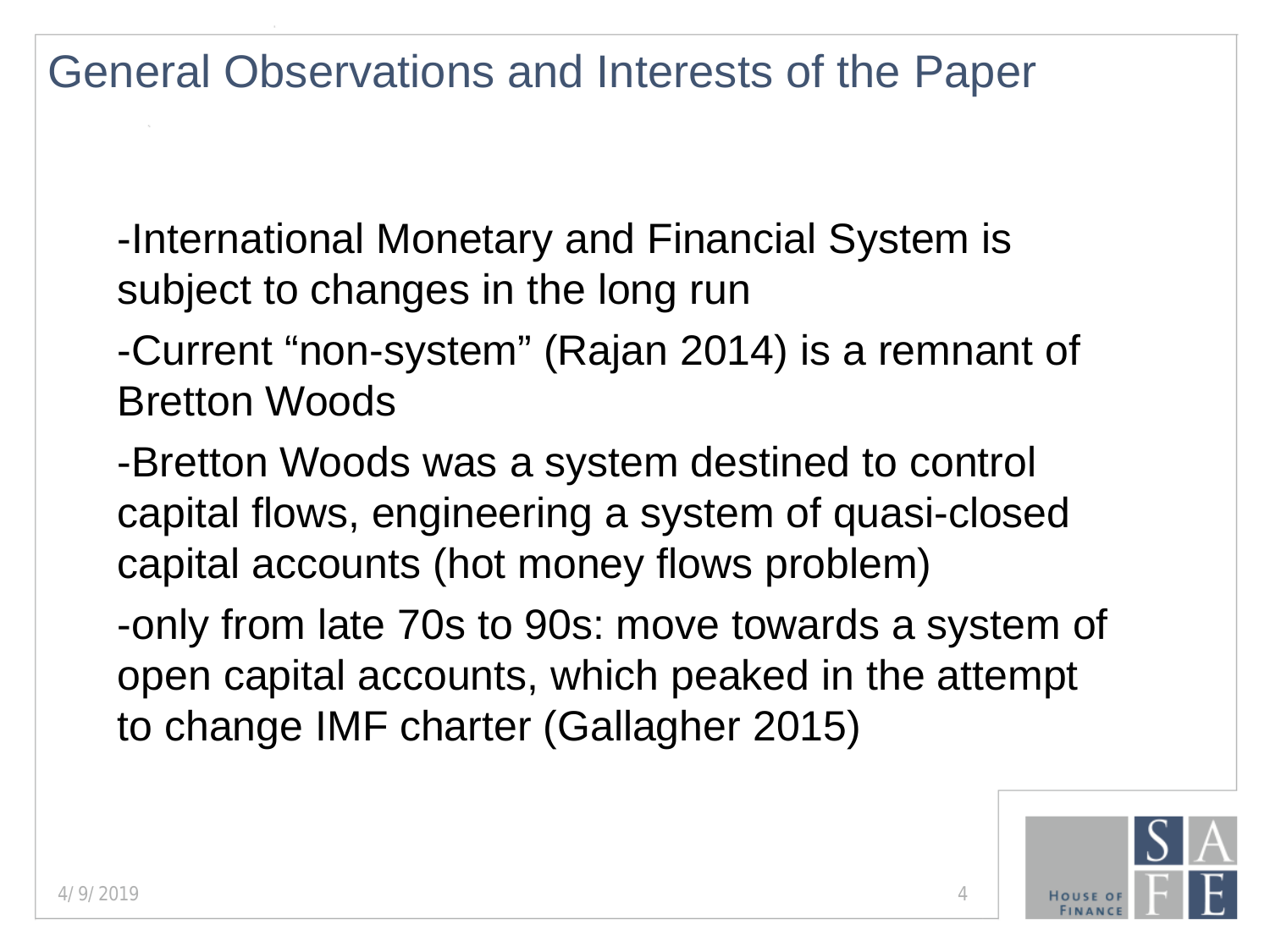-in all these periods, e.g. in the period of the founding of BW, economists views, focusing on and blending issues of national and international macroeconomics and international finance (Keynes, Dexter White) were crucial to the evolution of the system

-So where does economic discourse stand today on the merits and drawbacks of the current IMFS? And what, if any, are its impacts?

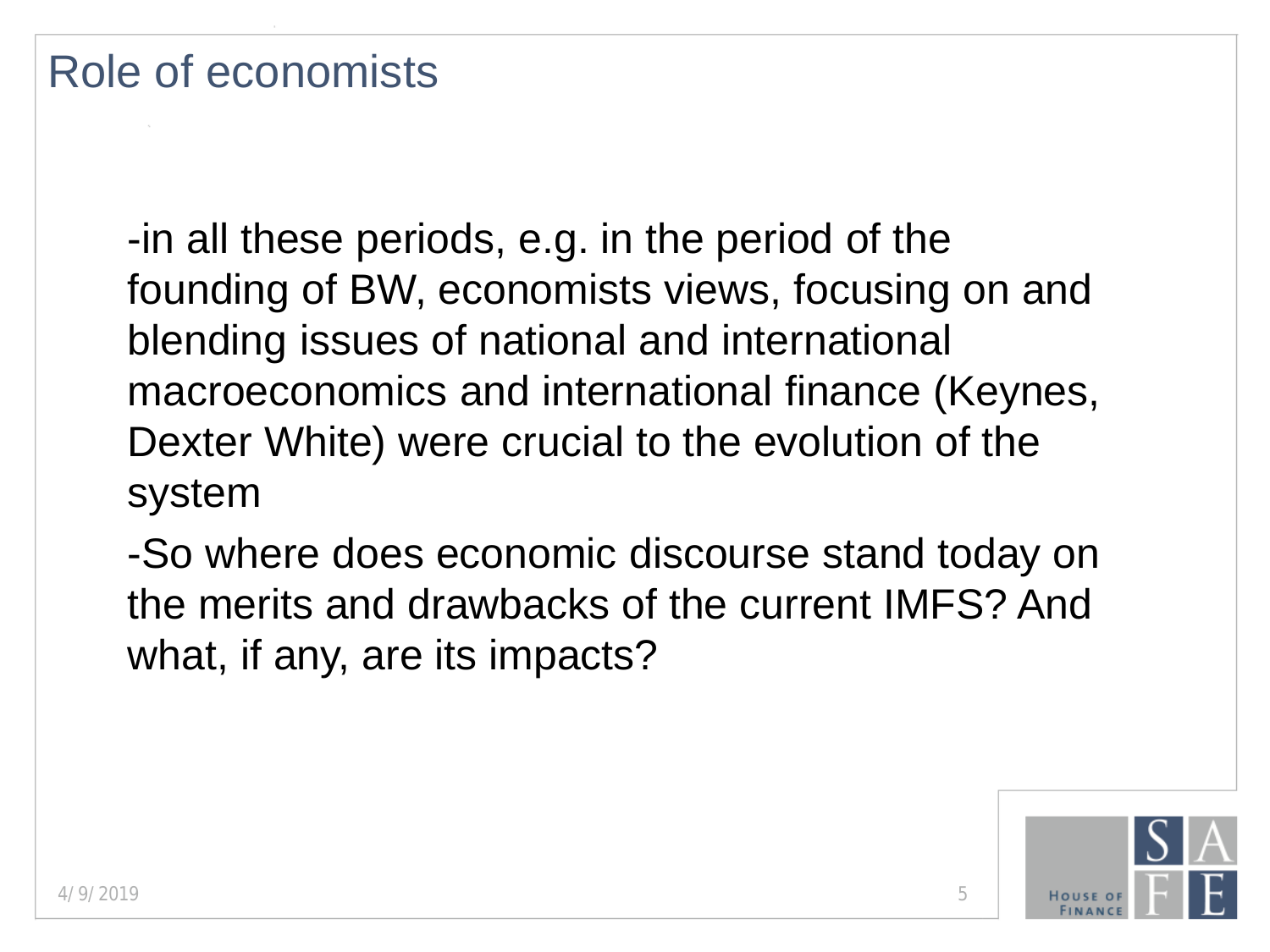#### Policy field of central bankers and international organizations

- Domestic mandates (macroeconomic objectives)
- Central bankers (including BIS) and arguably IMF form a transnational epistemic community (Marcussen 2006)
- Transnational discursive competition, struggling for epistemic authority
- International effects: real and financial policy spillovers
- How is this tension processed in the discourses of policy institutions in the field?

1. intra-institutional knowledge production

- 2. intra-institutional ideational processes
- 3. discursive shifts and inter-institutional competition

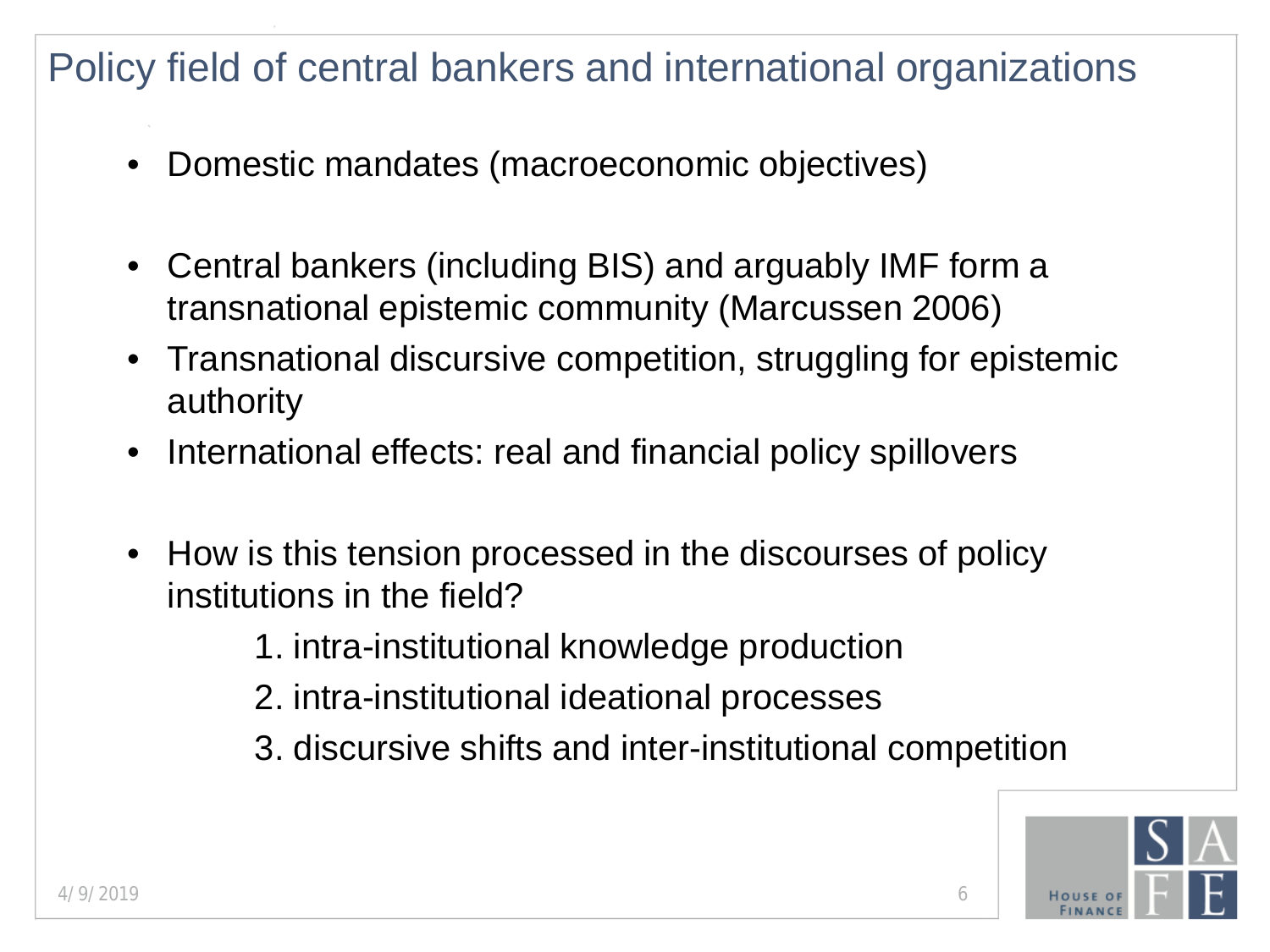### Theory: Ideas matter

- Interests are socially constructed, based on ideas: what is beneficial, what is in my interest is answered according to a certain (economic) understanding of the world (Blyth 2003, monetary policy coordination Widmaier 2004)
- Influence of (new) ideas particularly strong in situations of high uncertainty (Blyth 2003, Widmaier et al 2007)
- Focus on social construction of analytical frames to evaluate policy spill-overs – What is left out? What is included?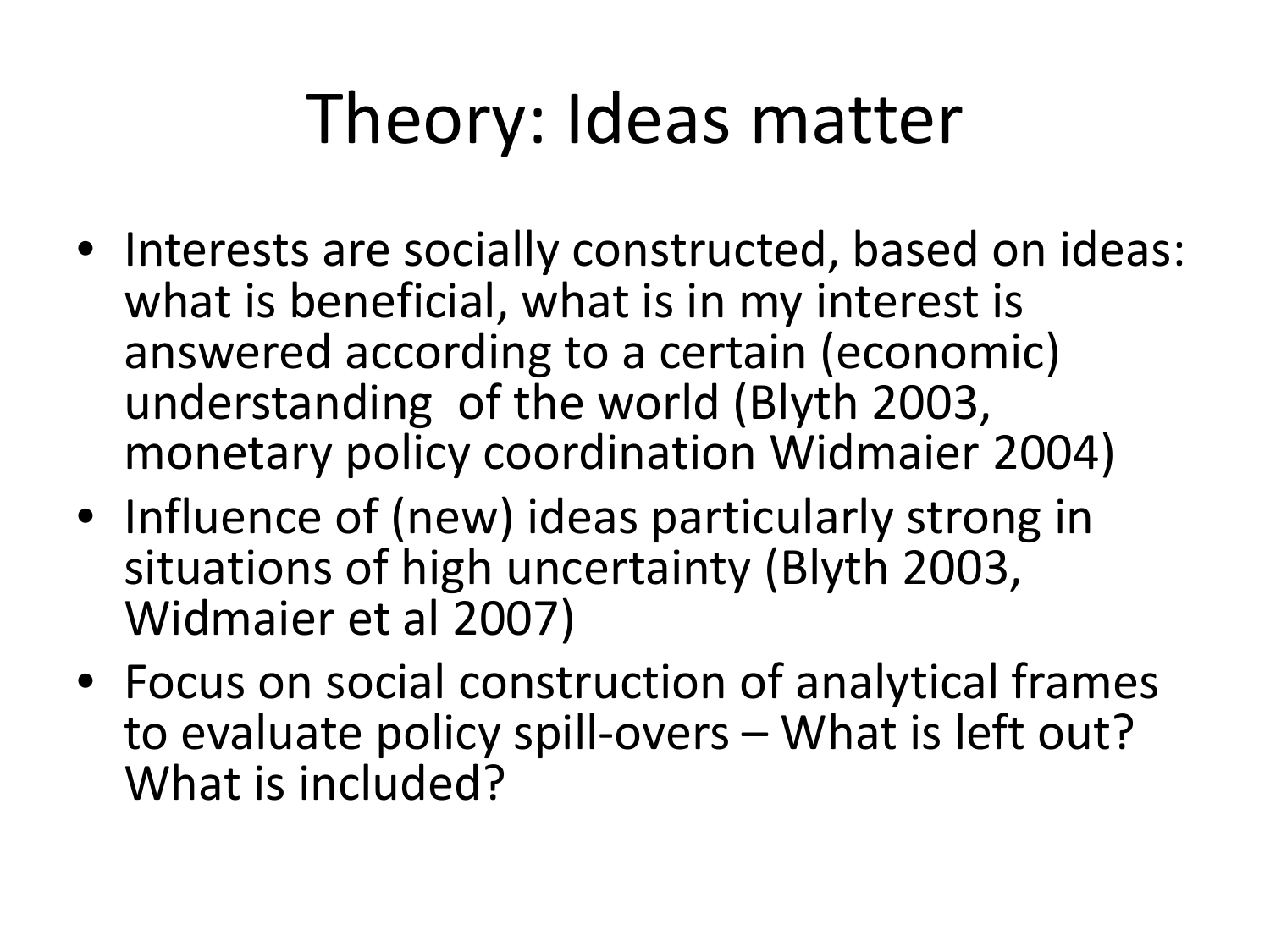### Experts and policy making

- Experts construct policy problems and policies to address them strategically within their shared world view and within their shared knowledge of the world
- They do so within a bureaucratic organization with the task of addressing these issues
- Within a transnational field of expertise, within which different professionals are vying for the provision of solutions and different organizations vie for influence (in our case BIS, IMF, national central banks); fight for epistemic authority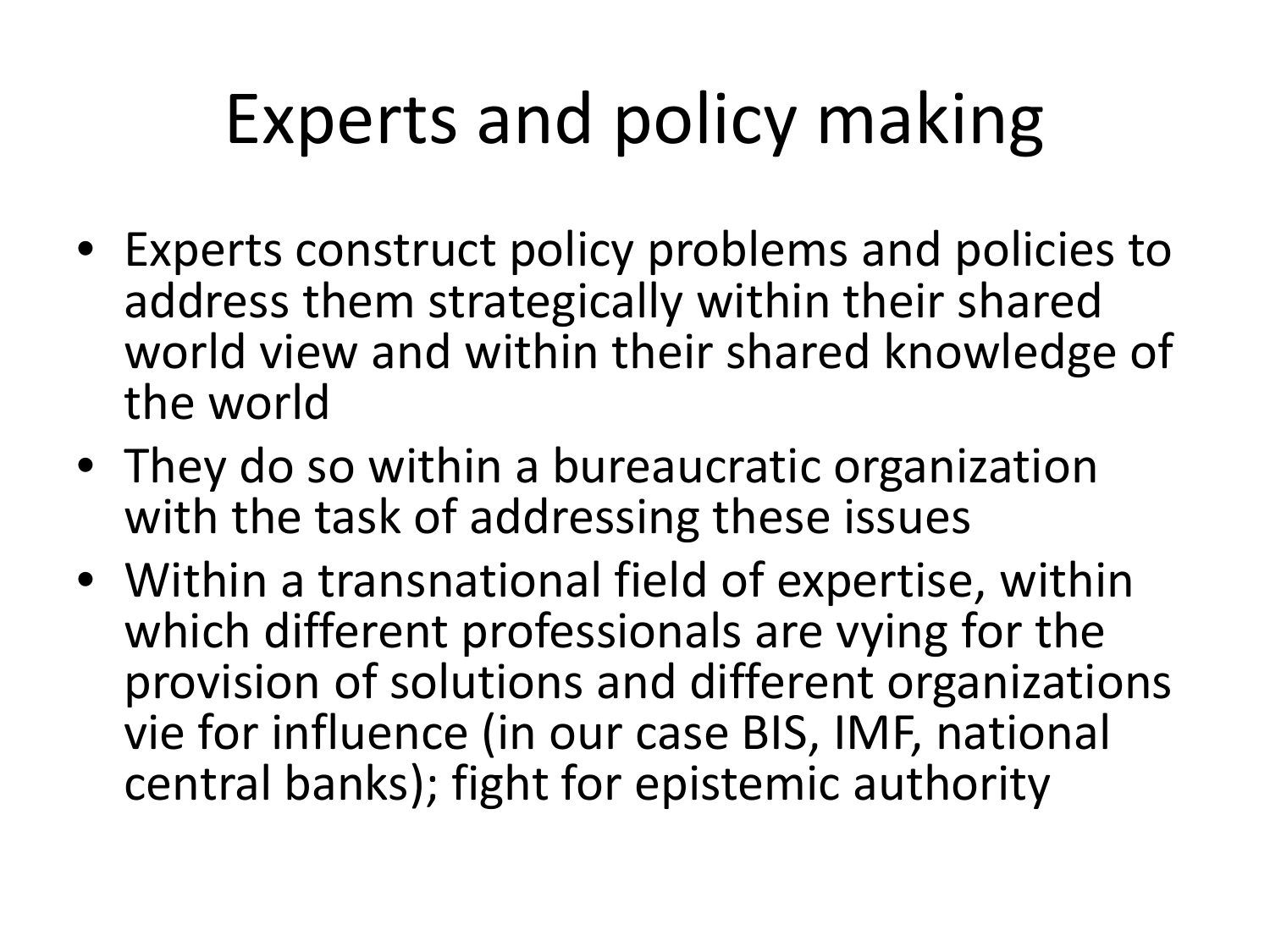#### Method and Data

- Process tracing of debate, using document analysis and expert interviews to understand the shifting evaluation of unconventional monetary policy in the transnational expert discussion from 2007-2017, seconded by quantitative analysis
- Working papers, official publications, speeches by the Fed (163), IMF (129) and BIS (120), chosen as the central institutions driving the transnational discourse on the global financial architecture
- For textual analysis: 146 (IMF), 122 (BIS), 79 (FED)
- 17 expert interviews with current and former policymakers and economists at the Fed and IMF + ECB and BoJ – further interviews with BIS staffers planned

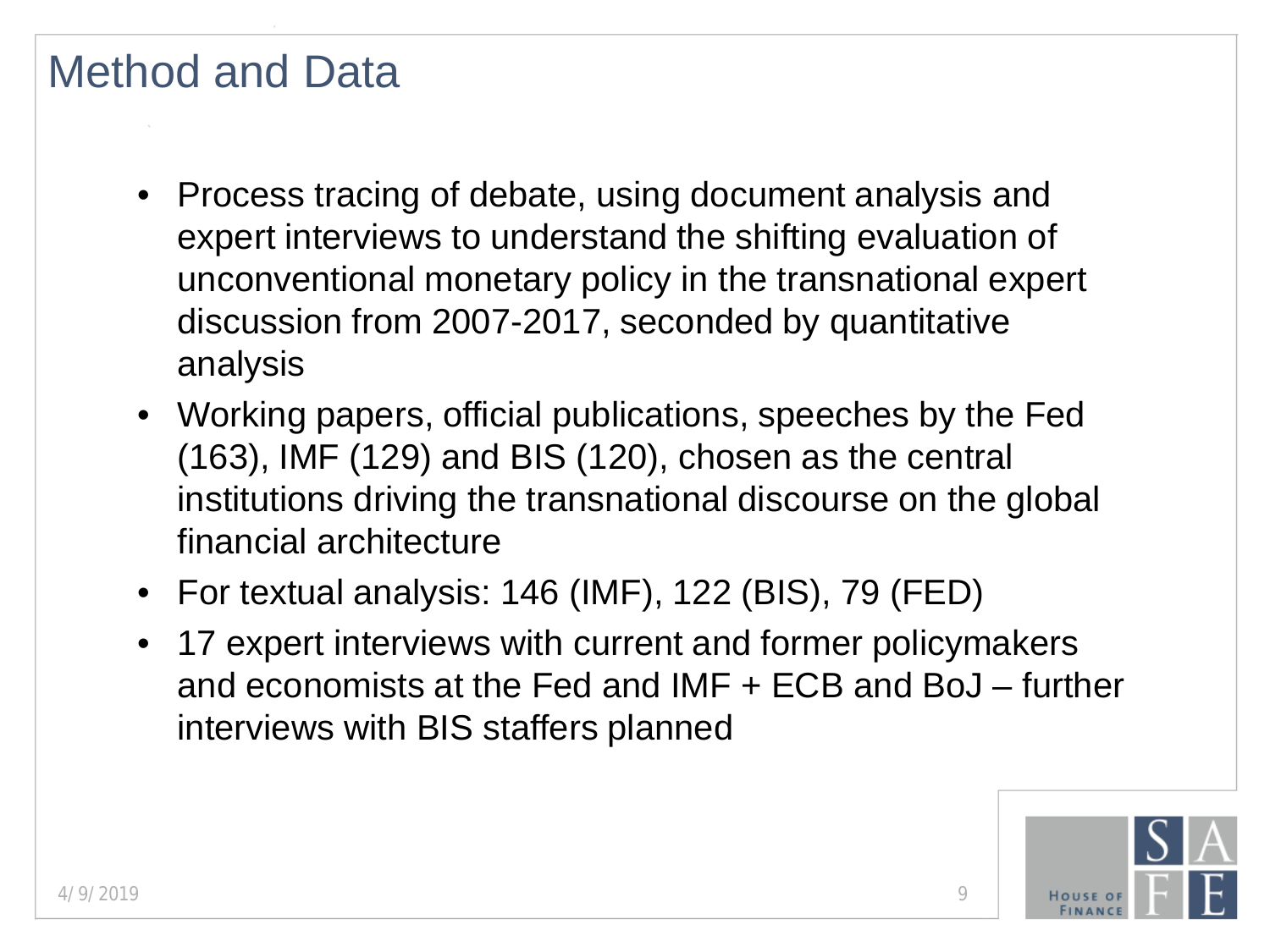#### The observed period (2007-2017) characterized by a rupture

| <b>Pre-2010</b>               | <b>Current account view</b>                                                |
|-------------------------------|----------------------------------------------------------------------------|
| <b>2010- Taper</b><br>tantrum | Re-direction of problem frames and<br>problem resolution frames            |
| <b>Post-2013</b>              | Current account view<br><b>Risk-taking channel</b><br>Capital account view |

• Current account view :

underlying hegemonic macroeconomic viewpoint, based on neoclassical economics

Capital account view:

macro-finance, a new economic strand which post-crisis challenges the hegemonic view, emphasizing the role of financial flows impacting the macroeconomy through the risktaking channel

 $\rightarrow$  Different frames are crucial for the positioning of policy institutions, and are in turn influenced by Taper tantrum

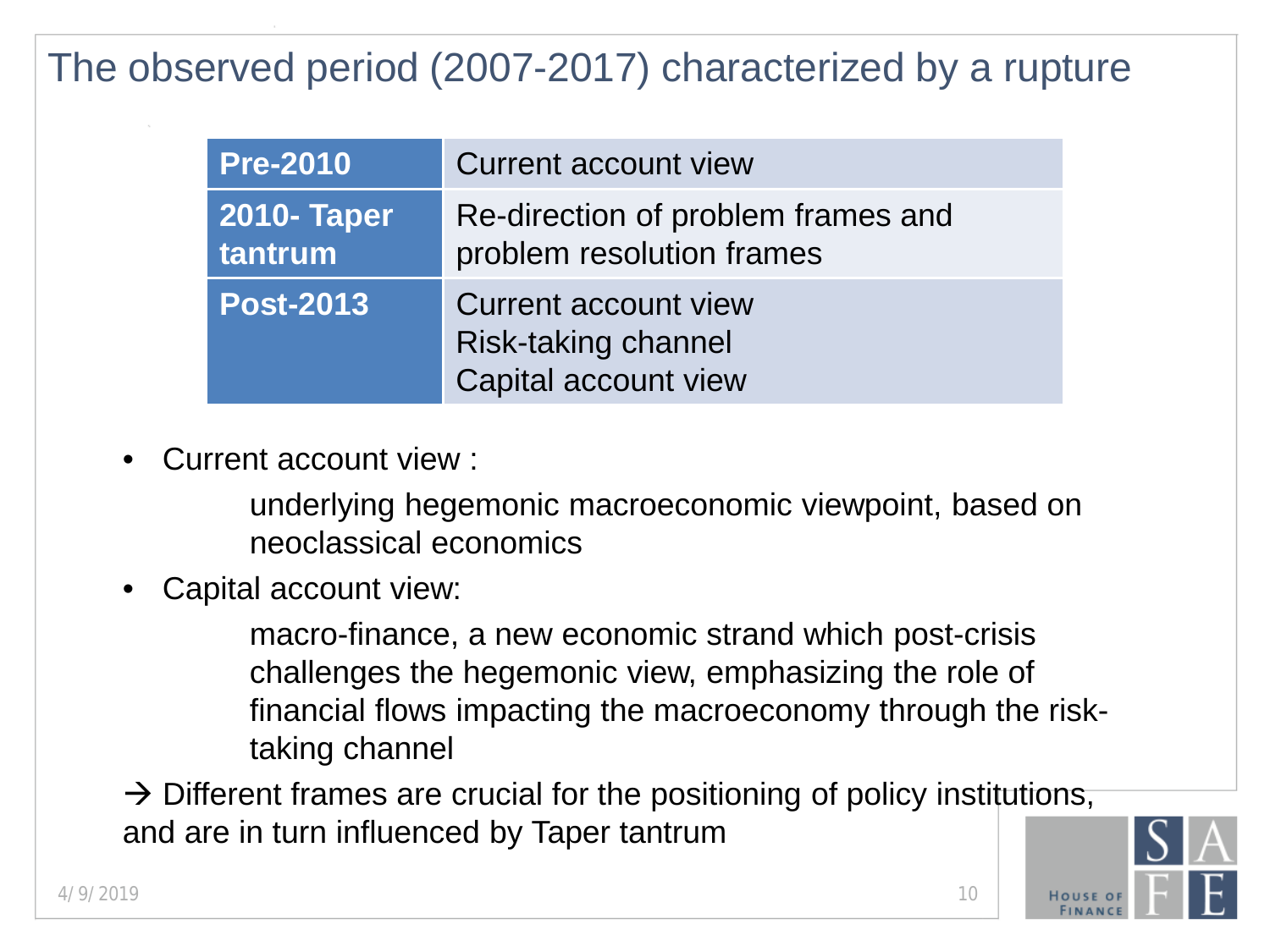Intellectual fights in the field of international macroeconomics and finance

Contention: Need to integrate financial and real side effects of globally integrated financial markets in our analysis

Between on the one hand International closed form macroeconomics (focus on real side, trade imbalances, savings imbalances) vs. international macro-finance (financial cycles, balance sheets, gross capital flows are crucial) -Mundell-Fleming framework (impossible trinity) vs. dilemma (global financial cycle)



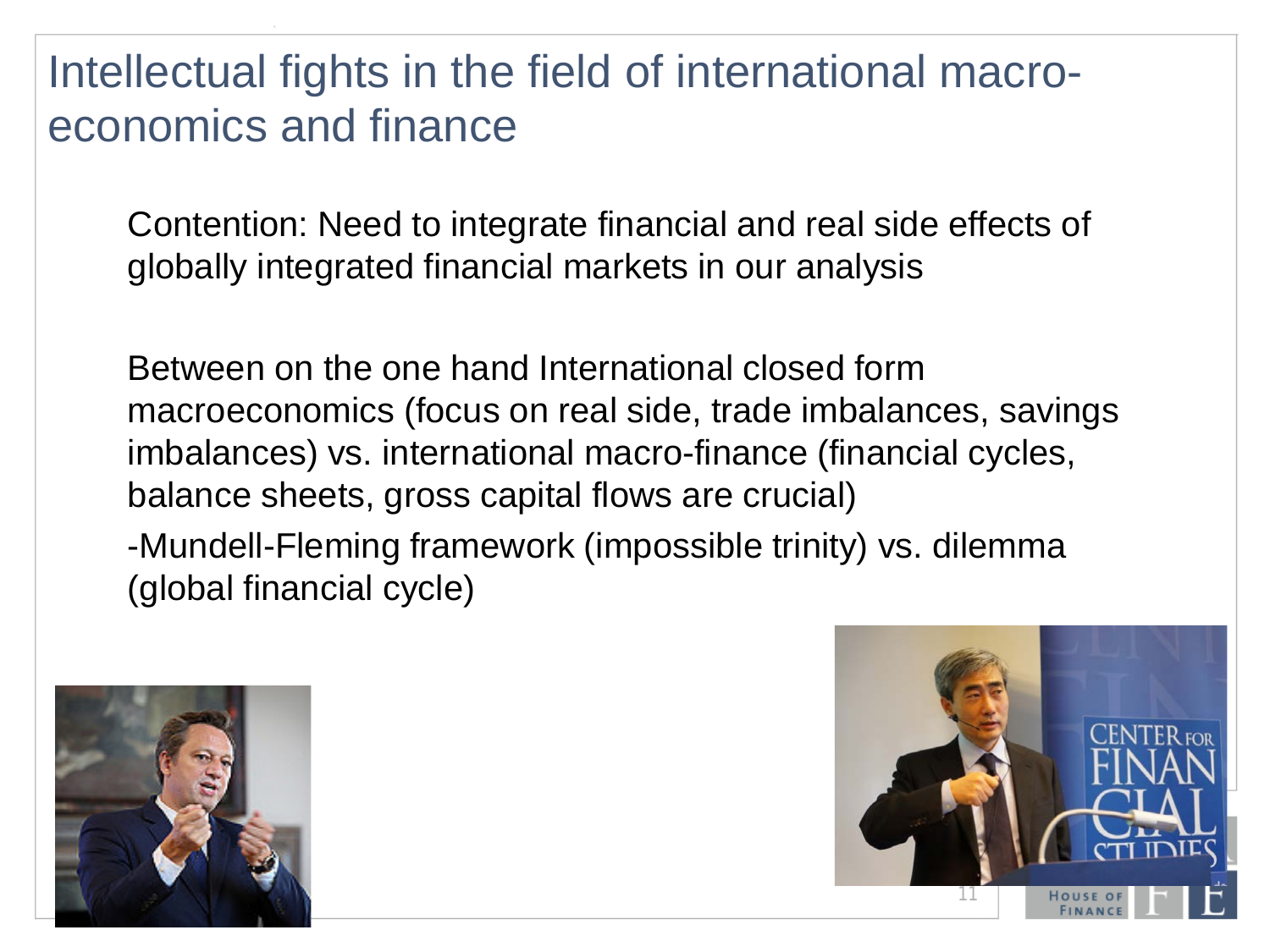### Different factors related to different views

| <b>Current account</b>           | <b>Capital account</b>     |
|----------------------------------|----------------------------|
| <b>Pull factors</b>              | <b>Push factors</b>        |
| Interest rate channel            | Risk taking channel        |
| Net capital flows                | <b>Gross capital flows</b> |
| <b>Current account imbalance</b> | Capital account imbalances |
| 4/9/2019                         | 12<br><b>HOUSE OF</b>      |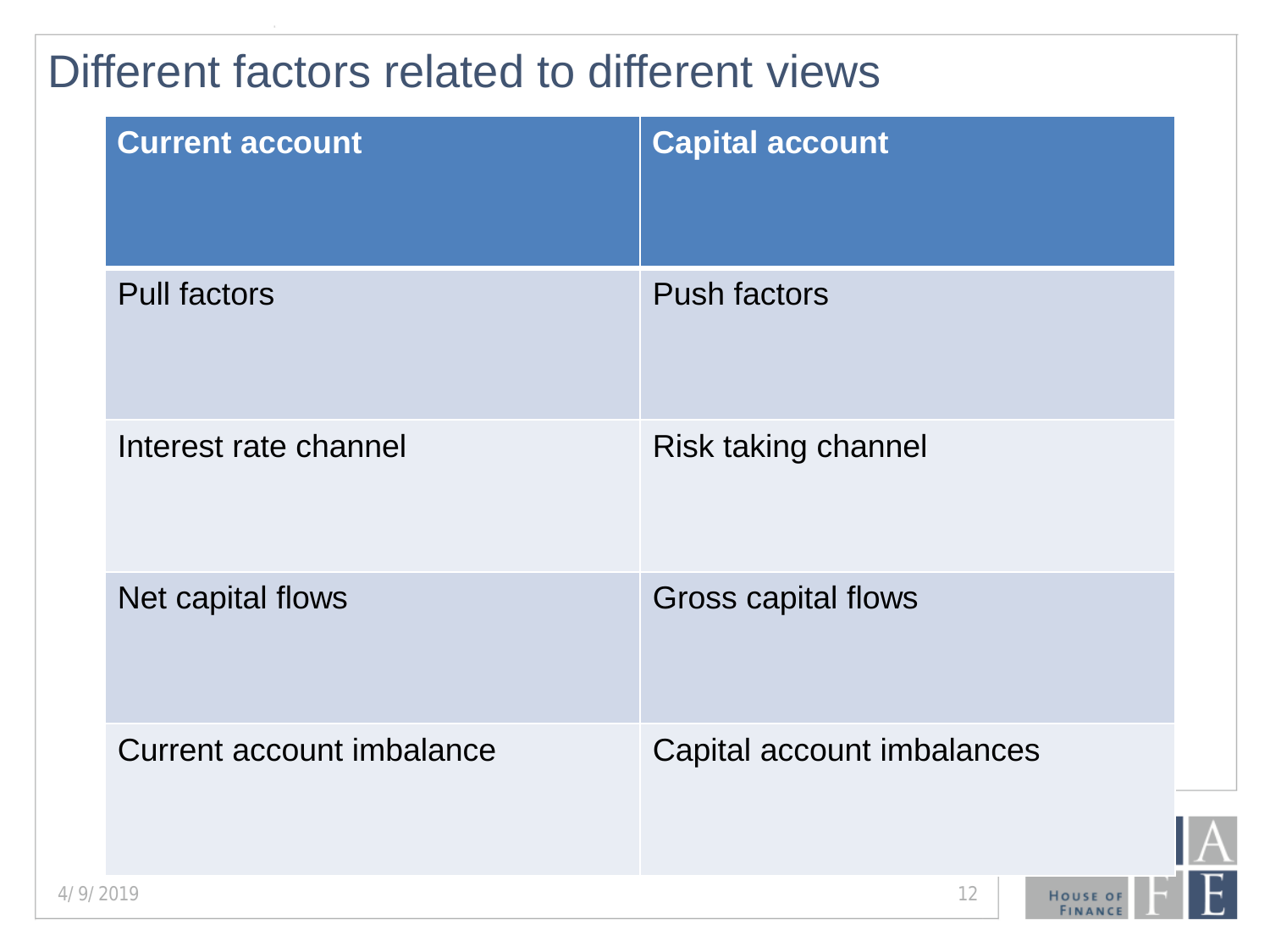### **Pre-2010 view**

|                                    | <b>Fed</b>                 | <b>IMF</b>                        | <b>BIS</b>                 |
|------------------------------------|----------------------------|-----------------------------------|----------------------------|
| <b>Spillovers</b>                  | Real                       | Real                              | Real                       |
| <b>Risk-taking channel</b>         | <b>No</b>                  | <b>No</b>                         | <b>No</b>                  |
| <b>Global imbalances</b>           | Current account            | <b>Current account</b>            | <b>Current account</b>     |
| <b>Scope of analysis</b>           | Net capital flows          | Net capital flows                 | Net capital flows          |
| <b>Scope of monetary</b><br>policy | Domestic<br>macroeconomics | <b>Domestic</b><br>macroeconomics | Domestic<br>macroeconomics |
| <b>Adjustment</b>                  | <b>EMES</b>                | <b>EMES</b>                       | <b>EMES</b>                |
| <b>Coordination</b>                | House in order             | House in order                    | House in order             |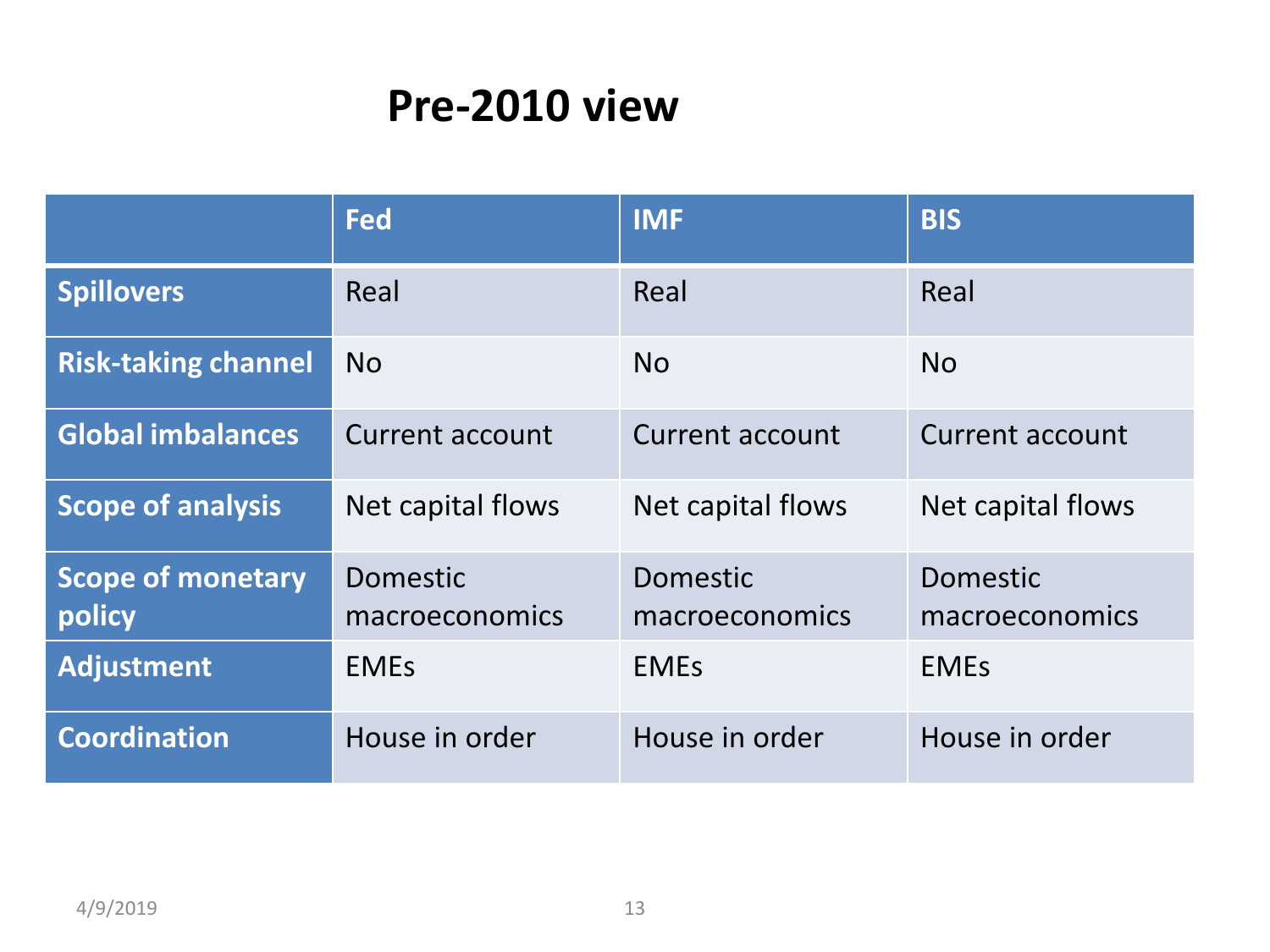#### **Post-2010 evolution**

|                                    | Fed                               | <b>IMF</b>                     | <b>BIS</b>                                      |
|------------------------------------|-----------------------------------|--------------------------------|-------------------------------------------------|
| <b>Spillovers</b>                  | Real                              | Real                           | <b>Financial</b>                                |
| <b>Risk-taking channel</b>         | No (domestic yes)                 | <b>Yes</b>                     | <b>Yes</b>                                      |
| <b>Global imbalances</b>           | <b>Current account</b>            | mixed                          | Capital account                                 |
| <b>Scope of analysis</b>           | Net capital flows                 | mixed                          | <b>Balance</b><br>sheets/gross capital<br>flows |
| <b>Scope of monetary</b><br>policy | <b>Domestic</b><br>macroeconomics | International<br>macro-finance | <b>International</b><br>macro-finance           |
| <b>Adjustment</b>                  | <b>EMES</b>                       | <b>EMES</b>                    | <b>AEs</b>                                      |
| <b>Coordination</b>                | House in order                    | House in order                 | <b>Monetary policy</b>                          |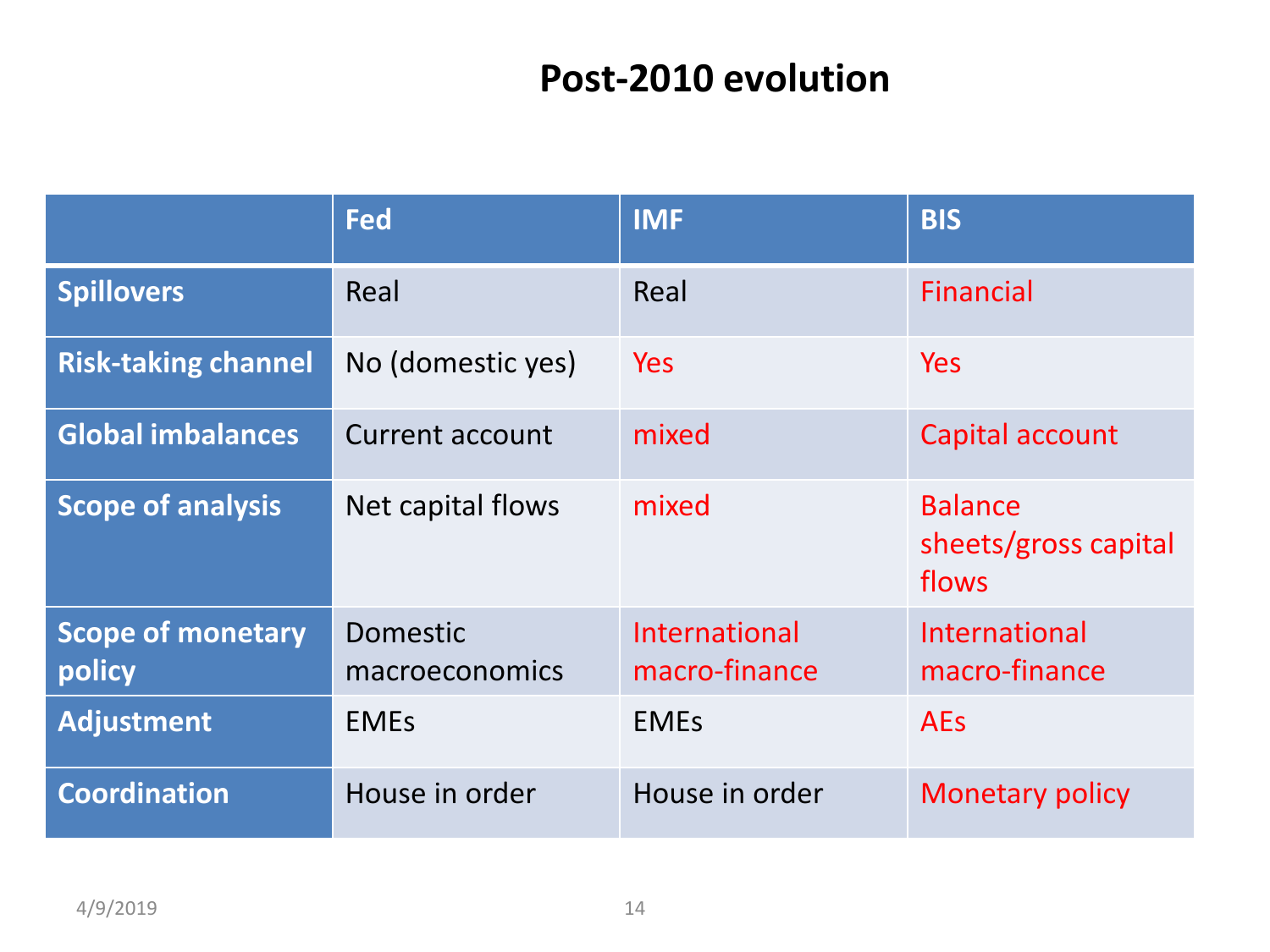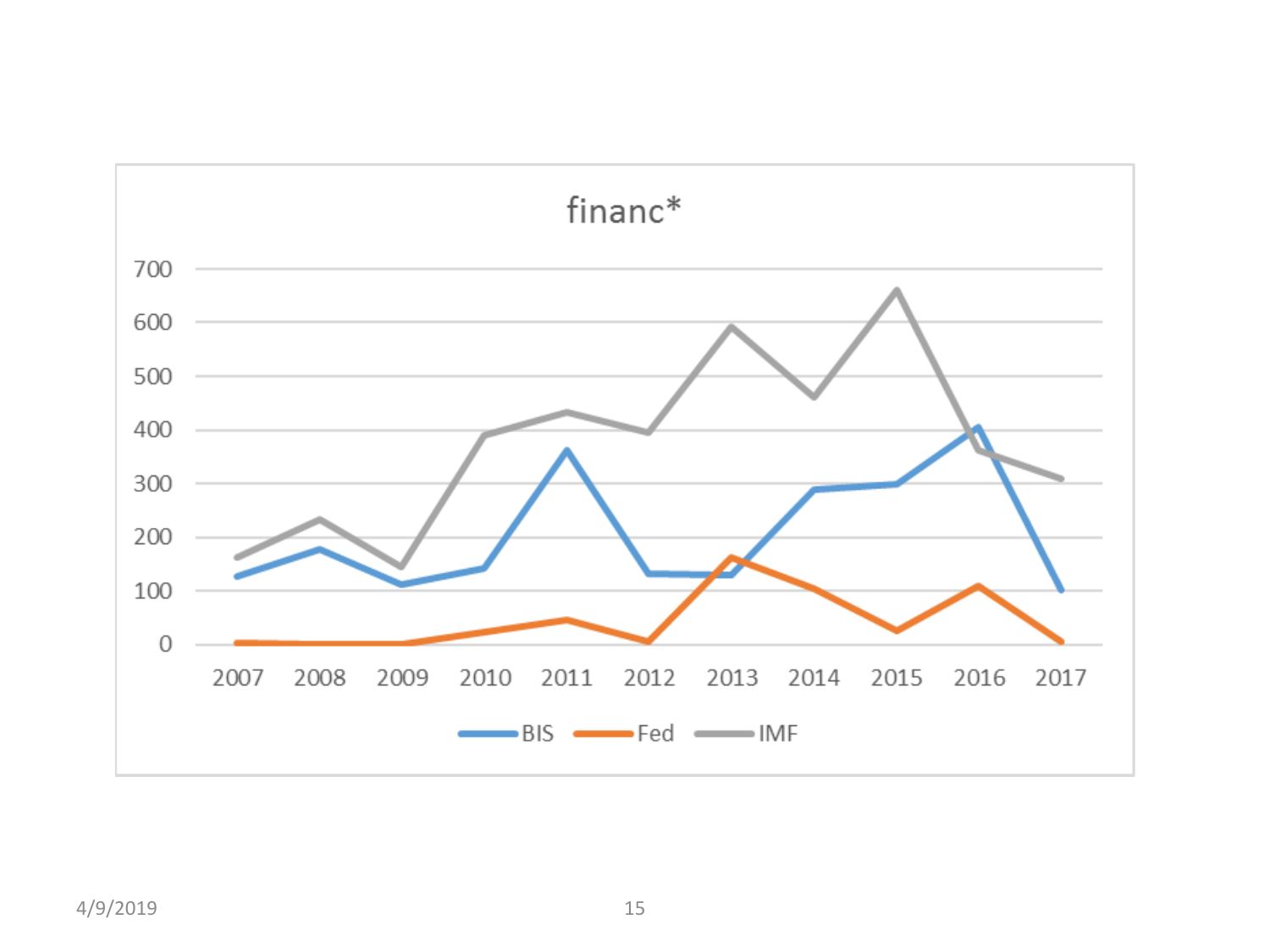

4/9/2019 16

**HOUSE OF**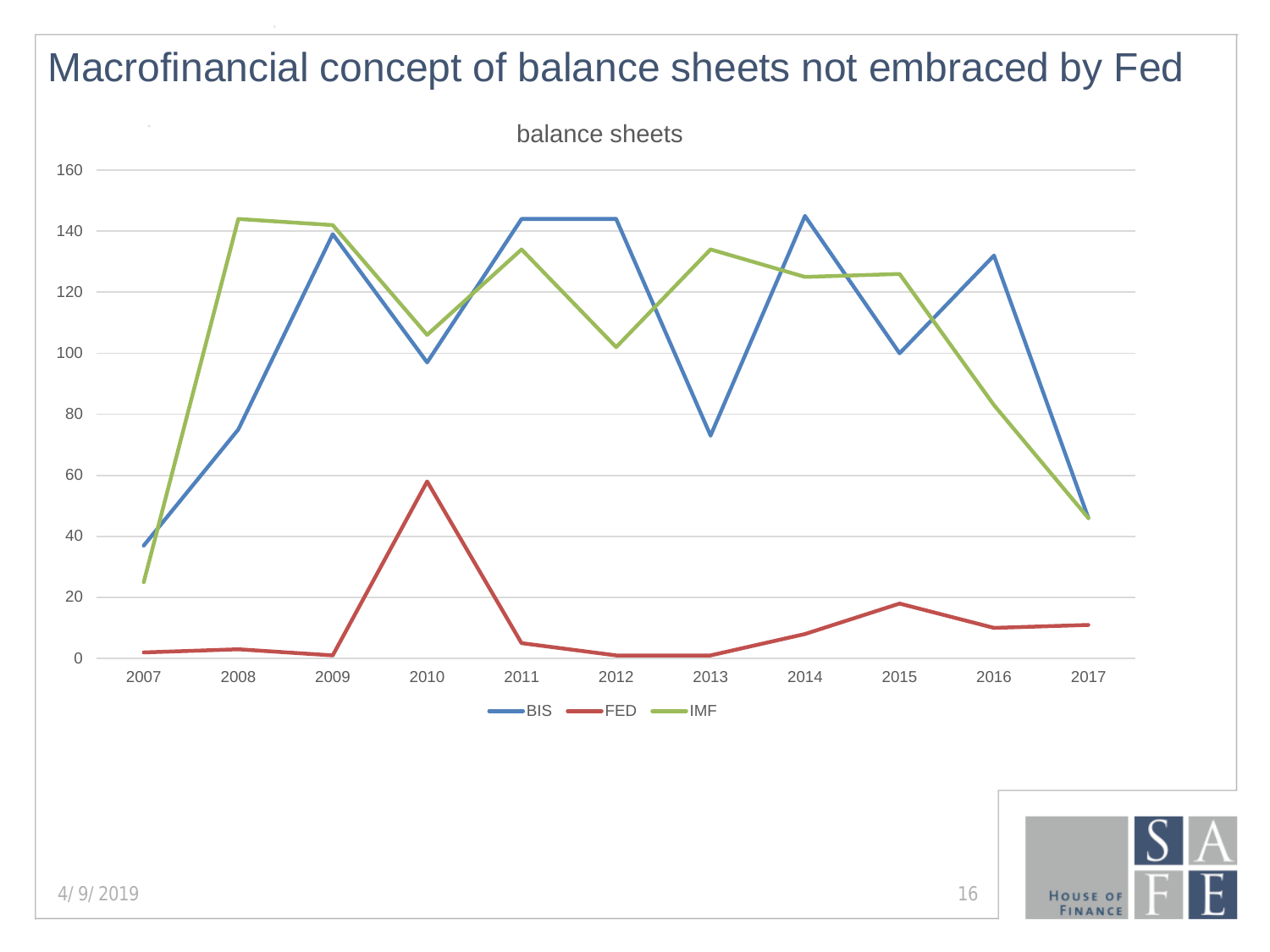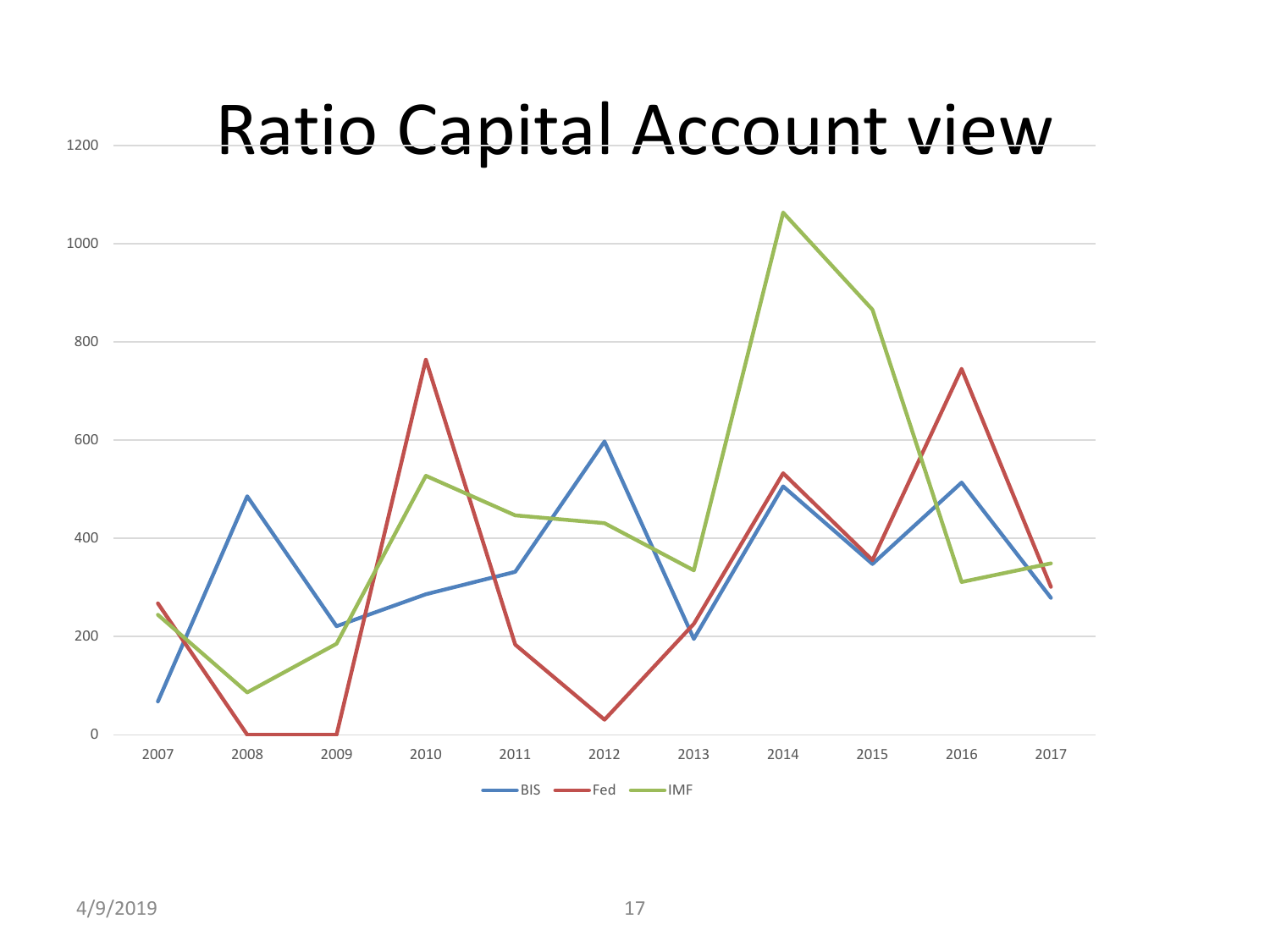## The debate over spill-overs among the different actors

Positioning and dynamics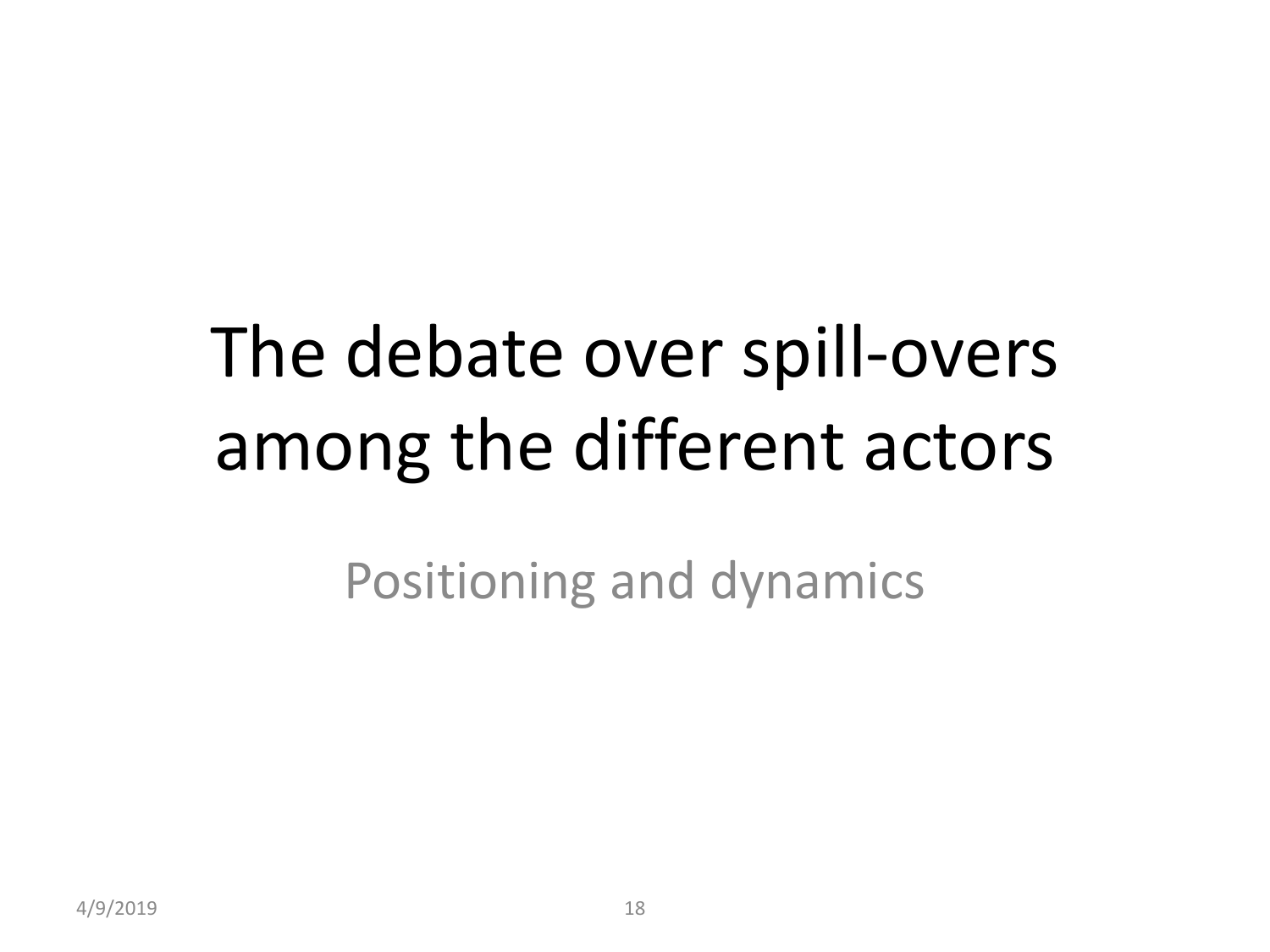### So what is the Problem analysis and what is the proposed Resolution regarding QE?

- Spill-overs: size and magnitude is debated
- Spectrum from FED (Bernanke to Yellen): overall spillovers from US UMPs are positive to Reserve Bank of India (Rajan): FED UMPs have large adverse consequences and questionable domestic benefit (Rajan 2014)
- Possible correction of (negative) externalities, if accepted, is debated: internalize negative effects and new rules of the game vs. no cooperation but communication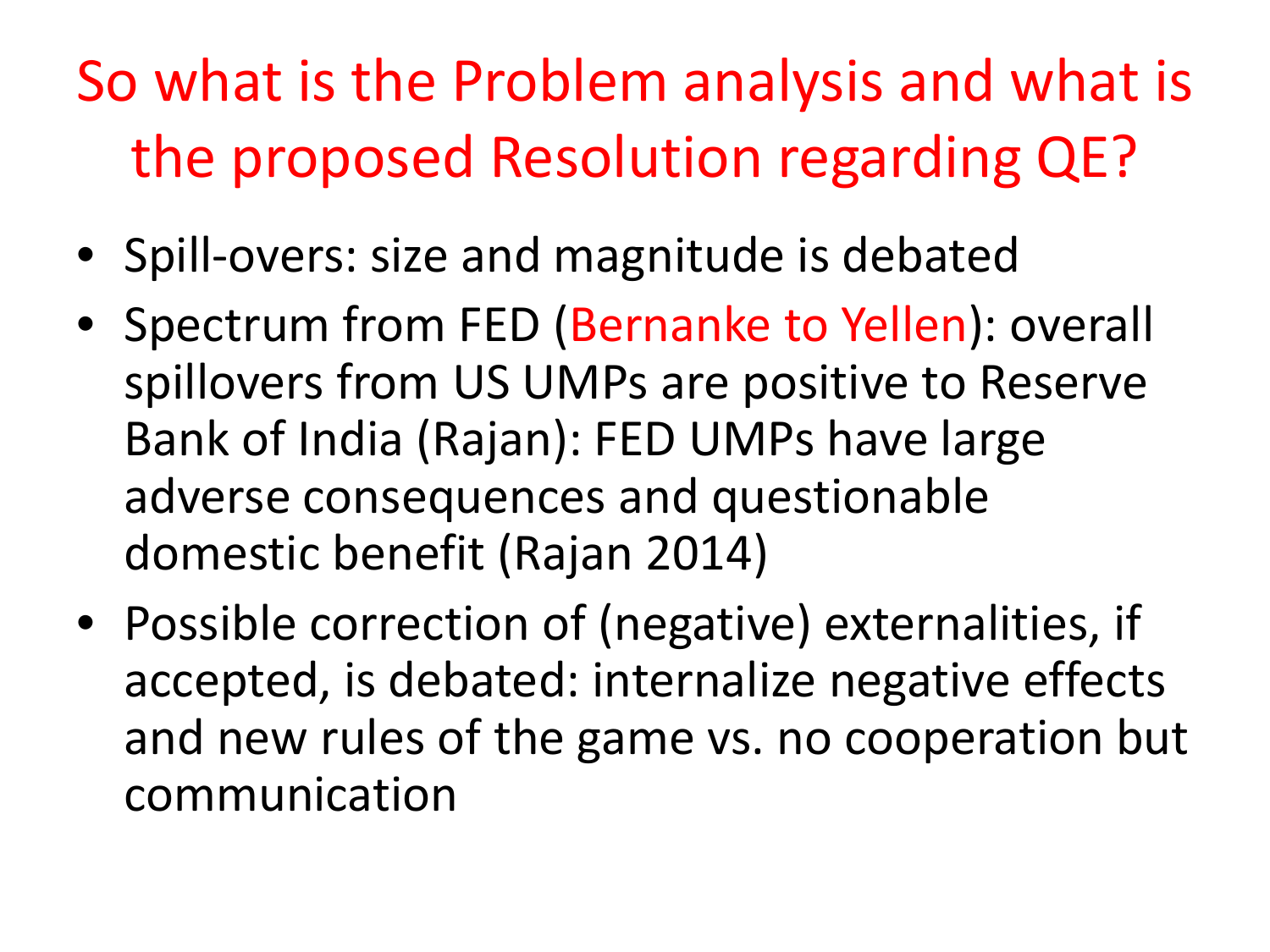## Position of BIS

- Problem Analysis: Global liquidity, driven by pro- cyclical risk perceptions and monetary policy conditions (allied with CGFS)
- Borio et al. (2011:55): use of currencies outside their borders means direct influence of domestic policies on financial conditions in other jurisdictions
- Development of further measures and indicators, providing empirical work on spill-over
- Main contention: national container-thinking inadequate for global currencies (\$, Shin)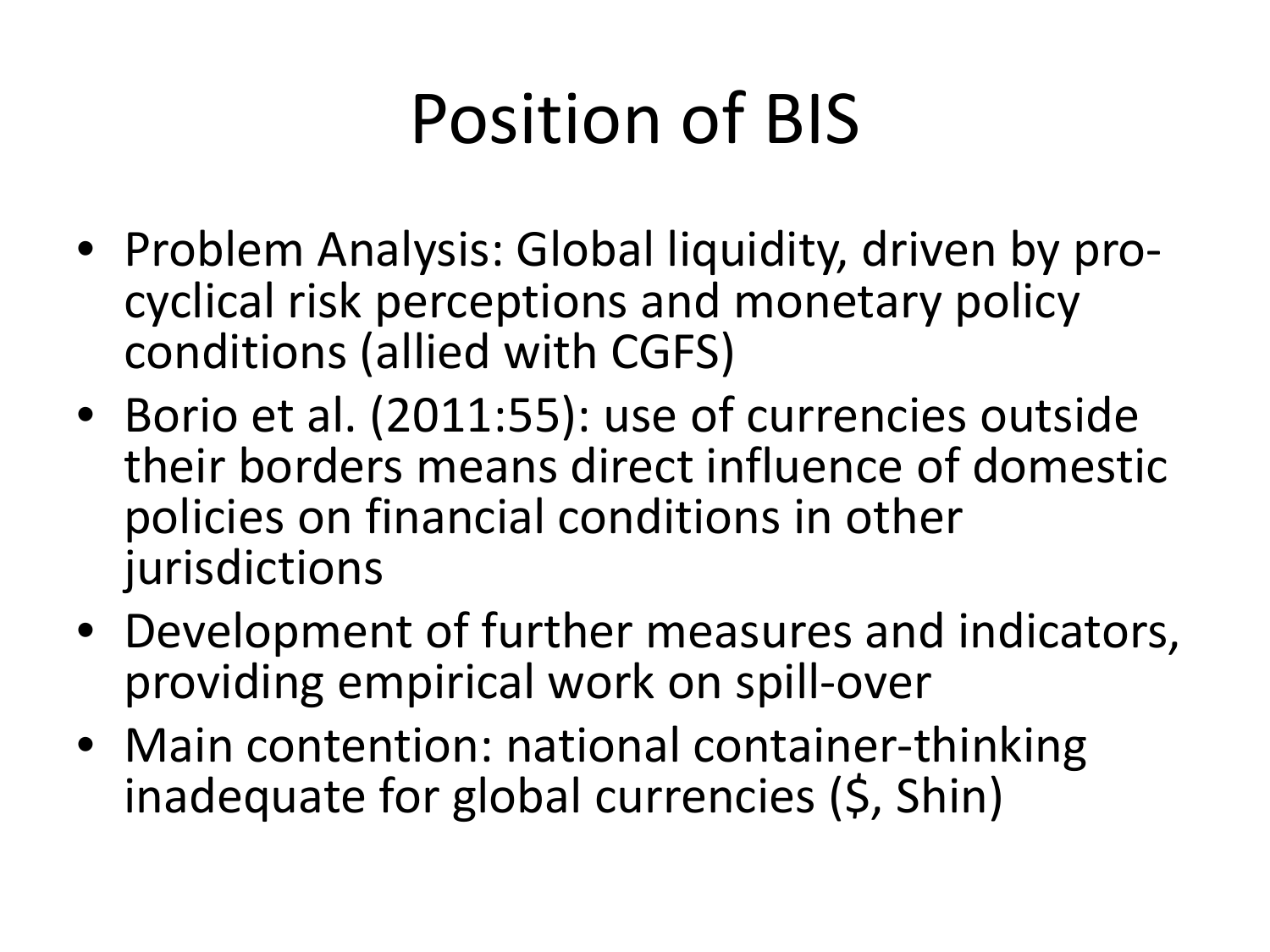#### US dollar-denominated credit to non-banks outside the United States $<sup>1</sup>$ </sup>

Amounts outstanding, in trillions of US dollars

Graph E.4



<sup>1</sup> Non-banks comprise non-bank financial entities, non-financial corporations, governments, households and international organisations.<sup>2</sup> Loans by LBSreporting banks to non-bank borrowers, including non-bank financial entities, comprise cross-border plus local loans. For countries that do not report local positions, local loans in USD are estimated as follows: for China, local loans in foreign currencies are from national data and are assumed to be composed of 80% USD; for other non-reporting countries, local loans to non-banks are set equal to LBS-reporting banks' cross-border loans to banks in the country (denominated in USD), on the assumption that these funds are onlent to non-banks.

Sources: Datastream; Dealogic; Euroclear; Thomson Reuters; Xtrakter Ltd; BIS locational banking statistics; BIS calculations.

#### *BIS Quarterly Review June 2017: A21*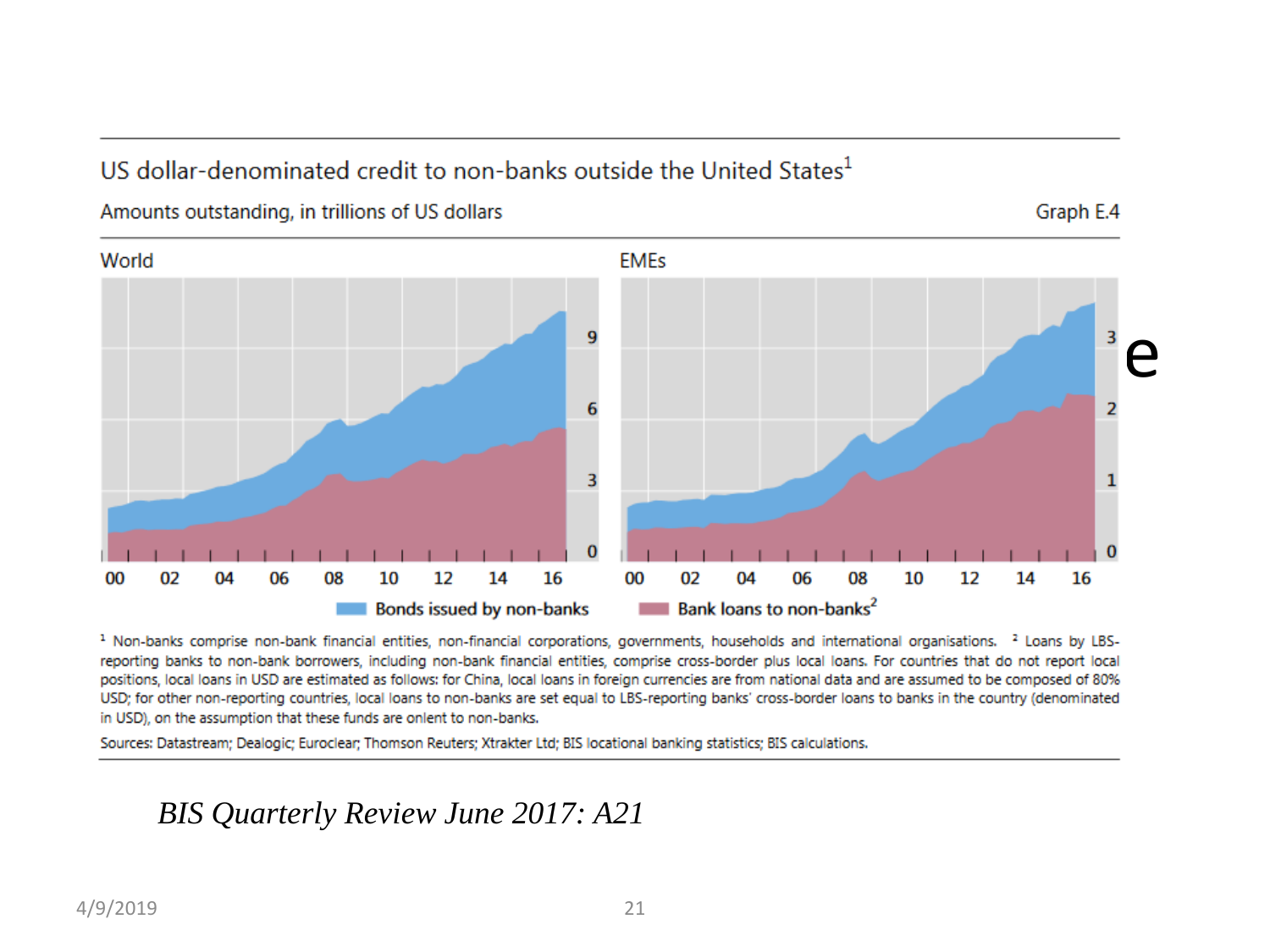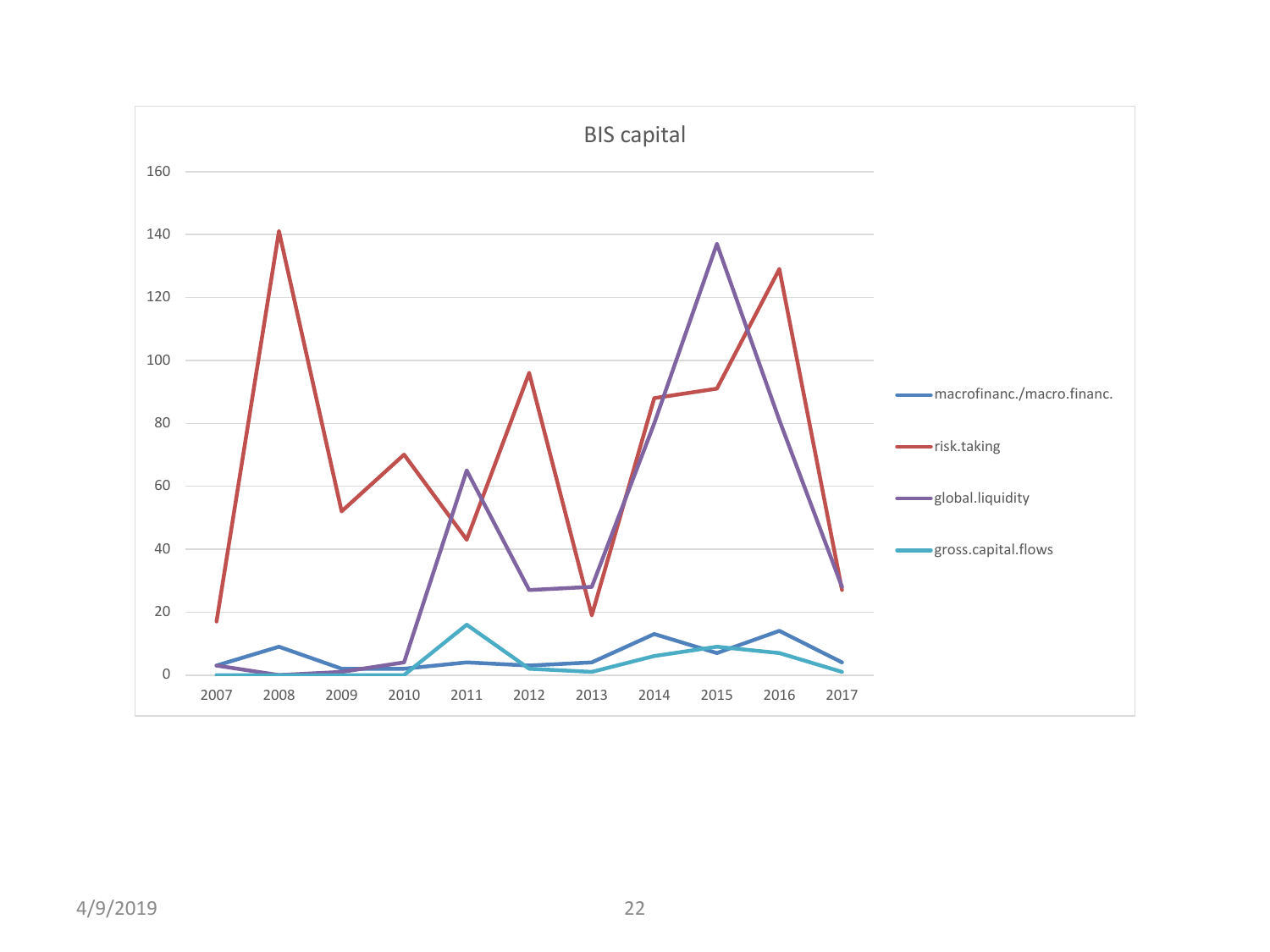The current International Financial Architecture (BIS view)

-is dominated by the US dollar, in not only trade of commodities and raw materials, but also financial contracts (most notably bonds, but also bank loans);

-US monetary policy thereby has an impact not only on US, but direct and indirect influence on large parts of non-US jurisdictions (2017 10.7 trillion dollar on-balance sheet debt outside of US jurisdiction)

-critique of a rather ad-hoc system of liquidity provision (US swap lines 2008), which lacks measure of coordination and contains limited measures to constrain financial cycles

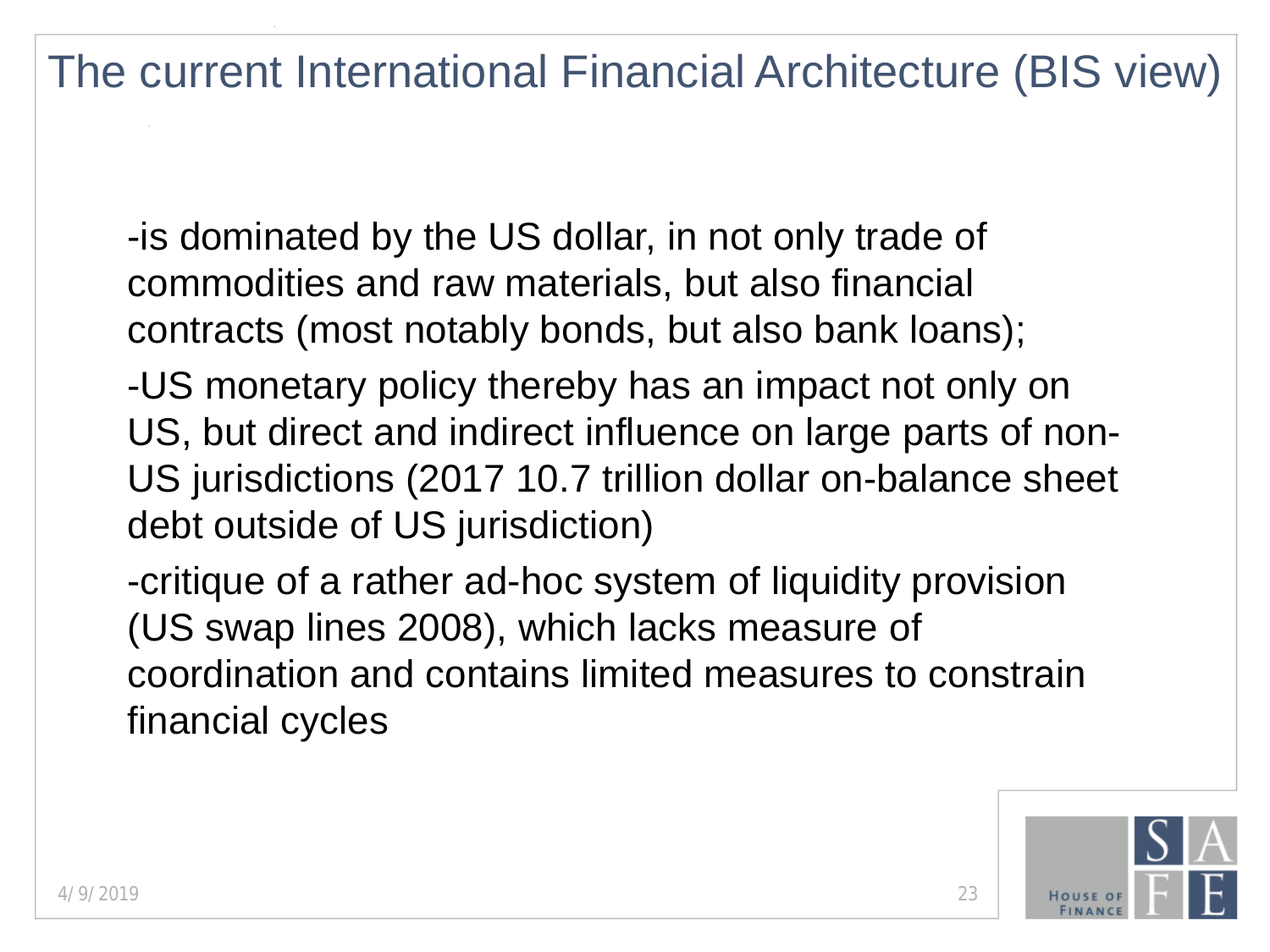### Committee on the Global Financial System: 2011 CGFS Report 45

- Concept of "Global liquidity", which exists at least since 1997 as an intuitive concept (BIS 1997) is concretized
- Domestic liquidity conditions, in particular in AE's spills over into global liquidity conditions
- Capital flows, cross-border credit provision and currency trading "main form of materialization of global liquidity"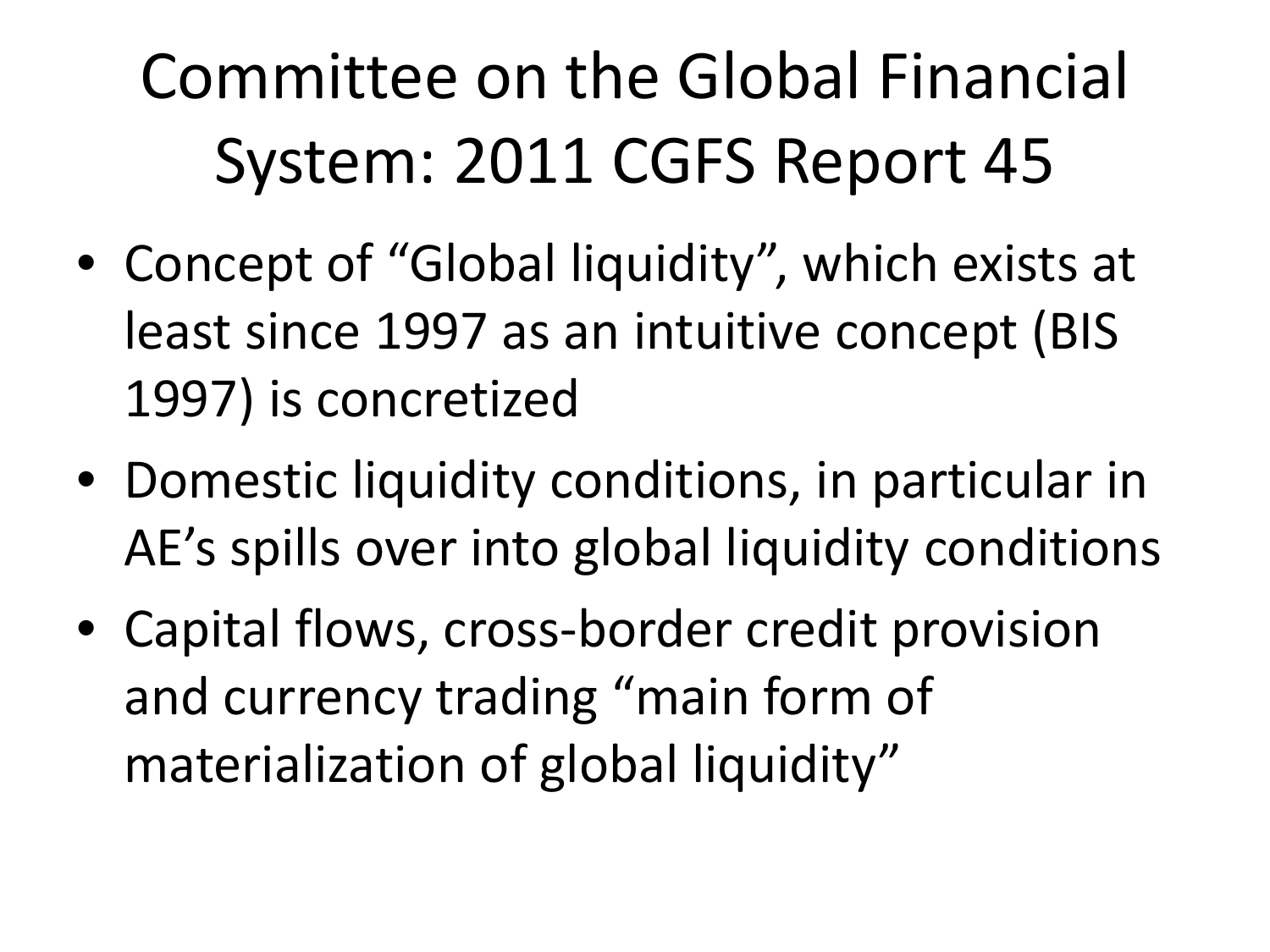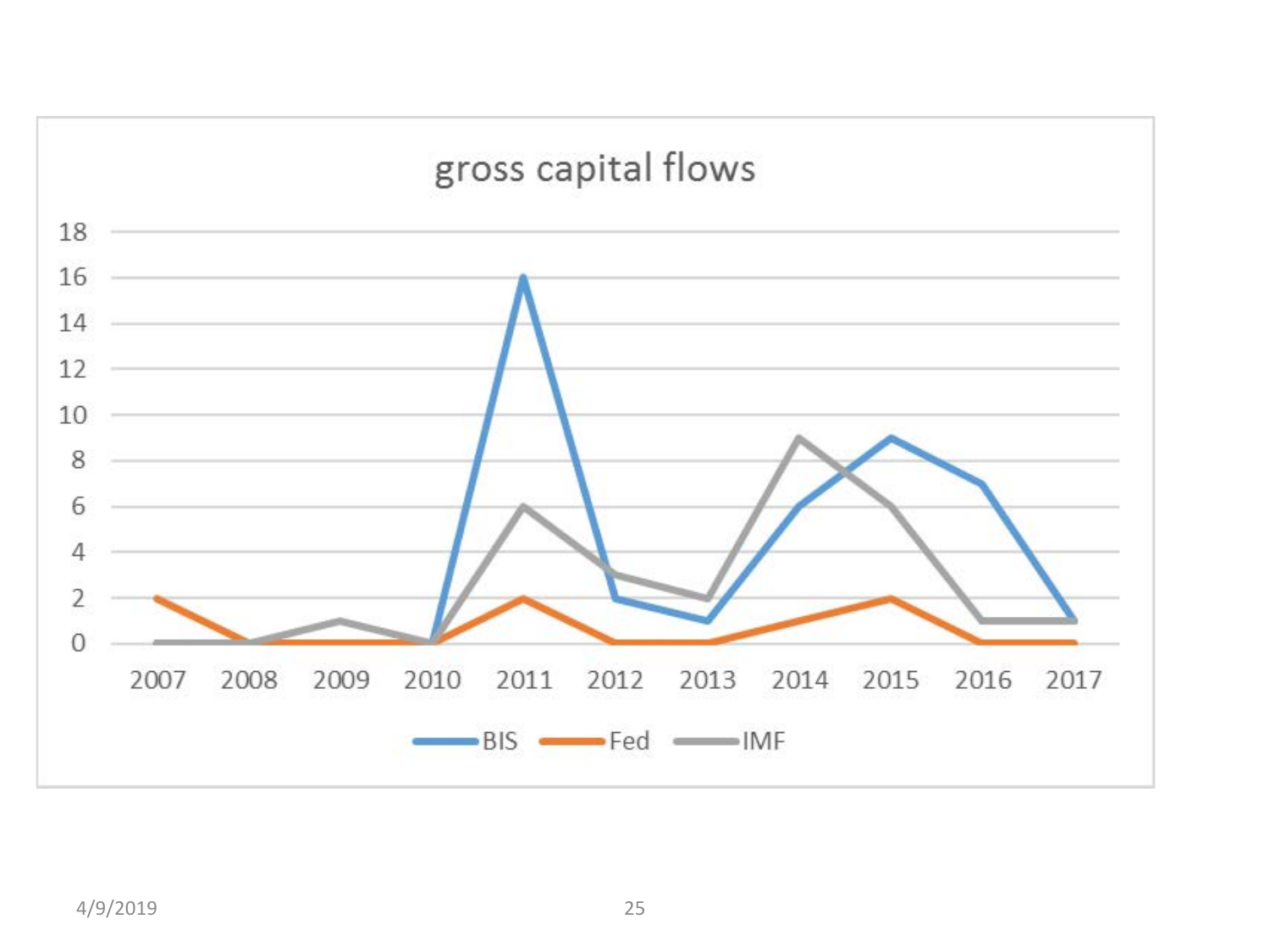

The BIS pushes the cycle and the IMF takes over in 2013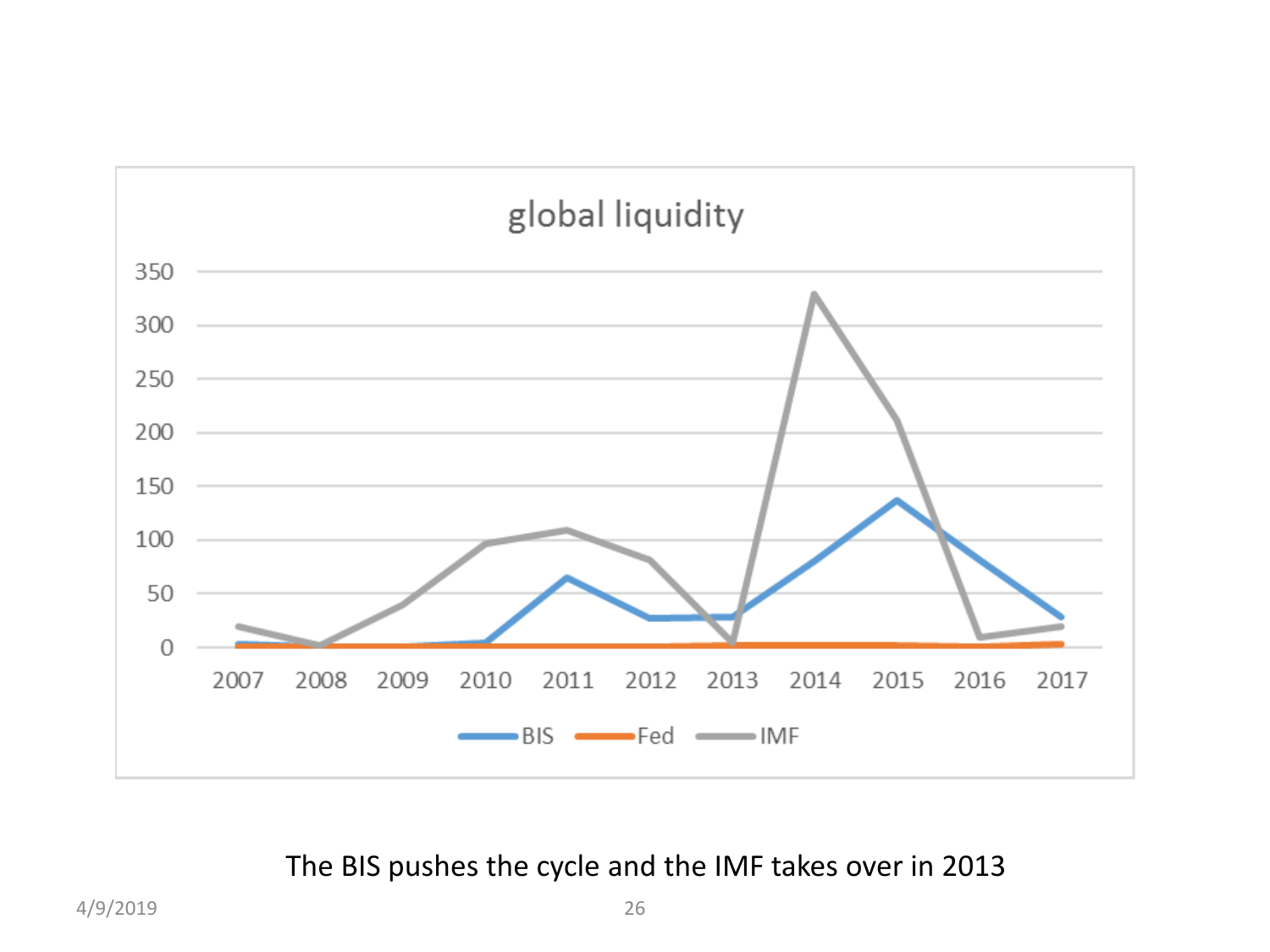## Problem for EMEs according to BIS

Policy dilemma for EMEs when fighting outflows:

- increase of policy rate in order to stabilize exchange rate could dampen credit growth and economic outlook
- $\rightarrow$ but could also increase inflows
- $\rightarrow$  disorderly unwinding possible (BIS 2014b)
- $\rightarrow$  Central banks have to take into account exchange rate, long-term interest rates and short-term interest rates (Turner 2014)
- $\rightarrow$  weakening of policy independence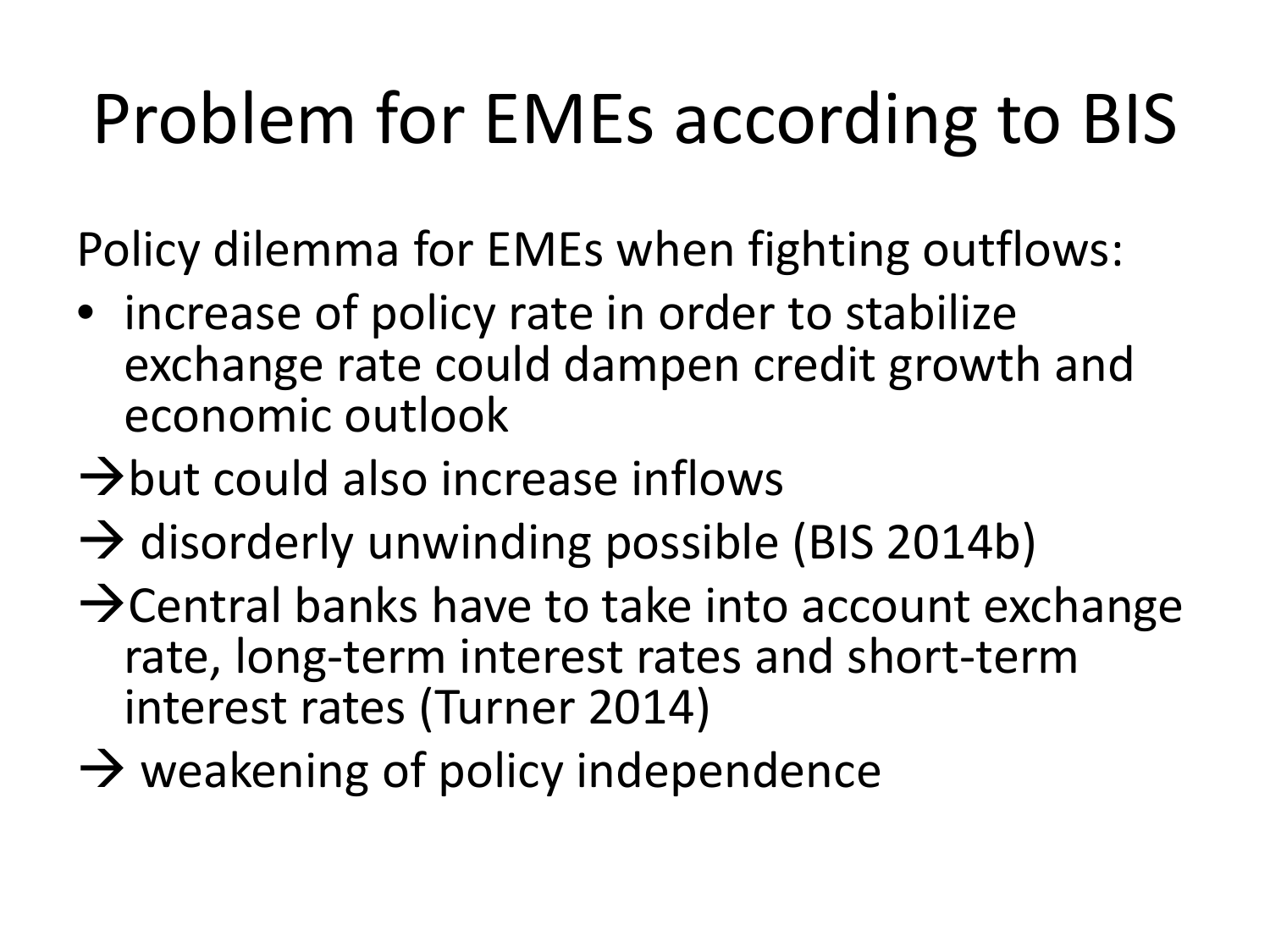### Problem resolution

- Enlightened self-interest: take spill-overs into account, in as far as they lead to spill-backs (insufficient in era of global liquidity)
- Coordination as communication/ ad hoc joint action
- Possibly: rules of the game which constrain domestic policy space (BIS 2015)
- However, quite pessimistic on the latter:

"many reject a global perspective in the realm of monetary policy. Accordingly domestic mandates ask central banks to set policy for a smaller economic domain than that occupied by their currencies (BIS 2015, 99)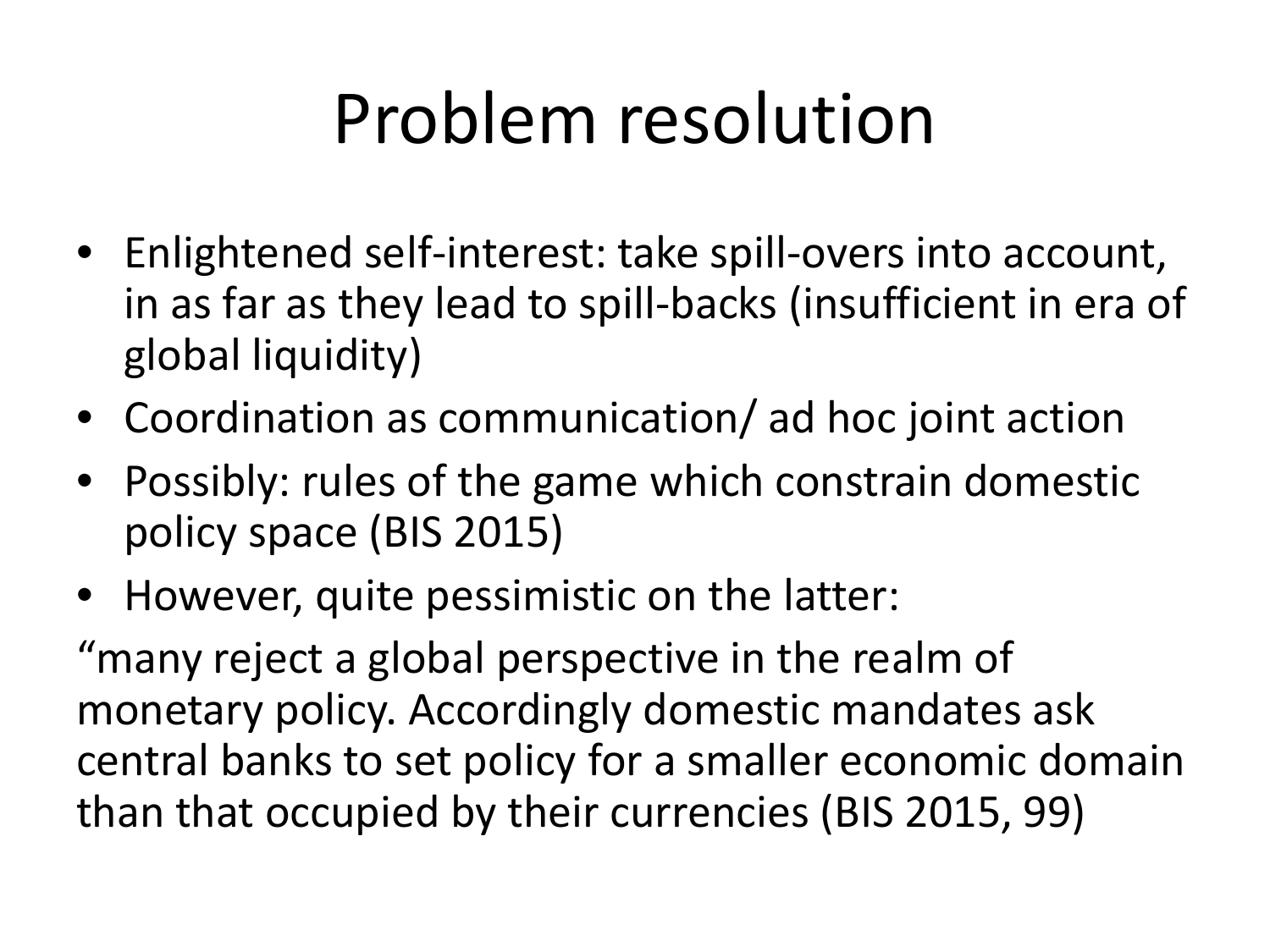#### Personal Changes of Bank for International Settlements

- Borio becoming Head of the MED in November 2013
- $\rightarrow$  Inserting frames in the official discourse that were developed by him and colleagues within the MED from the early 2000s onwards
- Significant discursive shift by the adoption of , excess financial elasticity' frame:

1. interdependencies between monetary policies

- 2. interdependencies between monetary policies,
- capital flows and global financing conditions: global liquidity, financial cycle
- $\rightarrow$  No take up of these concepts by the Fed, but by the IMF

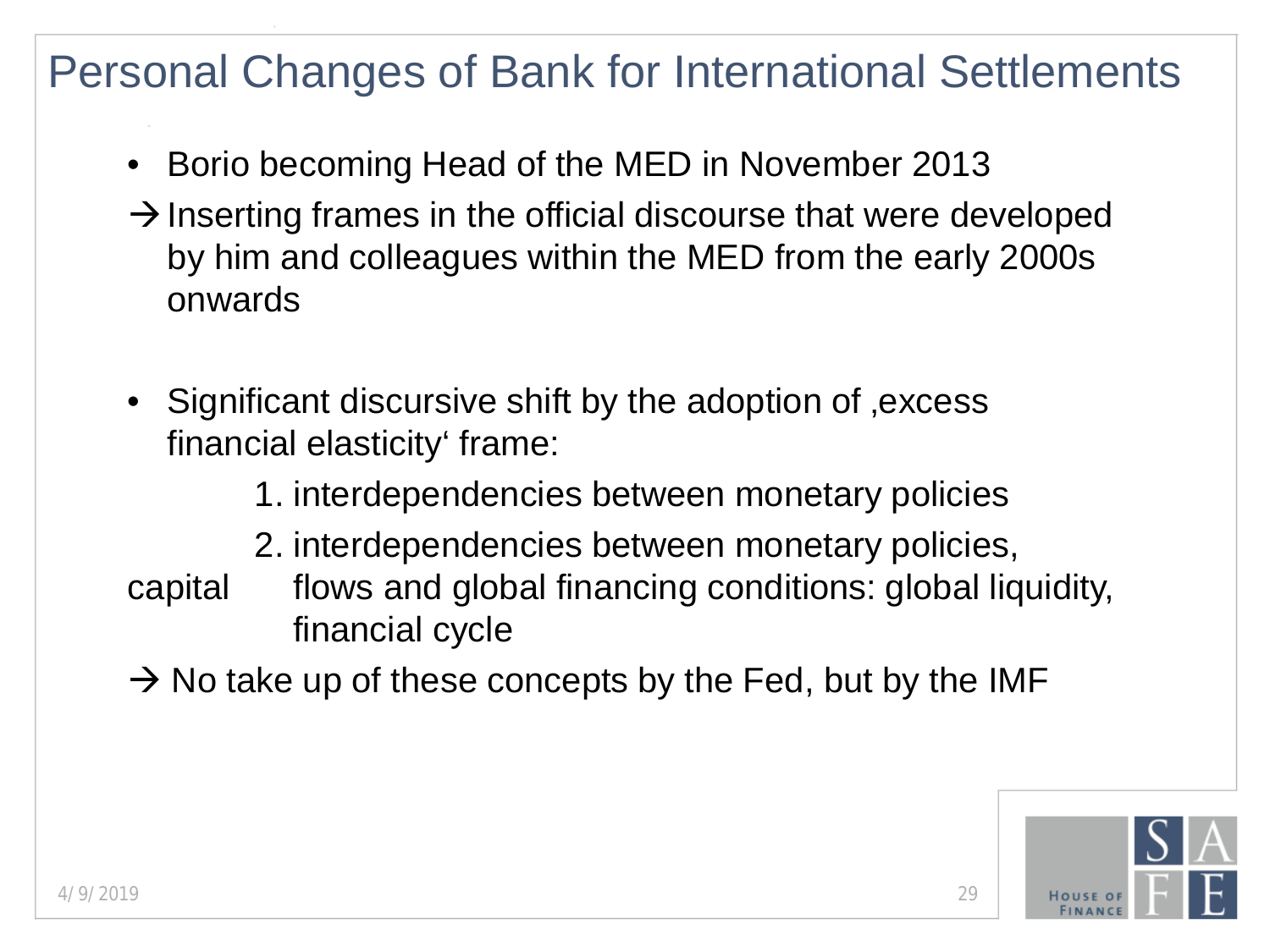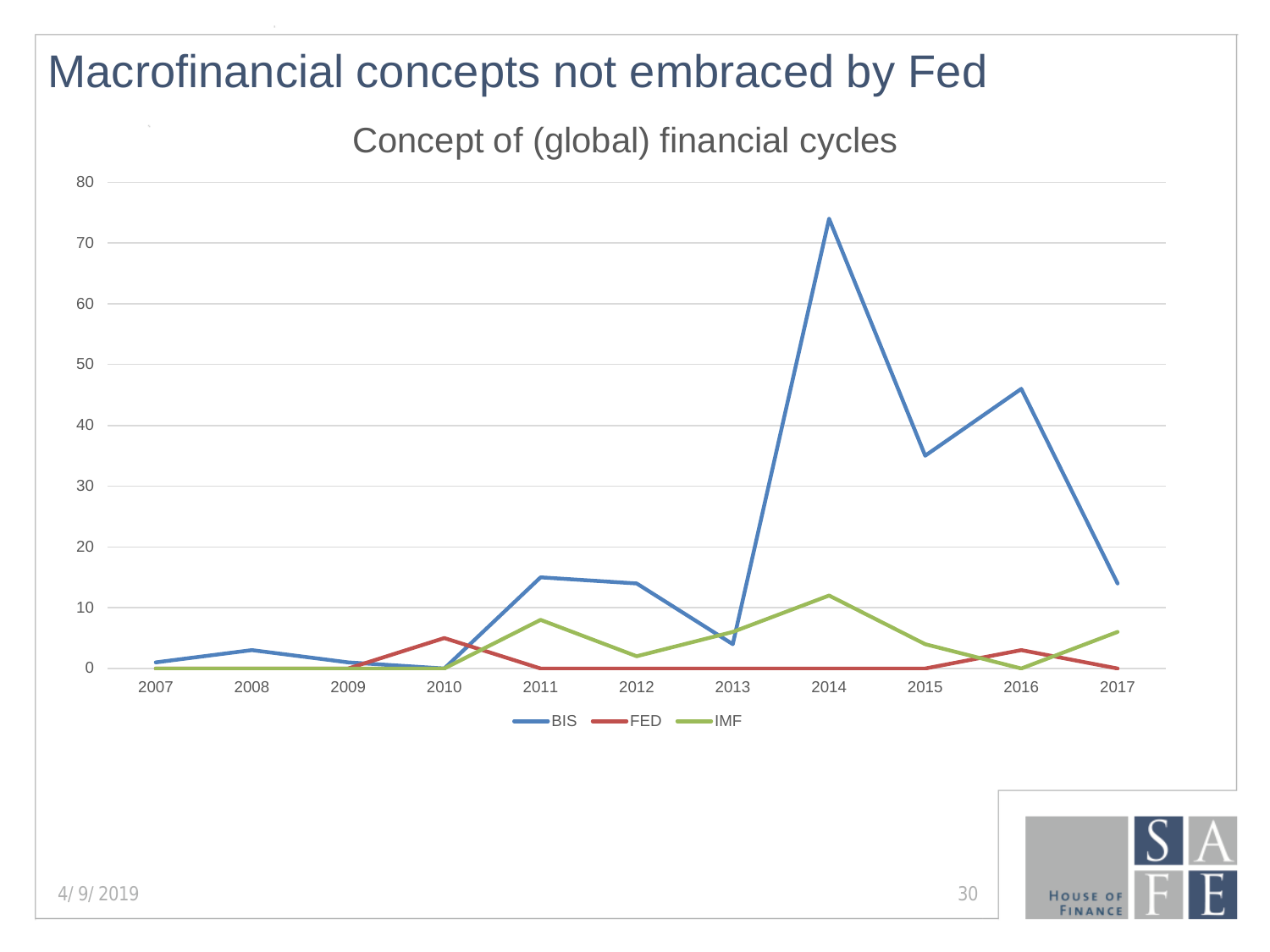#### International Monetary Fund

- 2013 shift, increasing awareness of financial policy spillovers from U.S. monetary policy
- Nevertheless, reproduction of separation between monetary policy and financial stability: domestic macroeconomic objectives
- Spillovers need to be handled by emerging market economies: adjustment of fundamentals, financial regulation and, in case of emergency, capital controls

*however: increasingly heterogenous knowledge production*

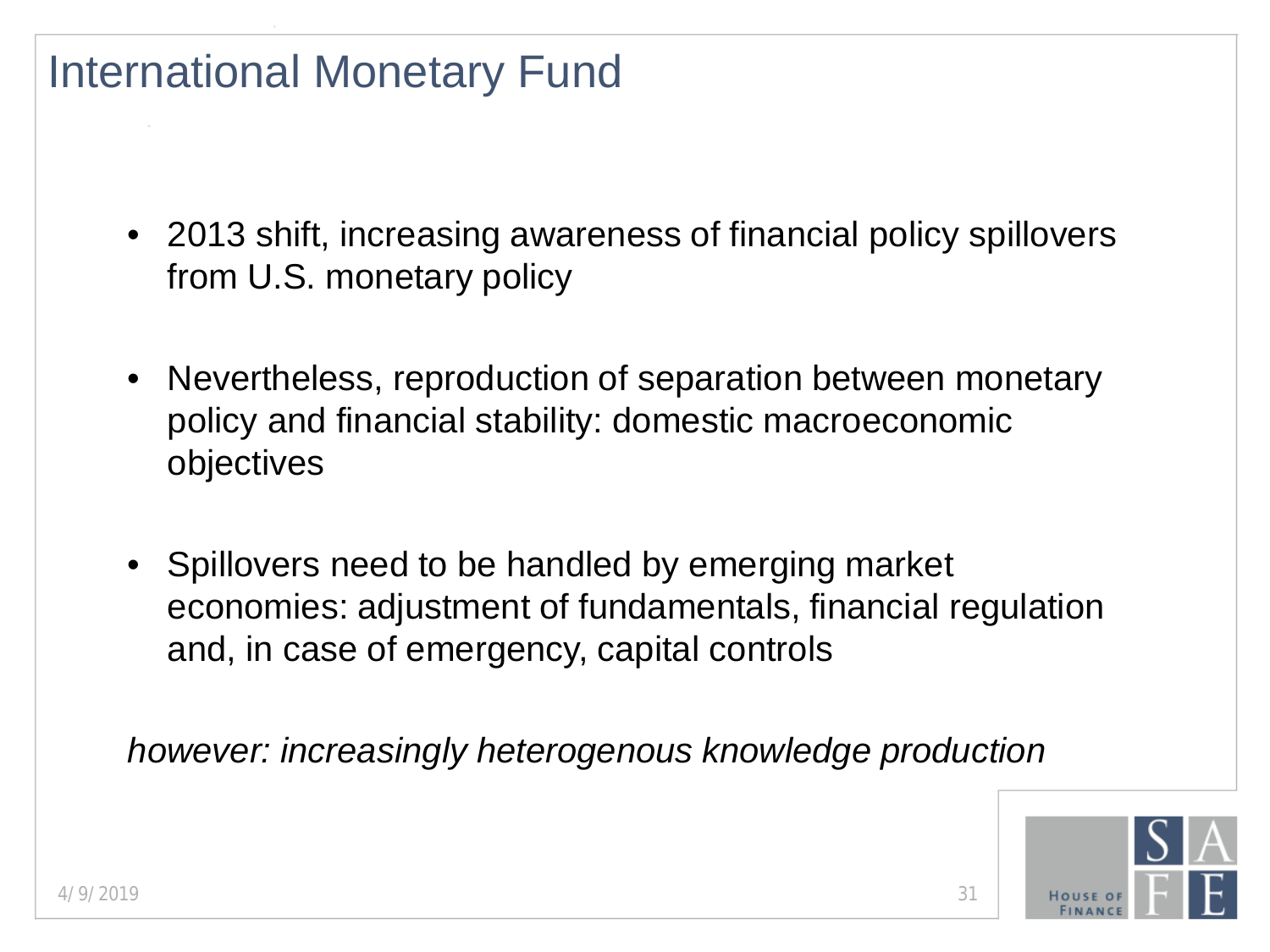### IMF Policy Department

- Initial strong support for UMPs (up until IMF 2013a): what is good for US is good for the world
- At the same time, constant worry over volatile capital flows (search for yield, IMF 2011), link to low rates and QE in 04/2012
- 04/2013 GFSR (IMF 2013b): first time spillovers from QE on EMEs made explicit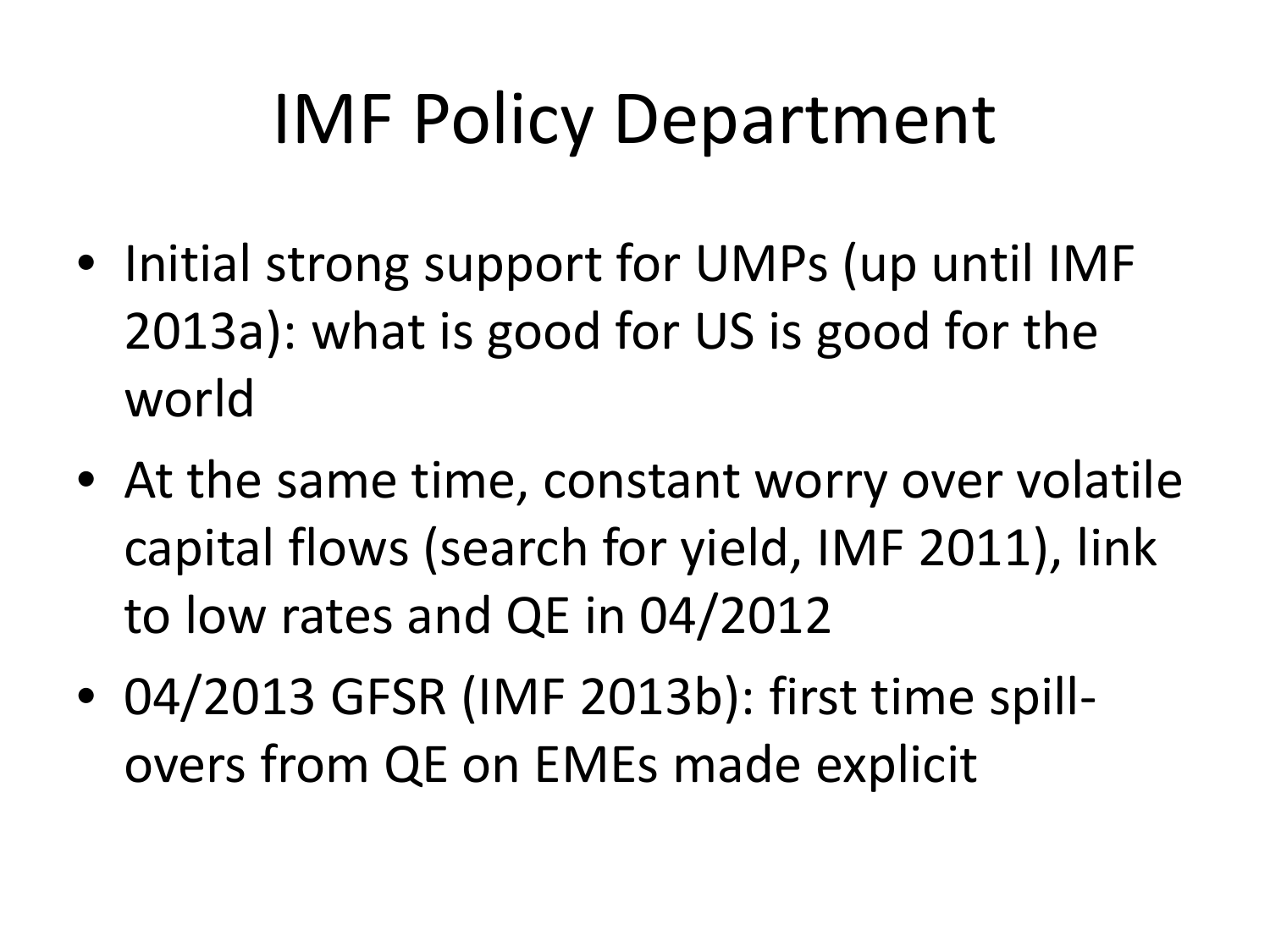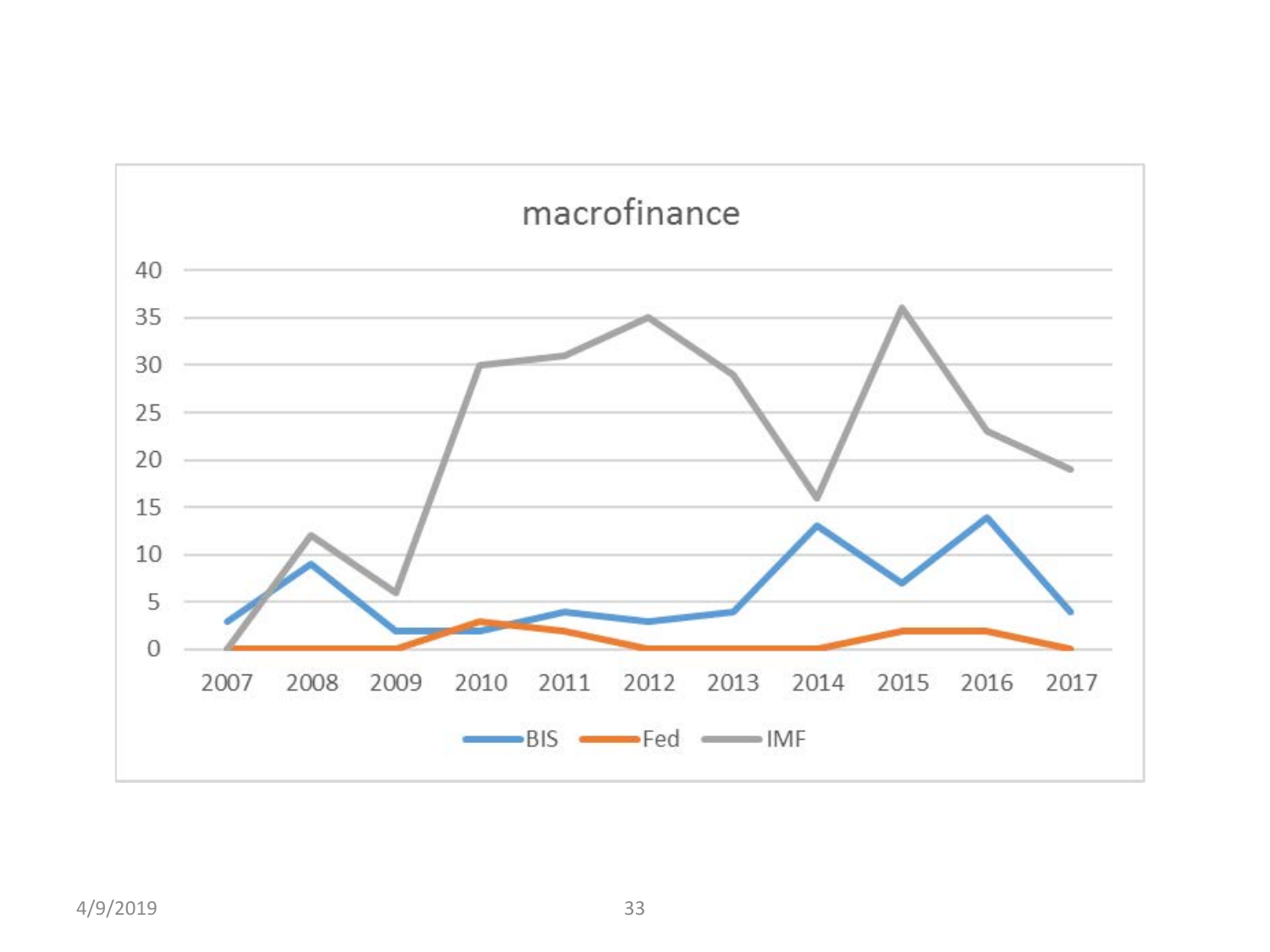# 2013

- May 2013: Taper Tantrum
- August 2013: Jackson Hole conference with critical discussion of UMPs by Helen Rey, Jean-Pierre Landau, Pereira da Silva, Lagarde, Borio as a Discussant, bringing together former head of CGFS working on global liquidity, academic critique, IMF, emerging market central banker as well as BIS chief economist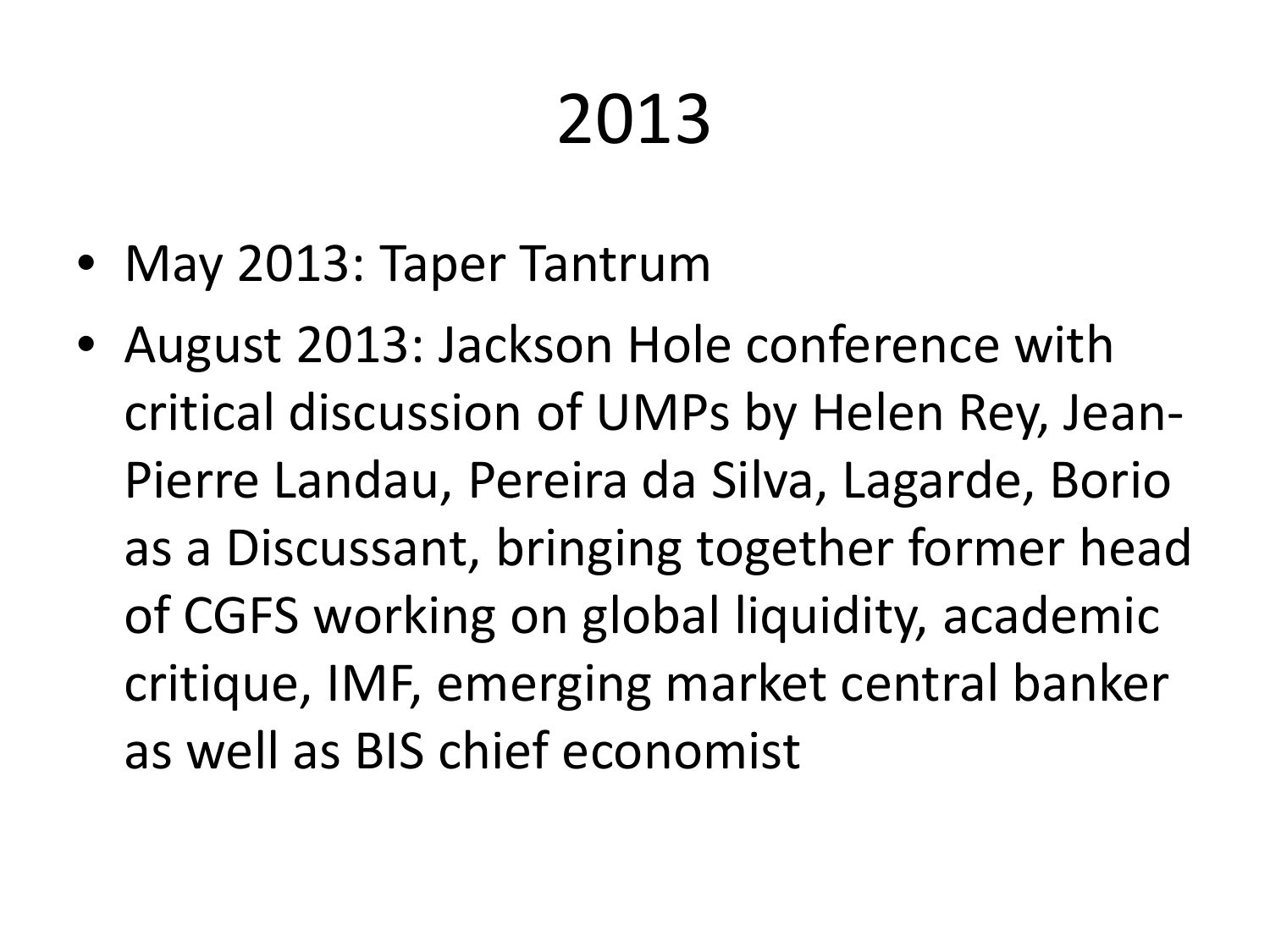

#### Crucial result for our paper: 2013 IMF takes over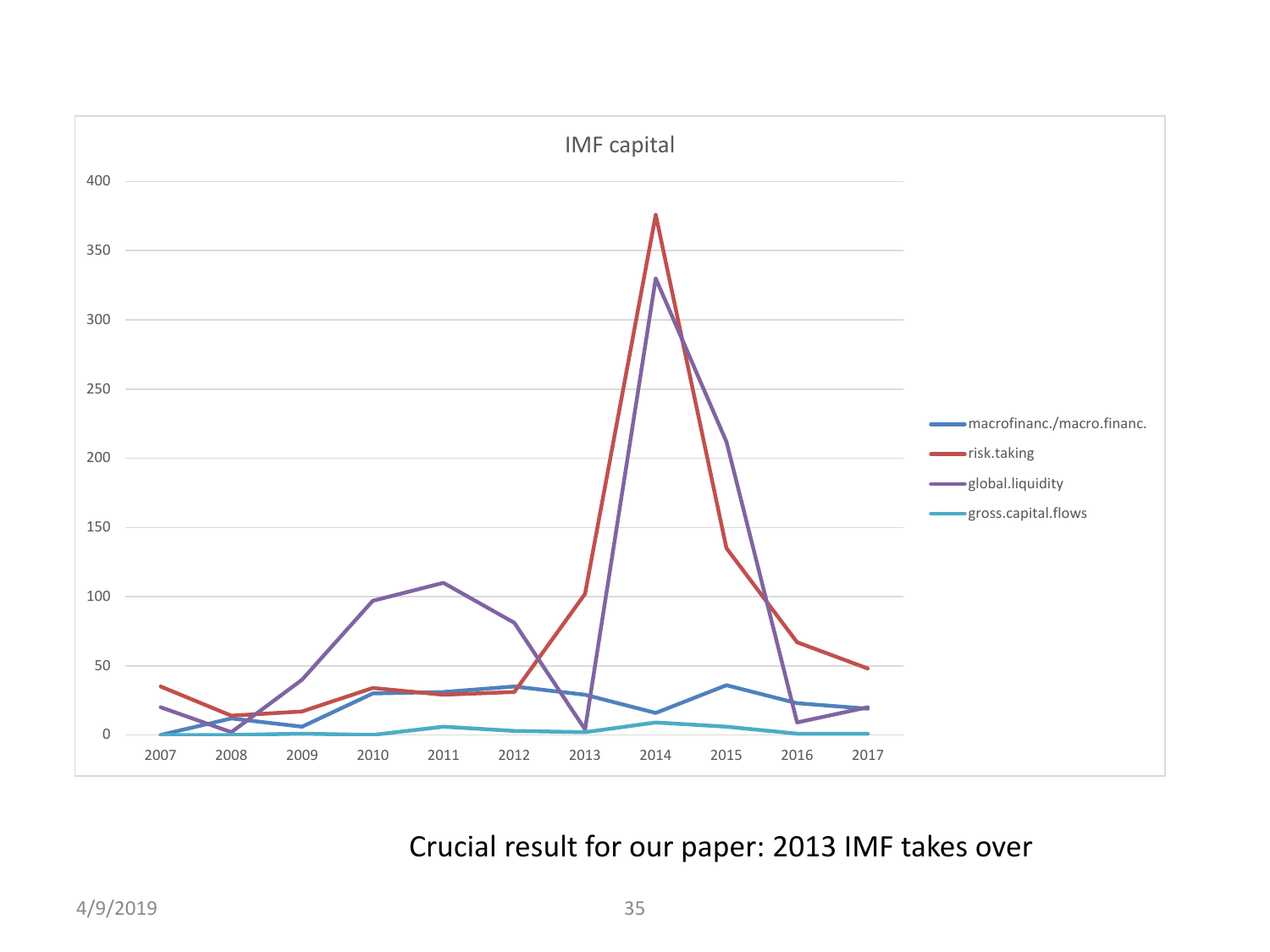### Position of IMF (Policy Report and Research Department, 2013)

- Seek to position IMF, a "forum for international policy cooperation" (Lagarde 2013) as a platform for coordination
- Neutral assessor of spill-overs, facilitating policy trades for global optimum (overcoming model disagreement and model uncertainty and focus on one objective only)
- rules of the road: measuring impacts of UMP through capital account, Fed is asked to internalize negative effects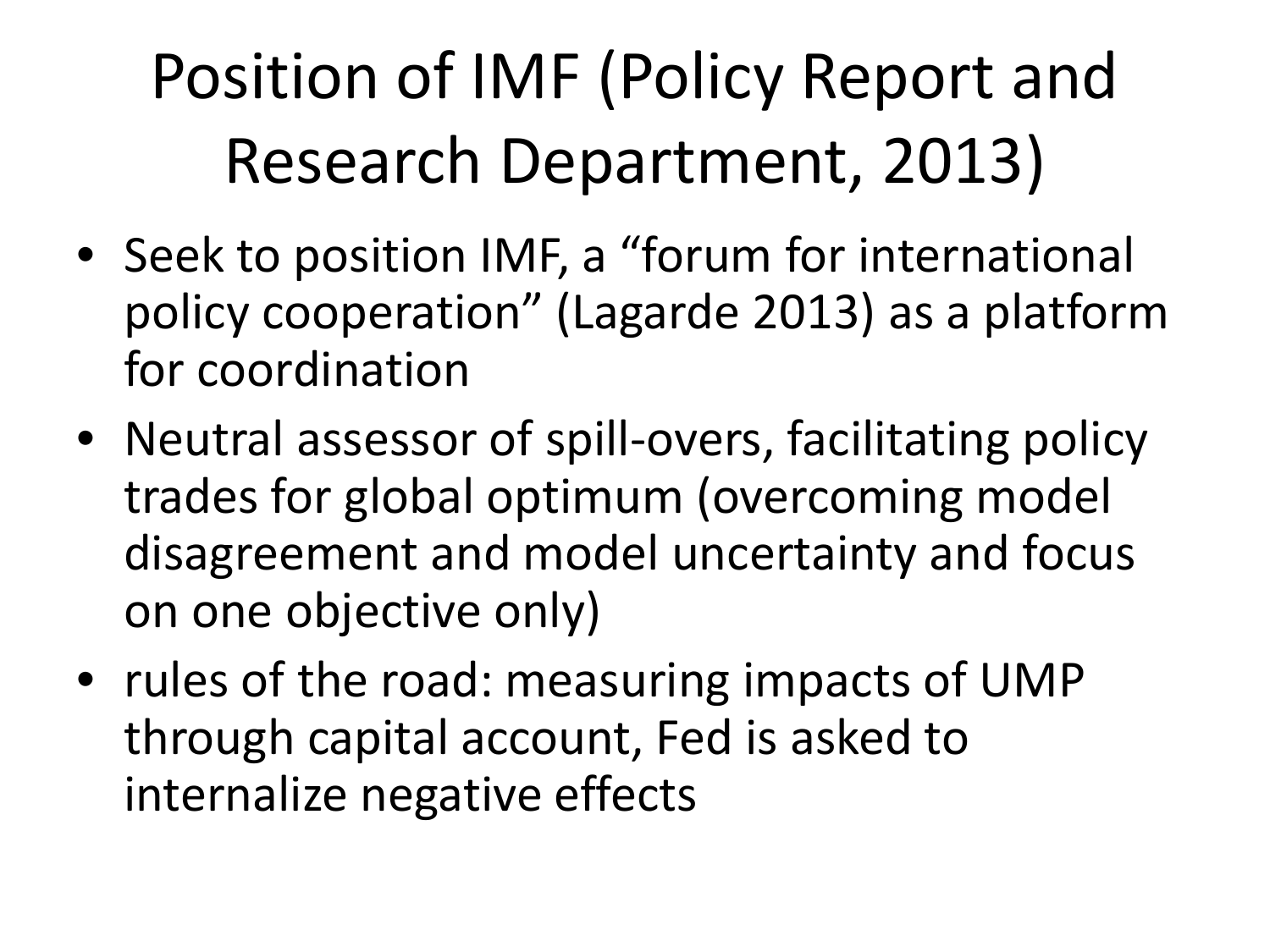### Spill-backs and coordination

- 2014: spill-backs from EMEs to US first time mentioned in the context of tapering of QE in US by Communiqué of the Twenty-Ninth Meeting of the International Monetary and Financial Committee (IMFC 2014)
- 2011-2014 Spill-over reports (US stops it afterwards)
- 2016 GFSR 04/2016: growth of spillbacks expected, increasing emphasis on coordination, which comes more and more to focus on macro-prudential cooperation (IMF 2016: 75);
- $\bullet\ \rightarrow$  Action by recipient and source countries required (macroprudential policies, e.g. making carry trades more difficult)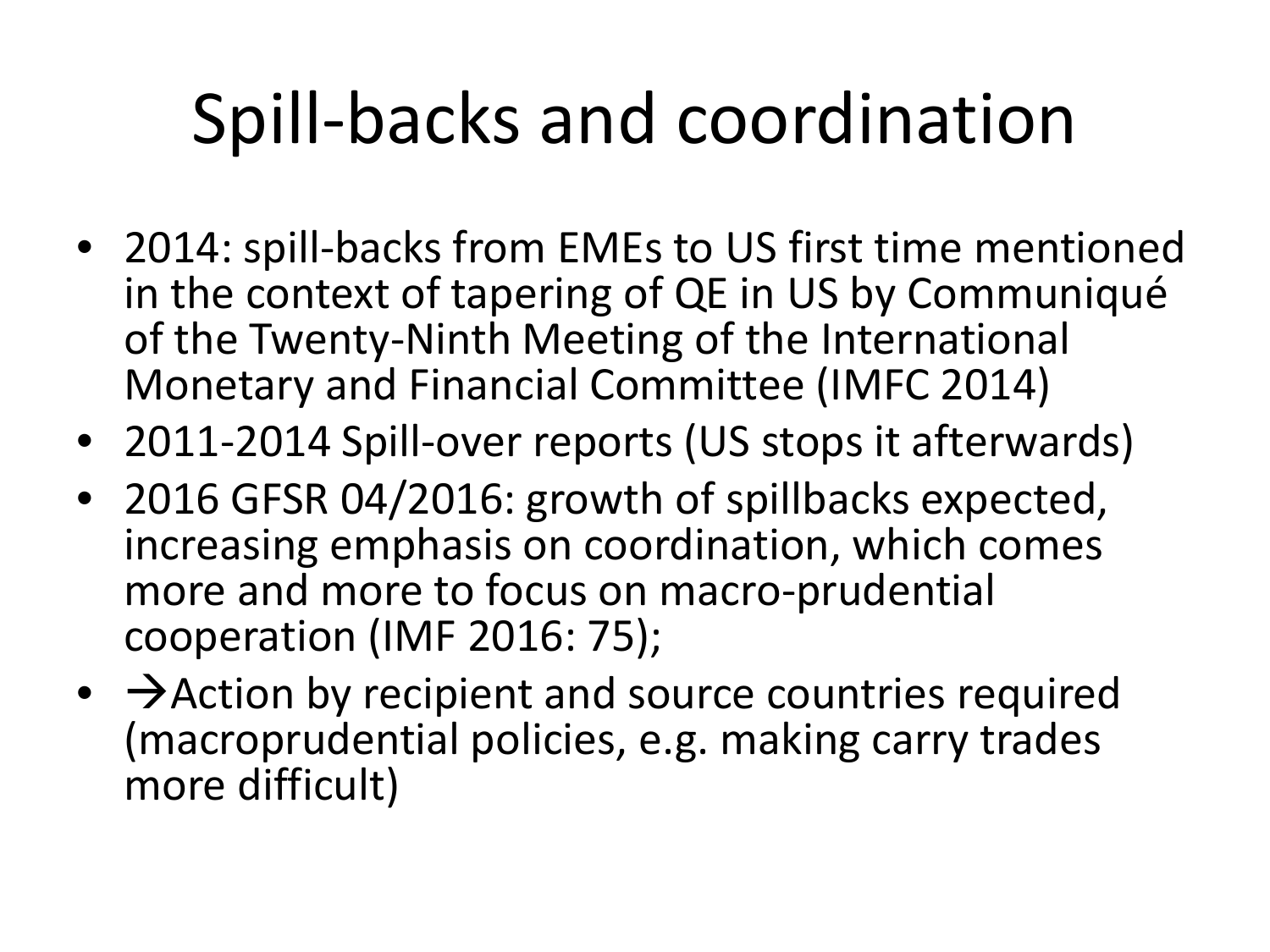### First, second and third bests for this advocacy coalition

- First best: internalizing spill-overs and rules of the game
- Second best: enlightened self-interest (internalize spill-overs that cause spill backs)  $\rightarrow$ macroprudential regulation from the source country
- Third best: ad hoc emergency measures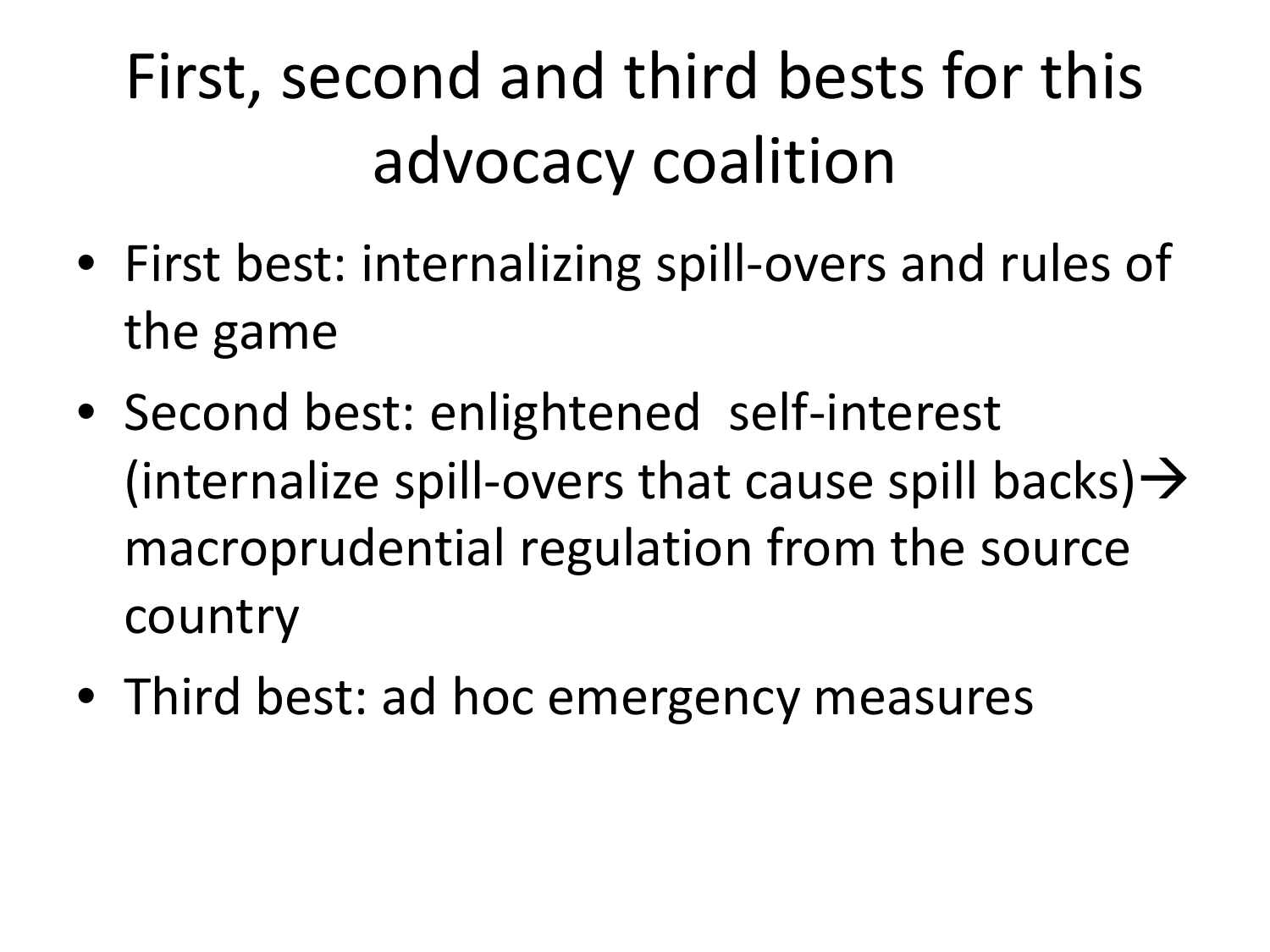### Interview IMF I

- Economics as a science very relevant, but searching for policy relevance
- Coordination as an academic game theoretic model vs coordination in real life
- Bring out things in debate, slowly change institutional view
- Integrated surveillance decision, but nobody really expected Fed to budge (problems of coordination)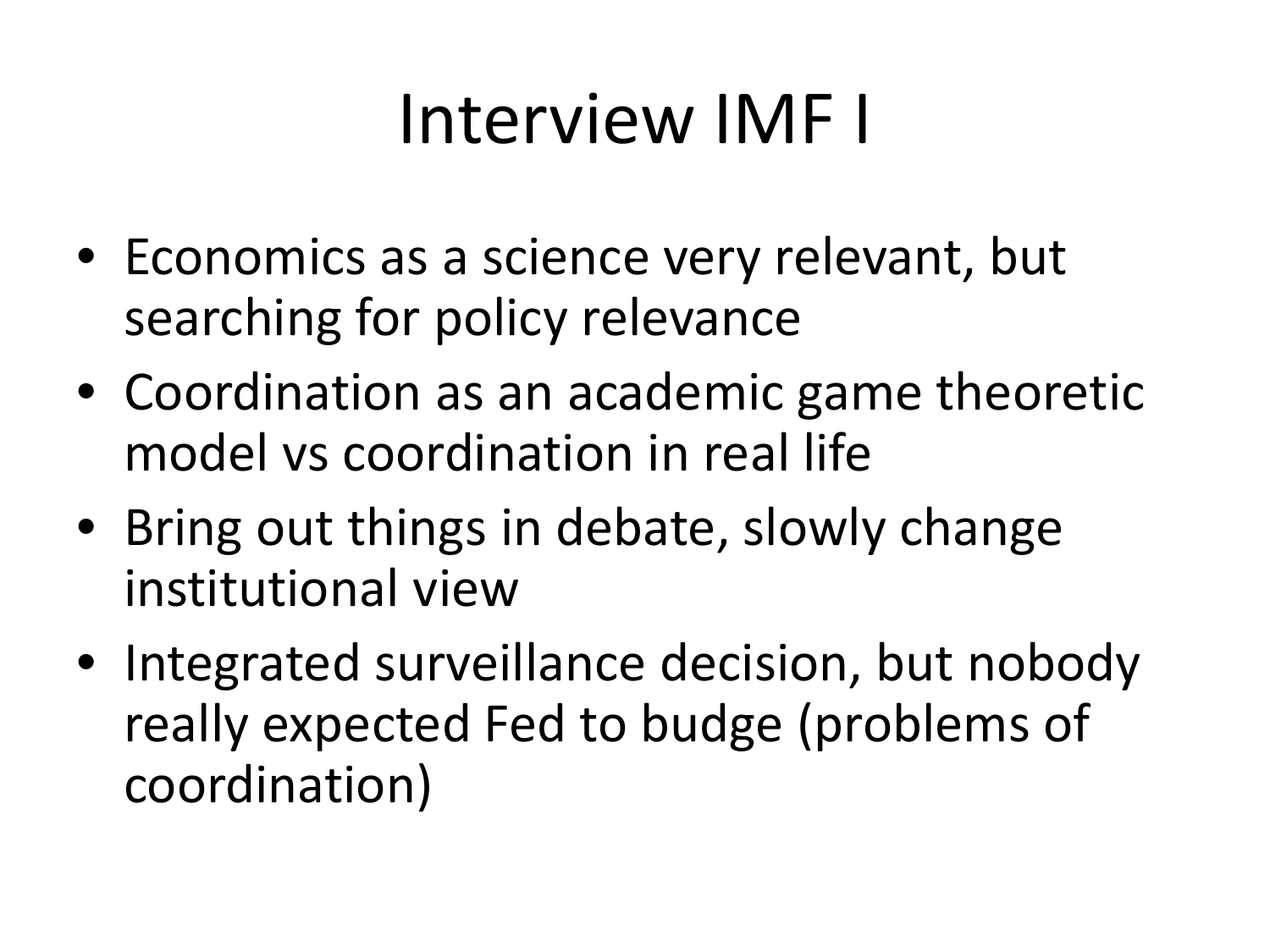# IMF II

- 2013 was high time for talk on coordination
- Since then decline in interest
- Internalization first best option, but will not happen
- Rajan exaggerates: life is complicated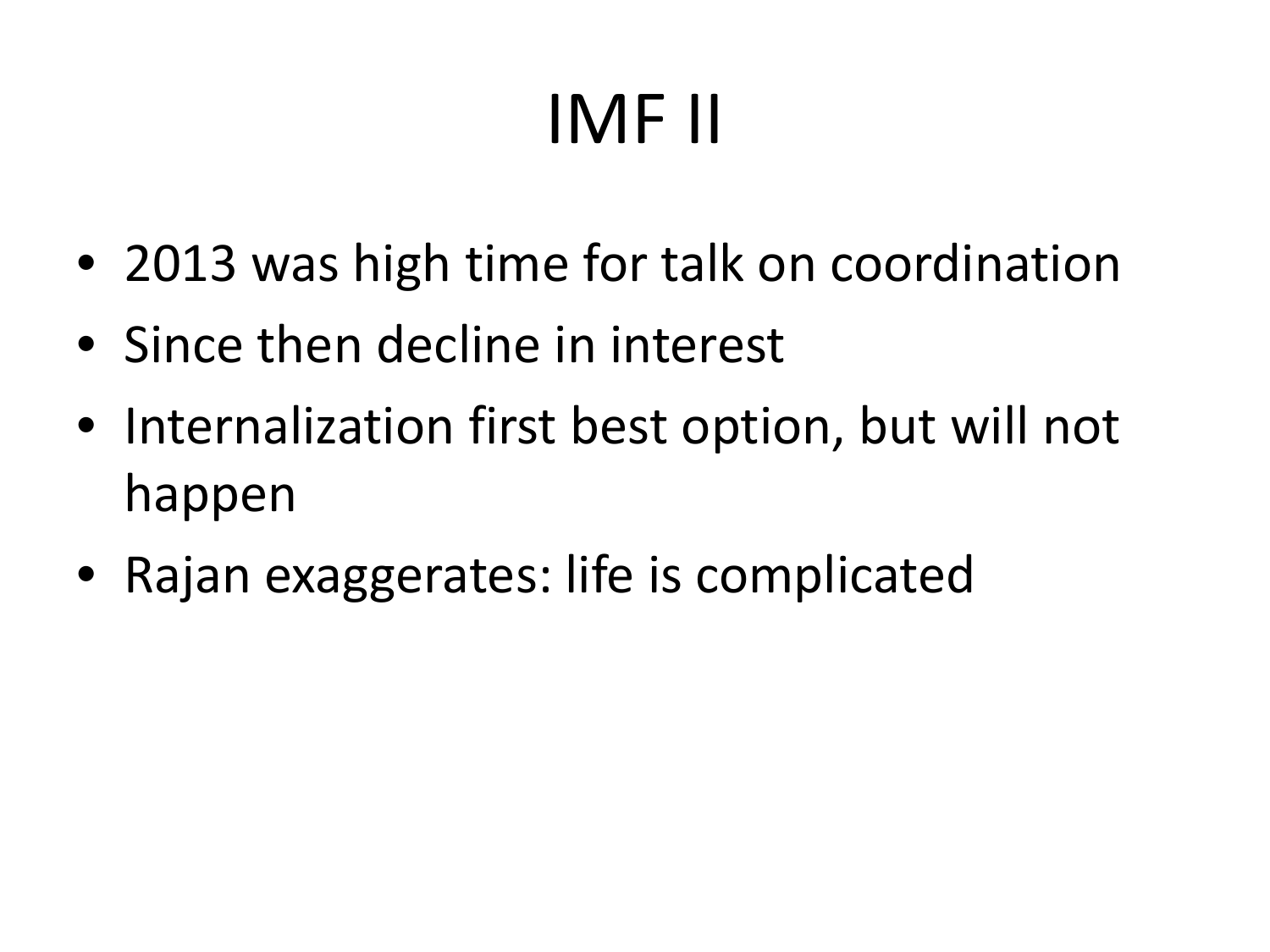#### Federal Reserve Post-2013

- Communicative shift that correlates with Yellen taking over the Fed chair
- No substantial change in the framing of the international effects of U.S. monetary policy
	- $\rightarrow$  Focus remains on current account imbalances, macrovariables
	- $\rightarrow$  Monetary policy without effect on capital flows
- Reproduction of the division between monetary policy and financial stability in the official discourse; externalization of the need for adjustment to emerging market economies
- But: internally FSD reports to monetary policy, taking into account expected effects (spillbacks), effects are deemed too low, mandate !!!

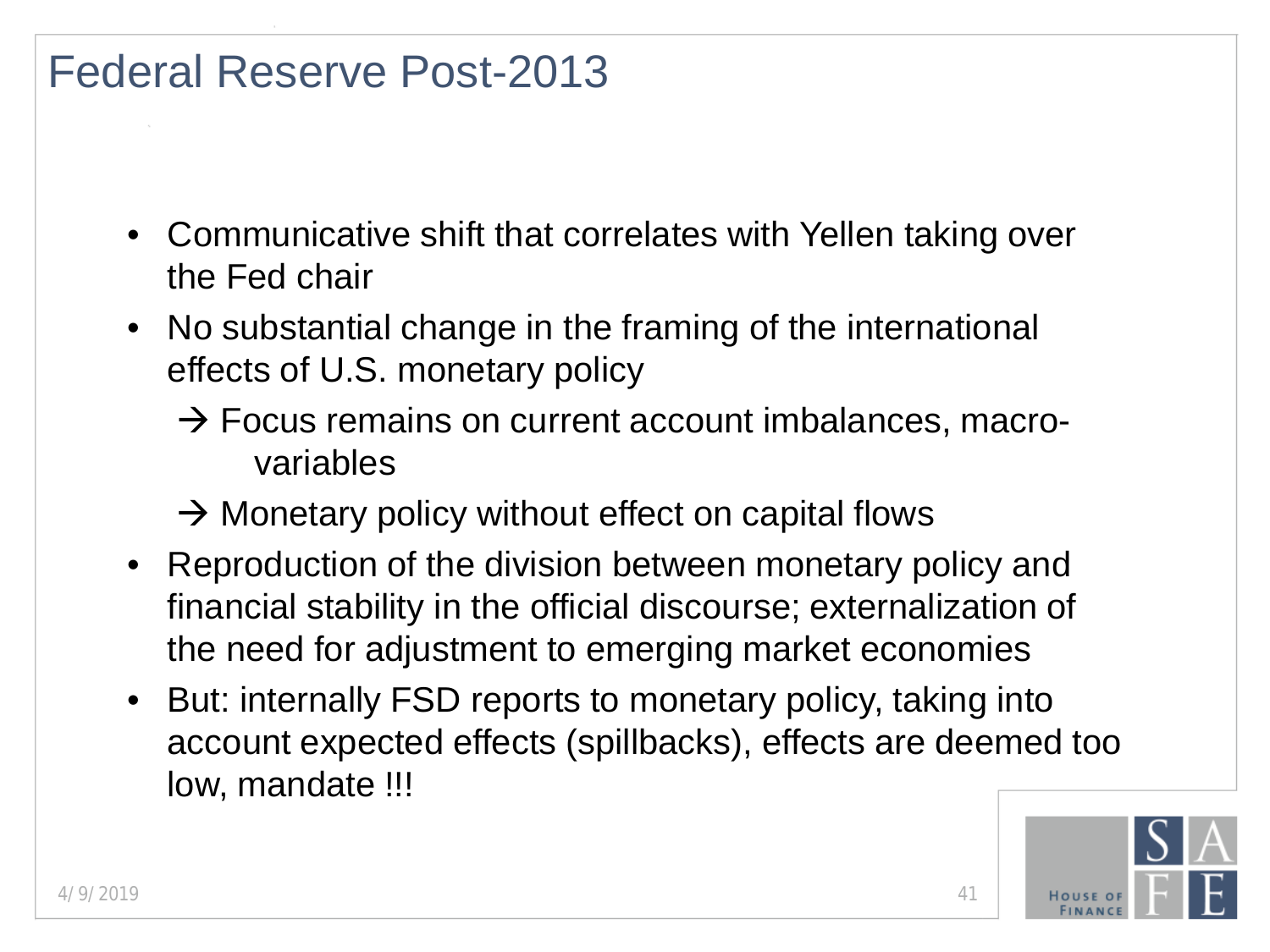#### Fed and domestic financial stability

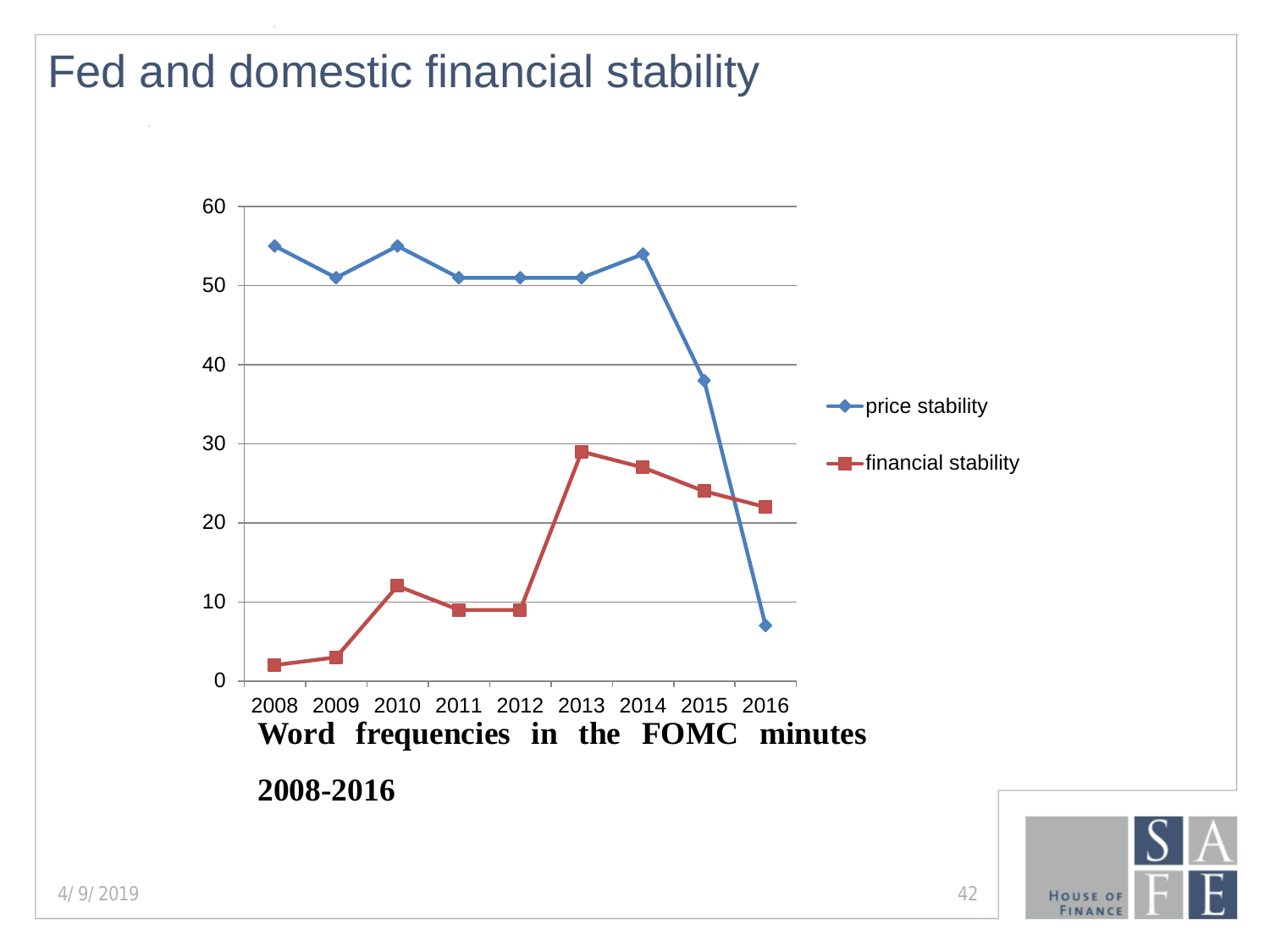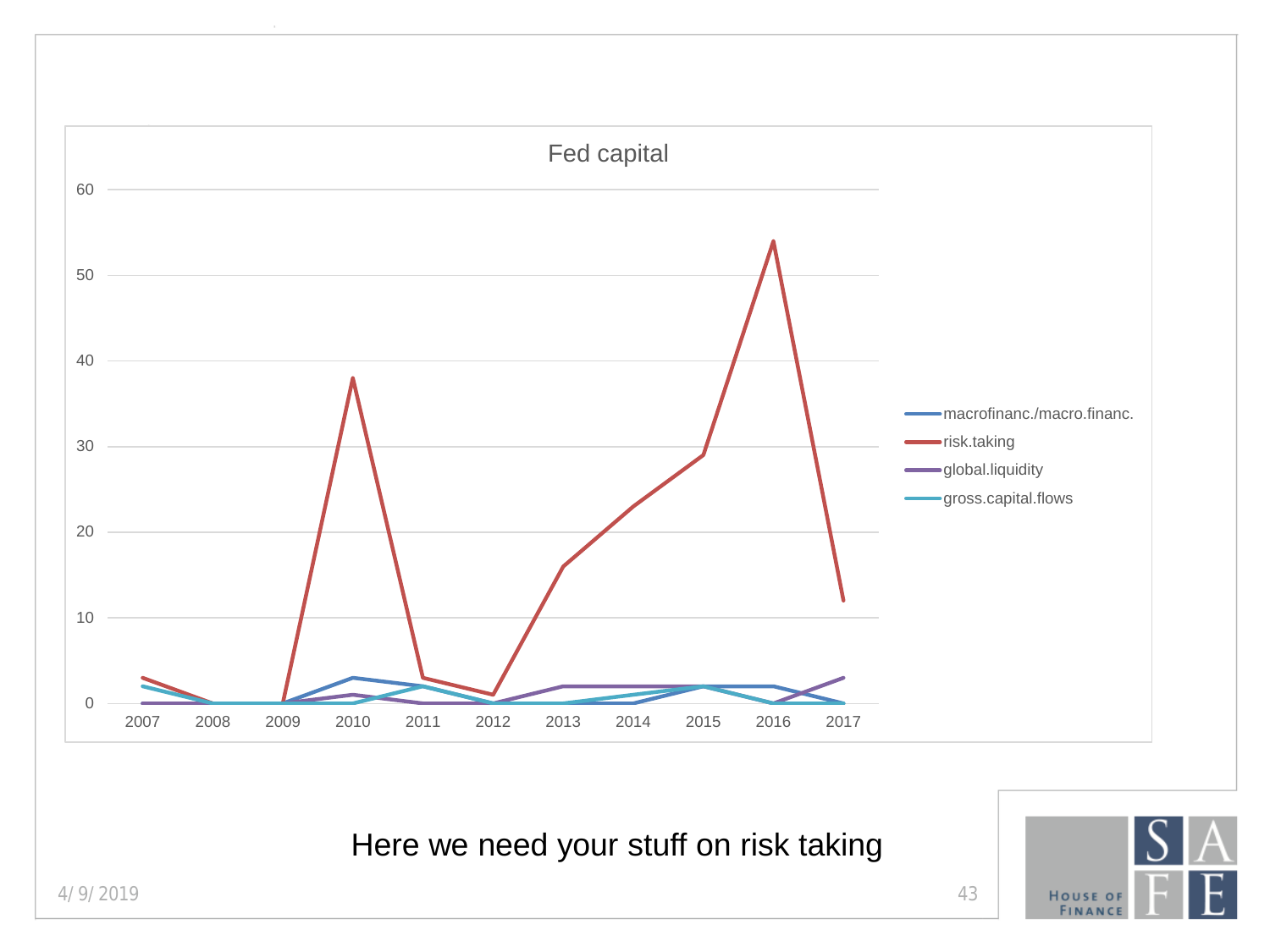## Fed (interviewee 1)

- Interview result: There are many many variables, so it is hard to disentangle  $[\rightarrow]$  general pattern to legitimize Fed policy: too complex to model]; QE was one factor of many
- Should the Fed care? What should EMEs do?
- US first, if US economy is well, everyone is better off, you have to make US as strong as possible; so EME fundamentals are already improved + US clearly and gradually communicates policies  $\rightarrow$ no problem, even though there will remain some turbulences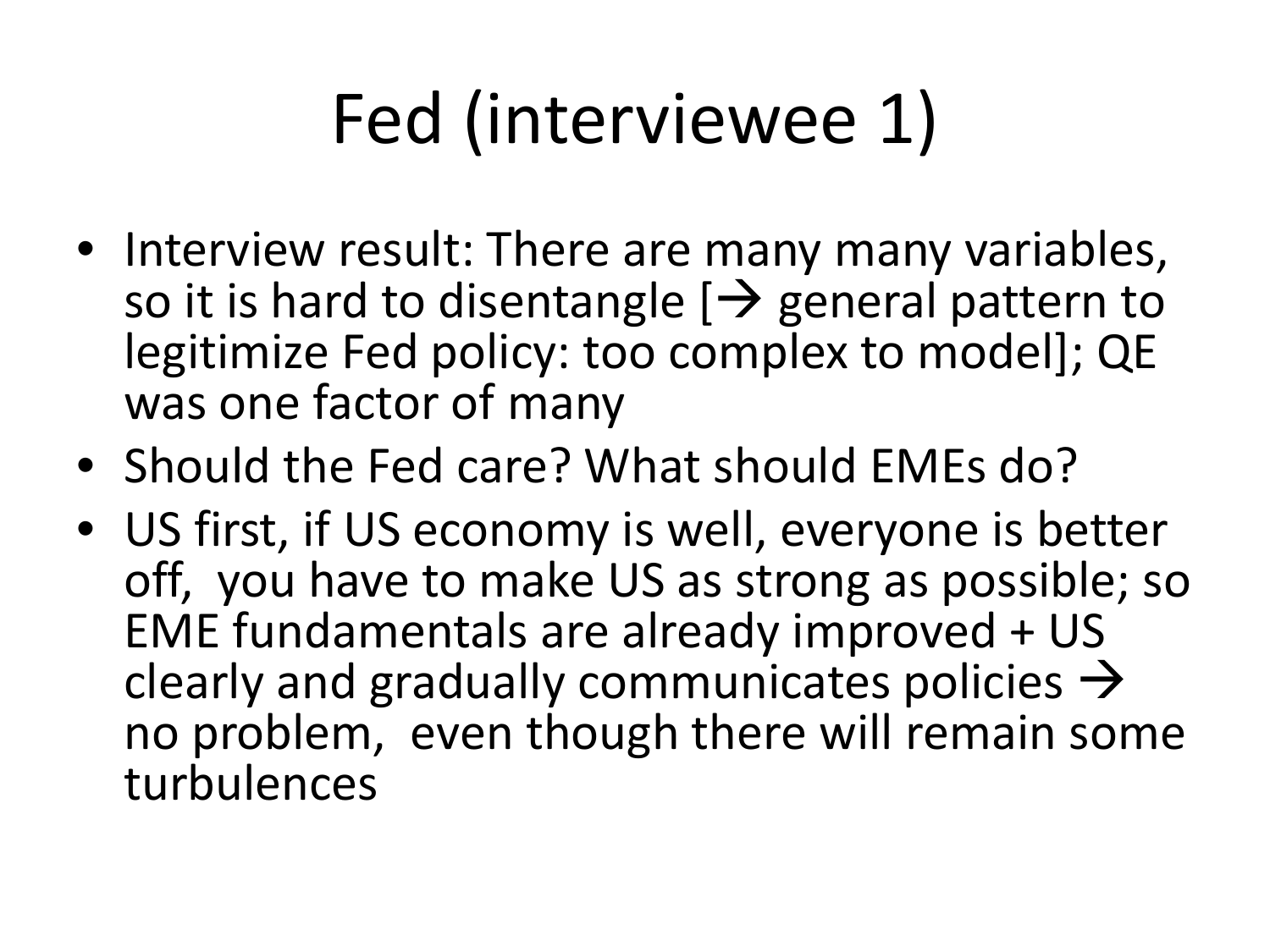# Fed II

- "the international dimension was always there, but got communicated differently"; the financial stability aspects became much more important over the period
- Regarding international responsibilities, interviewees refered to the domestic mandate; only to the extent that spillovers spillback, international considerations are to be taken into account;
- if there is a global crisis that needs for the Fed to act, then they would need to do so anyways because a global crisis always affects the US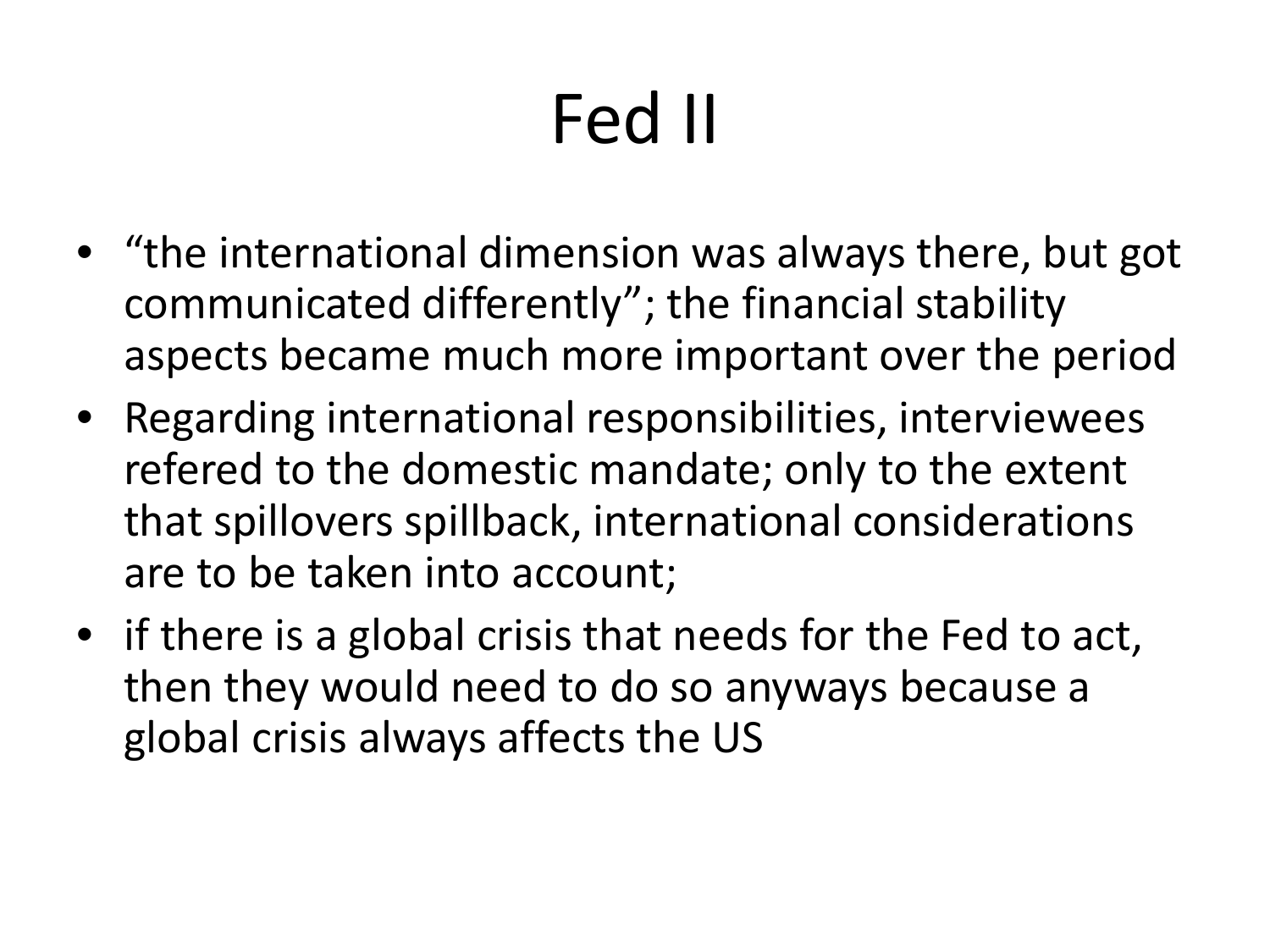# FED III

- Financial stability became a bigger issue with larger potential effects;
- Spillbacks were always in the scope of monetary policymaking; Janet Yellen was just more willing to talk about that stuff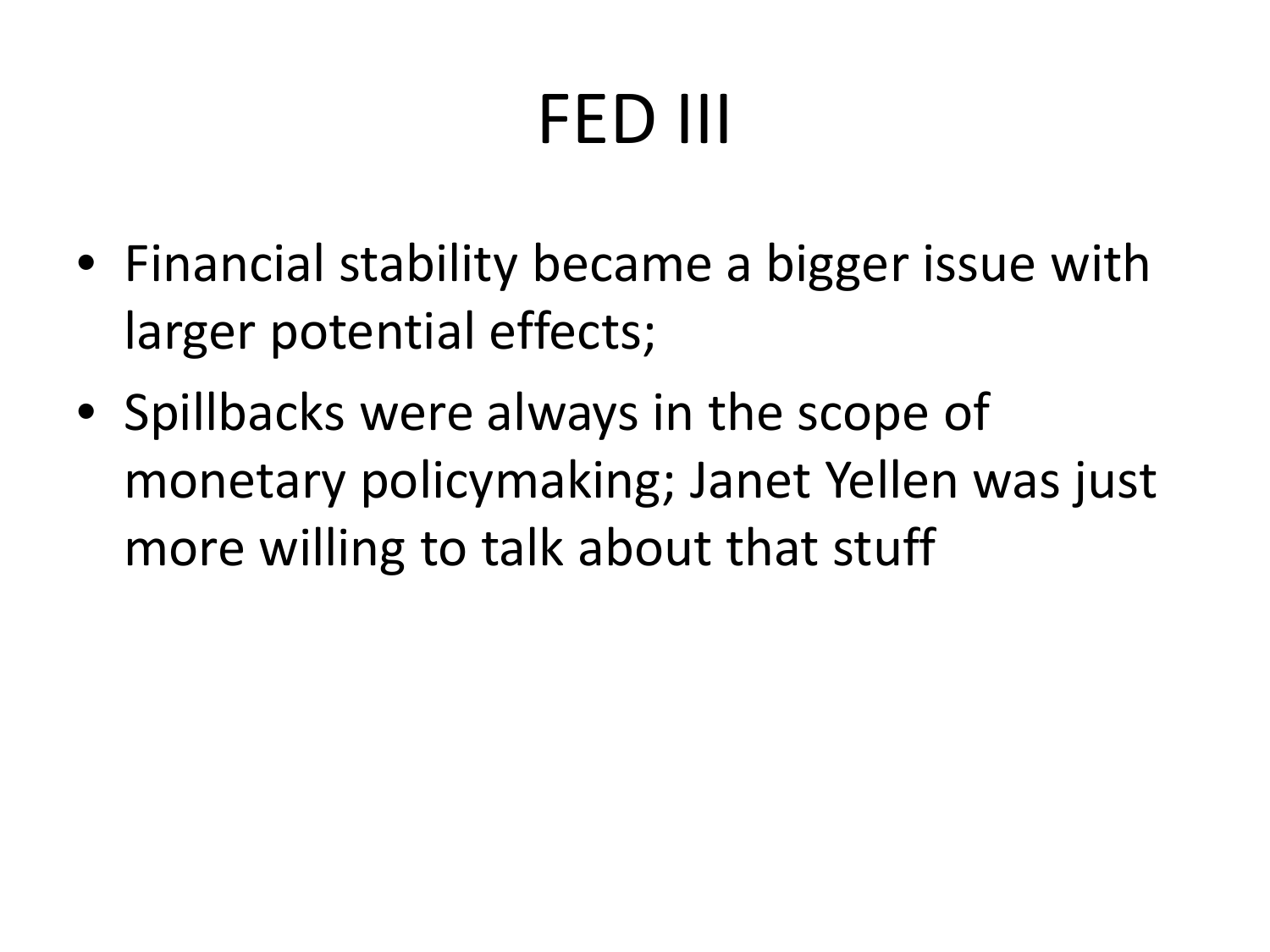#### **Conclusion**

- Divergence, but non-rivalry of these competing frames in a world of non-order; only convergence on notion of "spillbacks"
- Why should the Fed care? Lack of structures in the transnational policy field, even though central banks are constantly in touch with each other
- Positioning of different institutions can be derived from their membership and their most powerful stakeholder, as well as attempt to stake out a position in discoursive space
- But instable stability massive global imbalances  $\rightarrow$  Change is possible: norm entrepreneurs and divergences within policy institutions

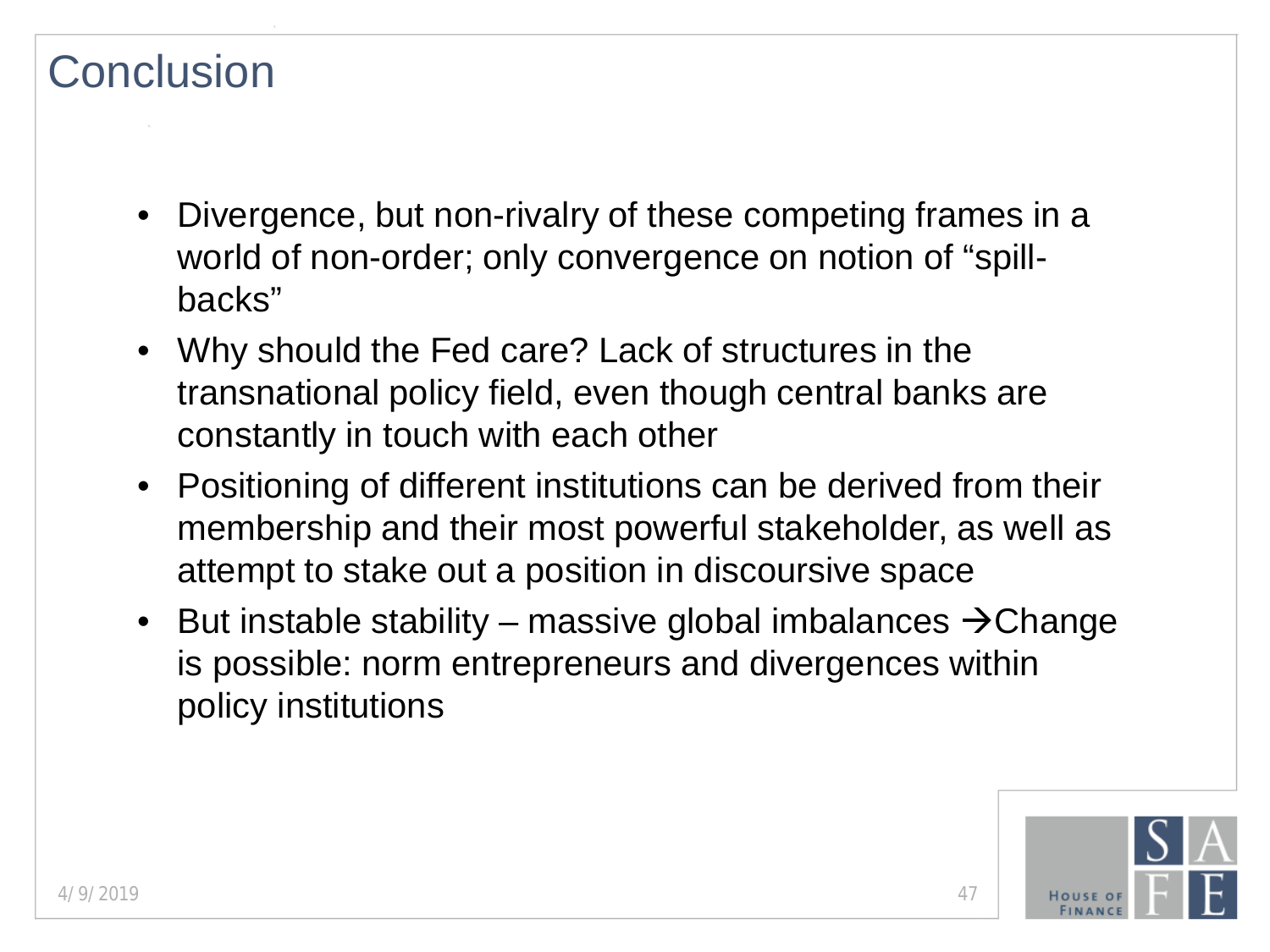#### Conclusion 2: Taper tantrum and economics

-International Macro-finance is now firmly established in international monetary policy discourse

-Its relative degree of immaturity leads to intense debates over size of spill-overs, in particular struggle over notion of global financial cycle

-From Trilemma to Dilemma: from Jackson Hole 2013 to Mundell lecture IMF 2015 to IMF conference on global financial cycle 2017

-even those disagreeing with Rey cannot ignore her (Obstfeld and Taylor 2017)

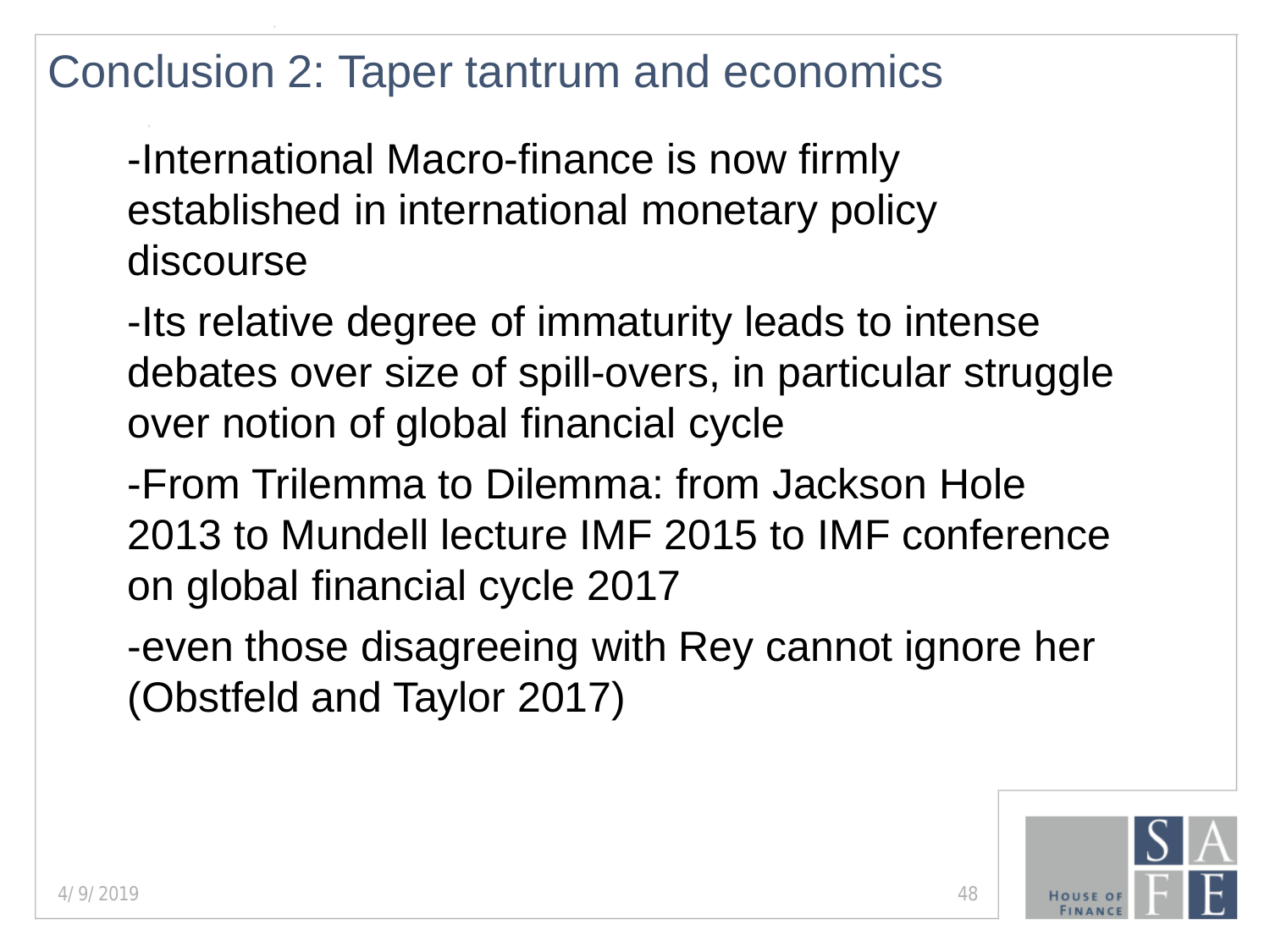### Intellectual fights in the field of international macroeconomics and finance heightened by 2013 taper tantrum

- -Fight between on the one hand International closed form macroeconomics (focus on real side, trade imbalances, savings imbalances) vs. international macro-finance (financial cycles, financing is not equal to saving (anti-loanable fund theory), balance sheets are crucial: gross capital flows matter
- -Mundell-Fleming framework (impossible trinity) vs. dilemma (global financial cycle/ global liquidity)
- -keep your house in order (Nash equilibrium) vs. what is the optimal global outcome of coordinated monetary policies given integrated financial markets
- Contention of international macrofinance: Need to integrate financial and real side effects of globally integrated financial markets in our analysis

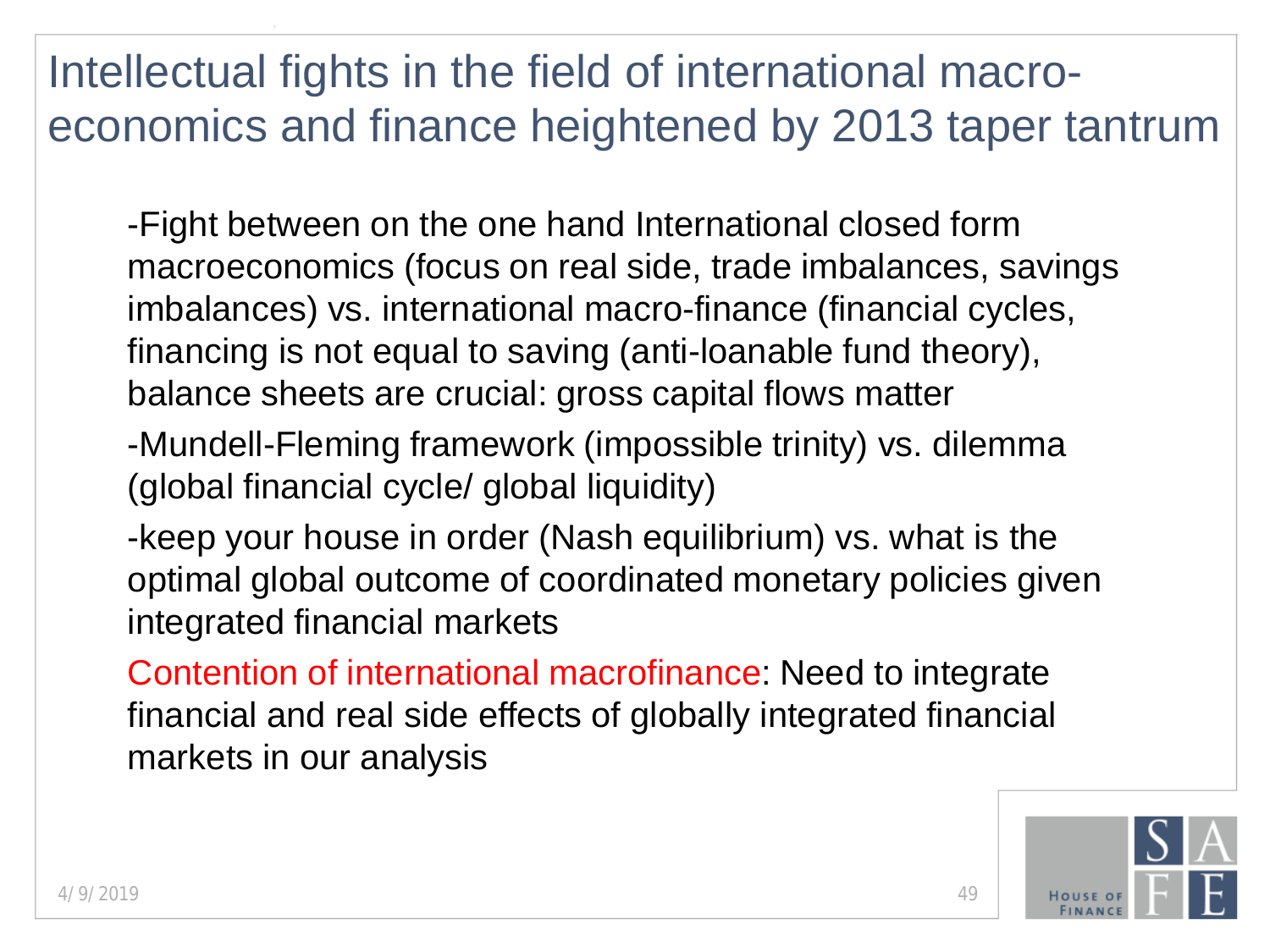### Frames

- From "keeping one's house in order" (Fischer 2014) to internalizing domestic effects on global capital flows
- Acknowledgement of effects of UMPs on credit and financial stability,
- And of finance on currencies due to "search for yield" vs. "safe haven"
- From Mundell-Fleming Model and the trilemma to the dilemma (impossibility of flexible exchange rate and independent monetary policy for EMEs)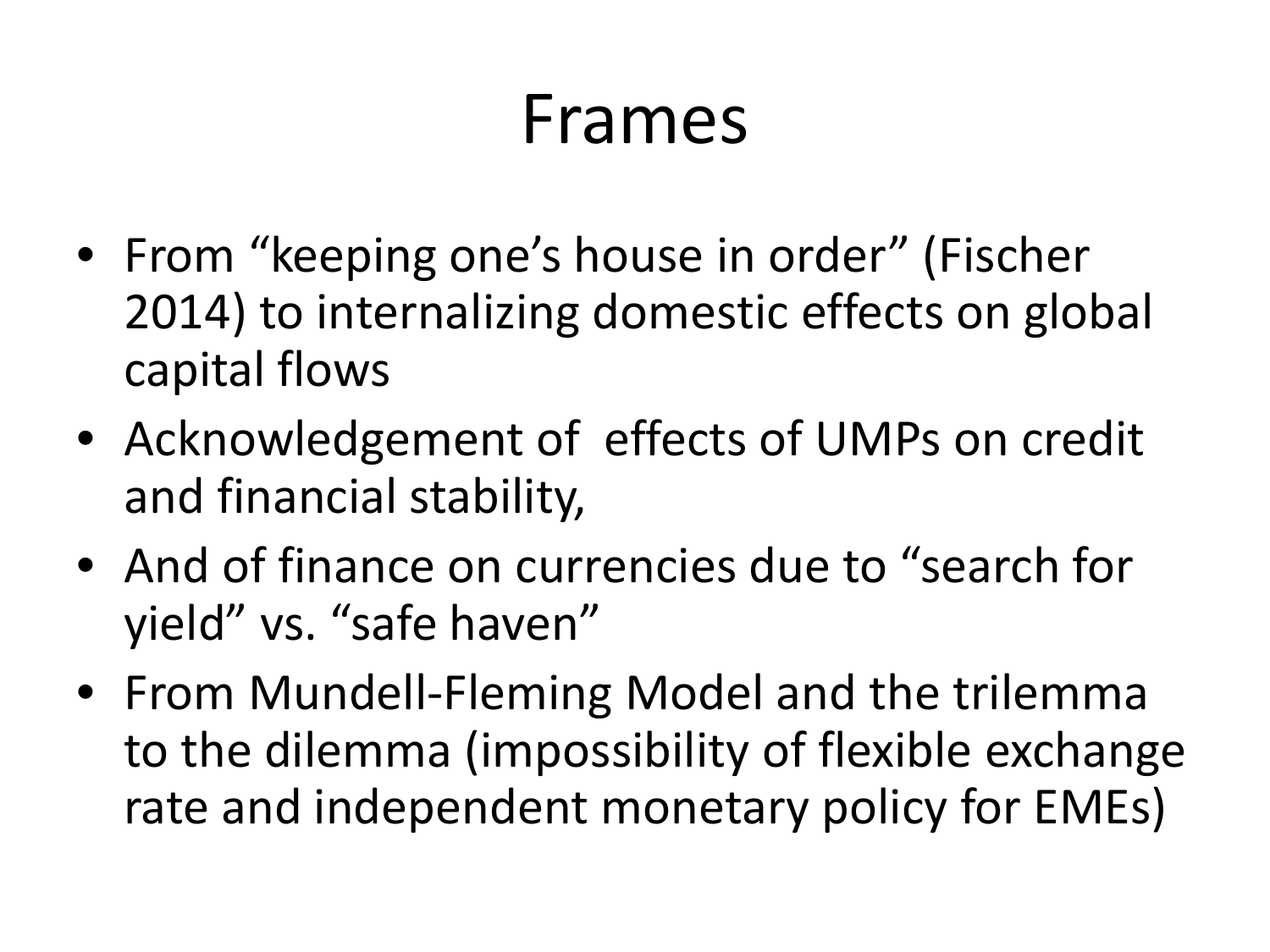### Experts and mandates

- Experts intervene in a world they co-create through their own interpretations
- This is due to the privileged discursive position of expertise: they have "Deutungshoheit" over their areas of expertise
- That is to say: if experts can agree that action a. lies within the mandate of a certain institution, it is very likely that others will defer to that assessment (e.g. judges)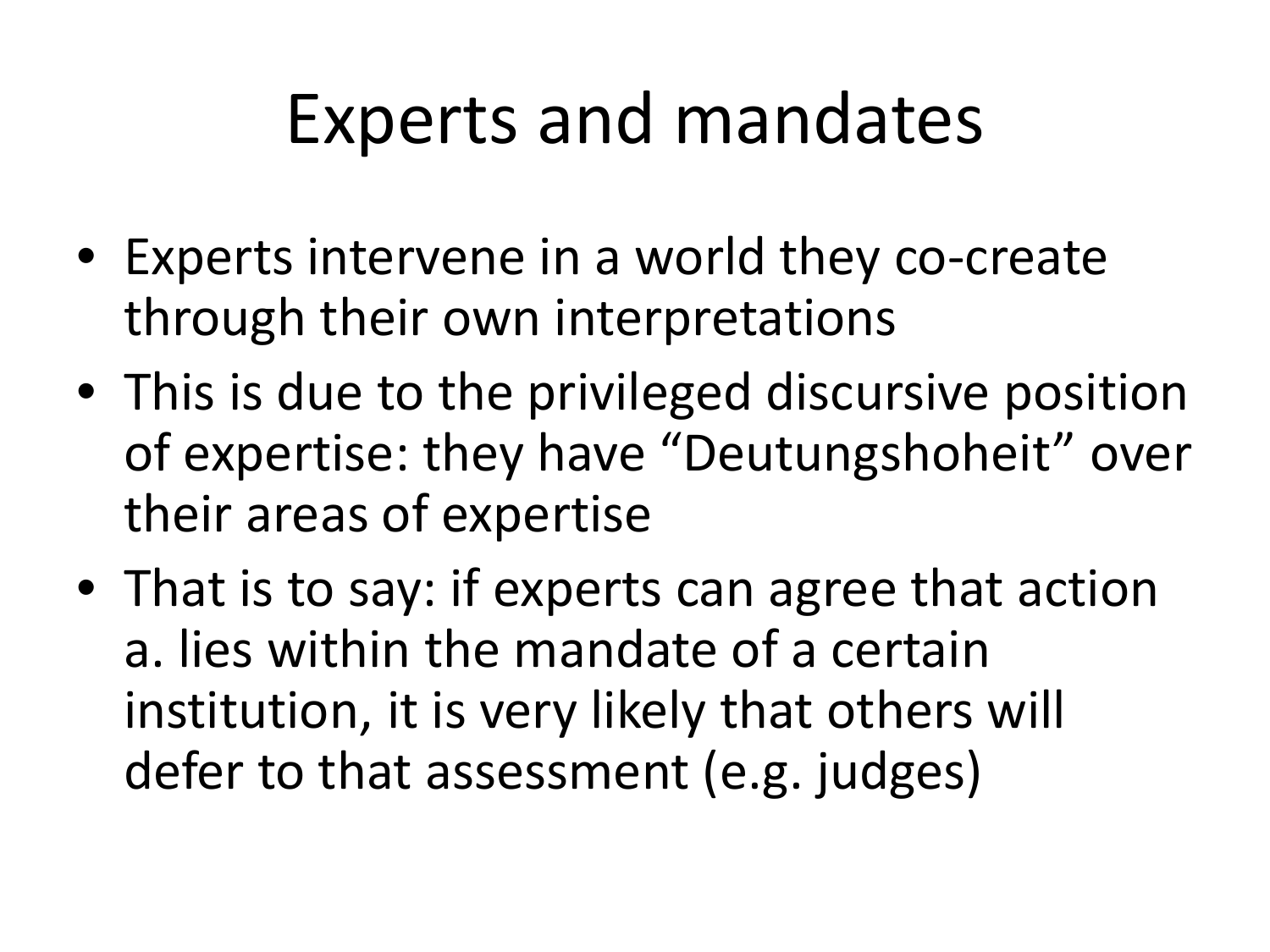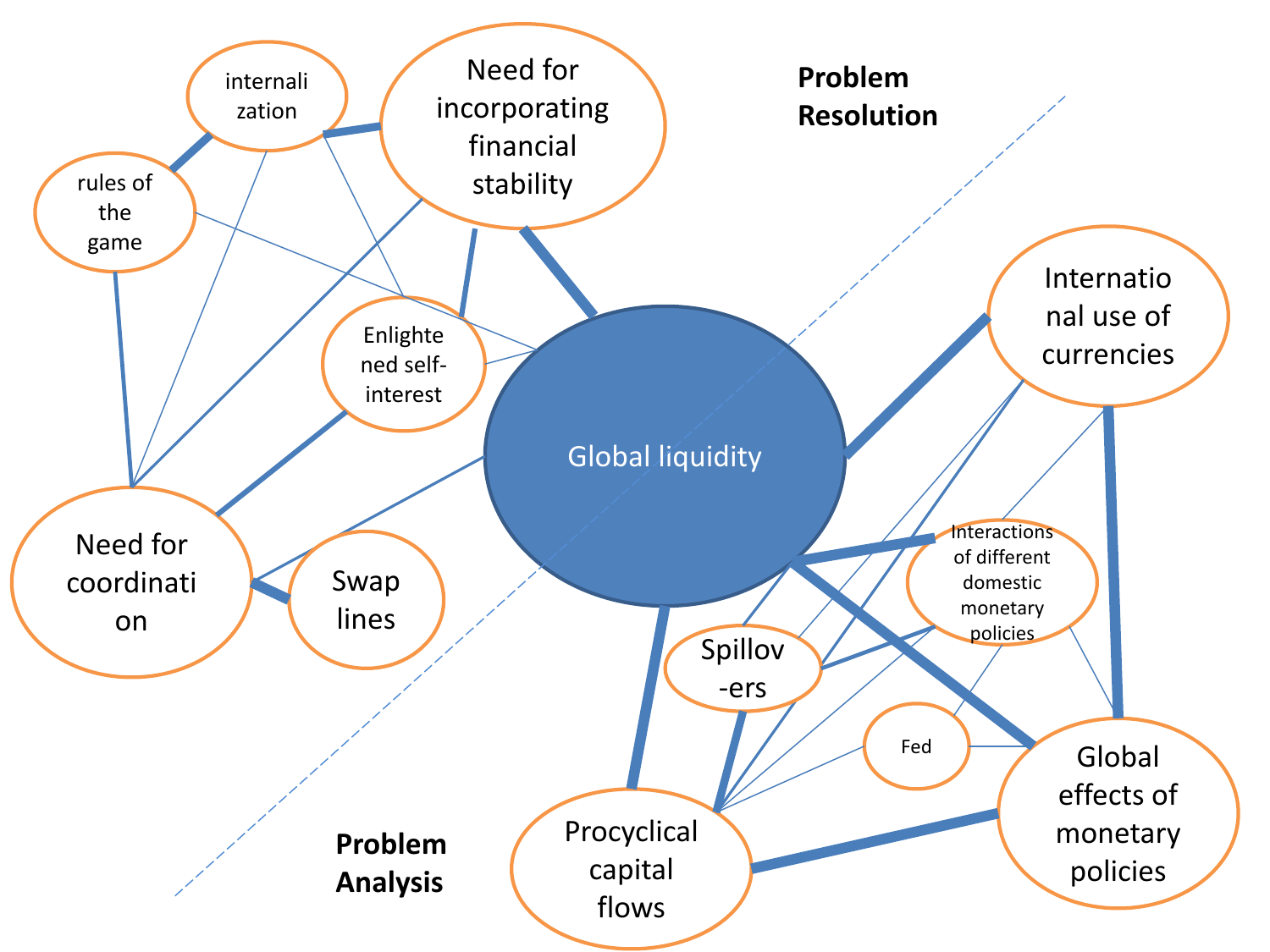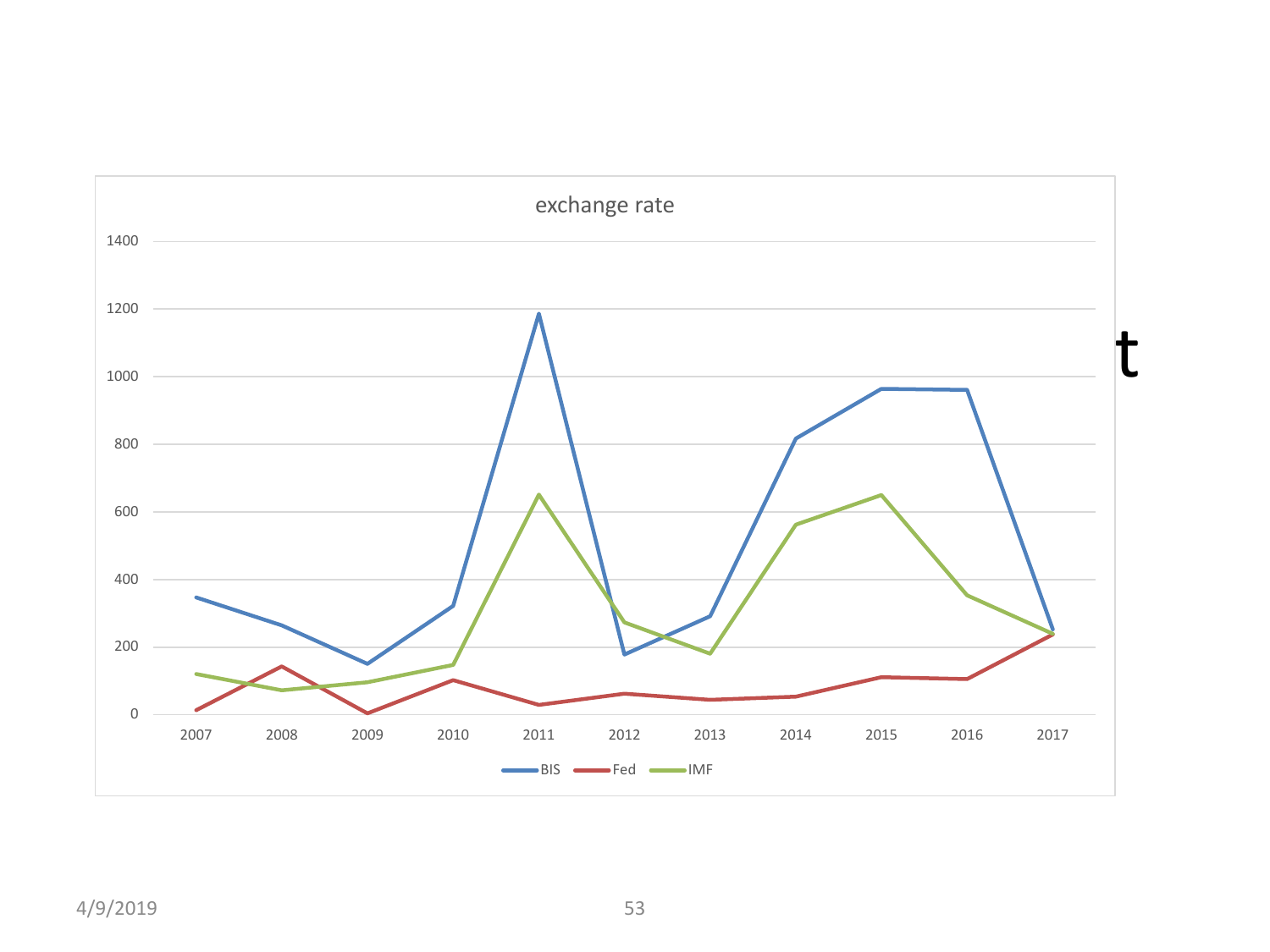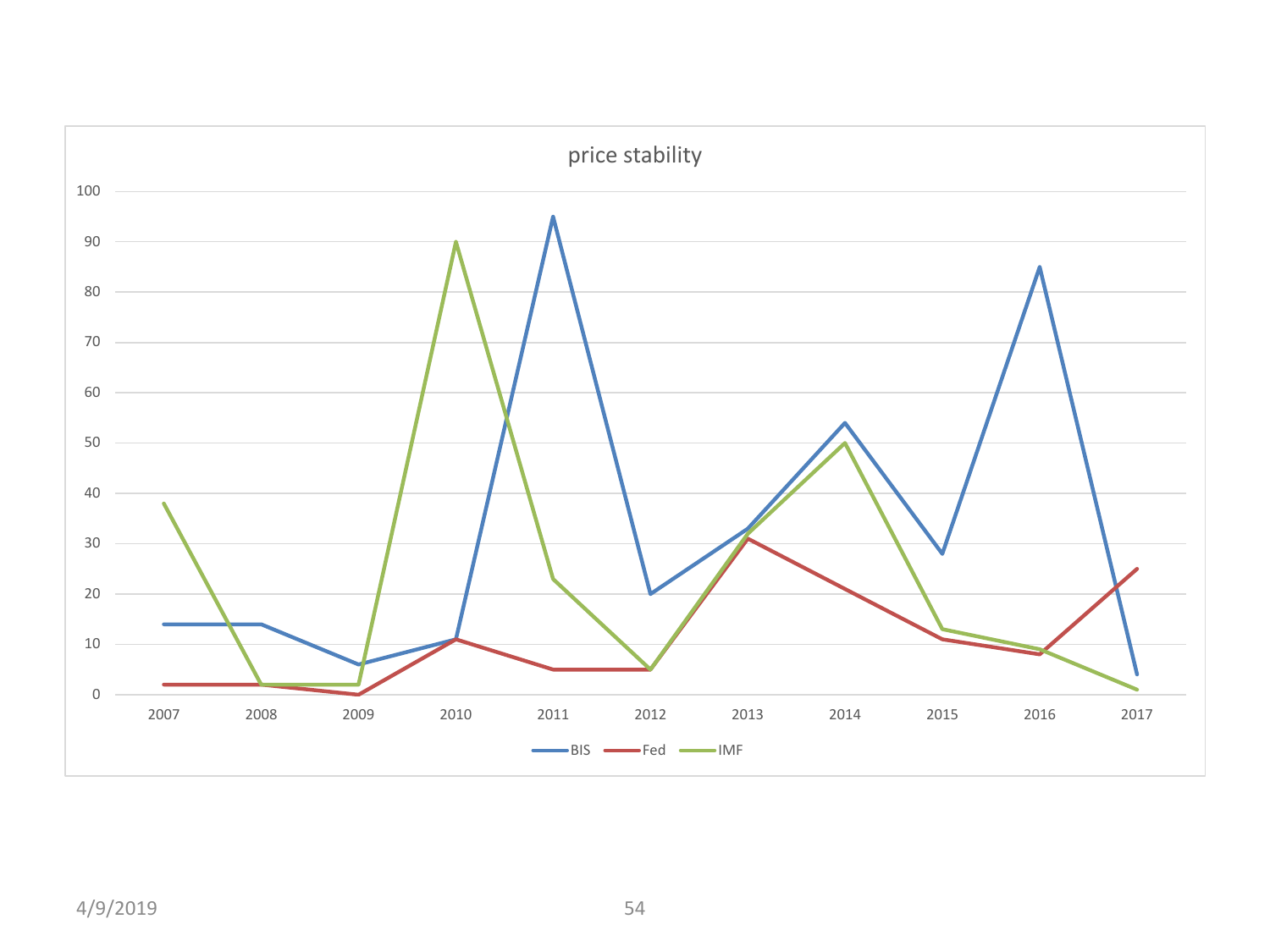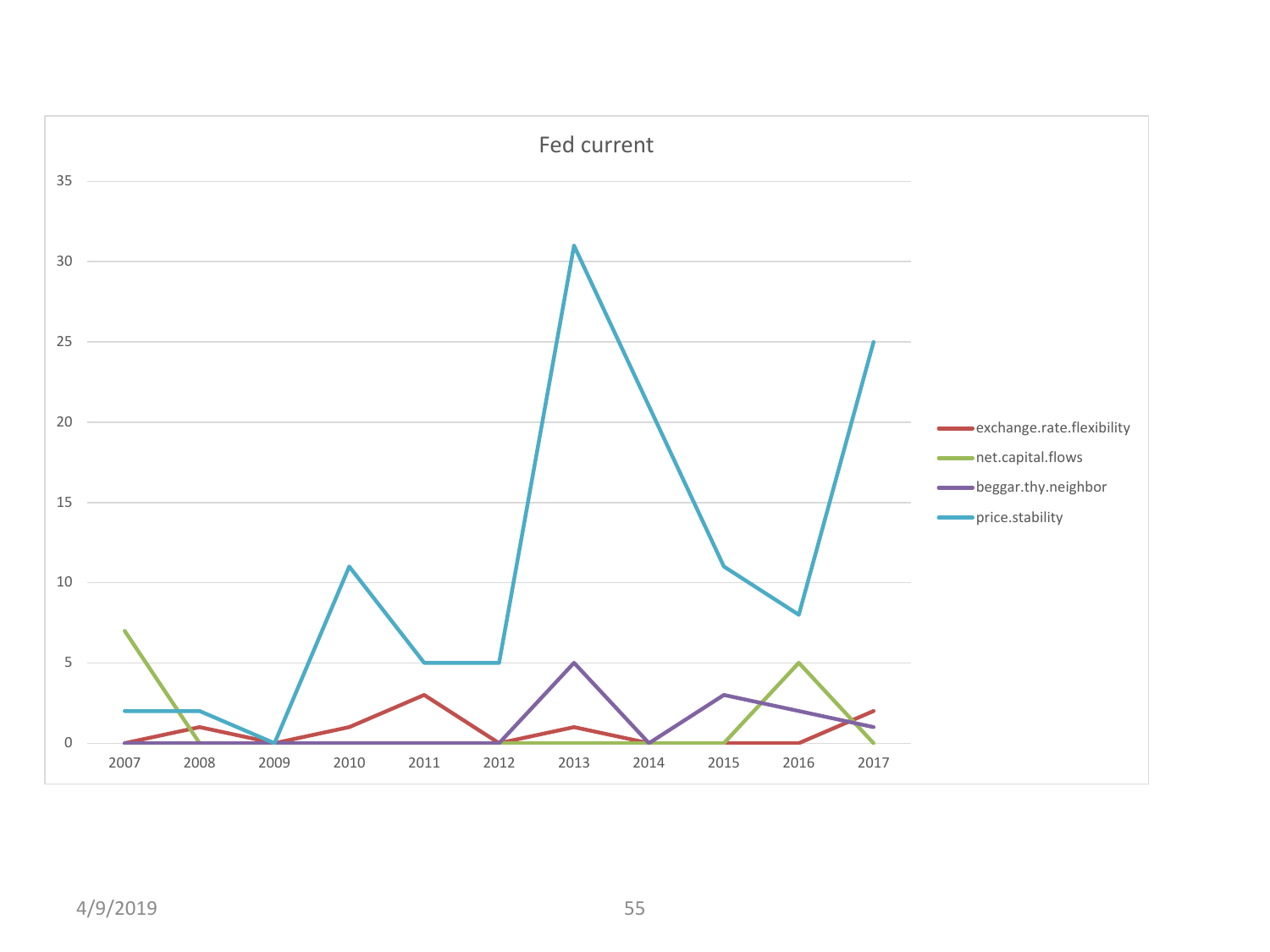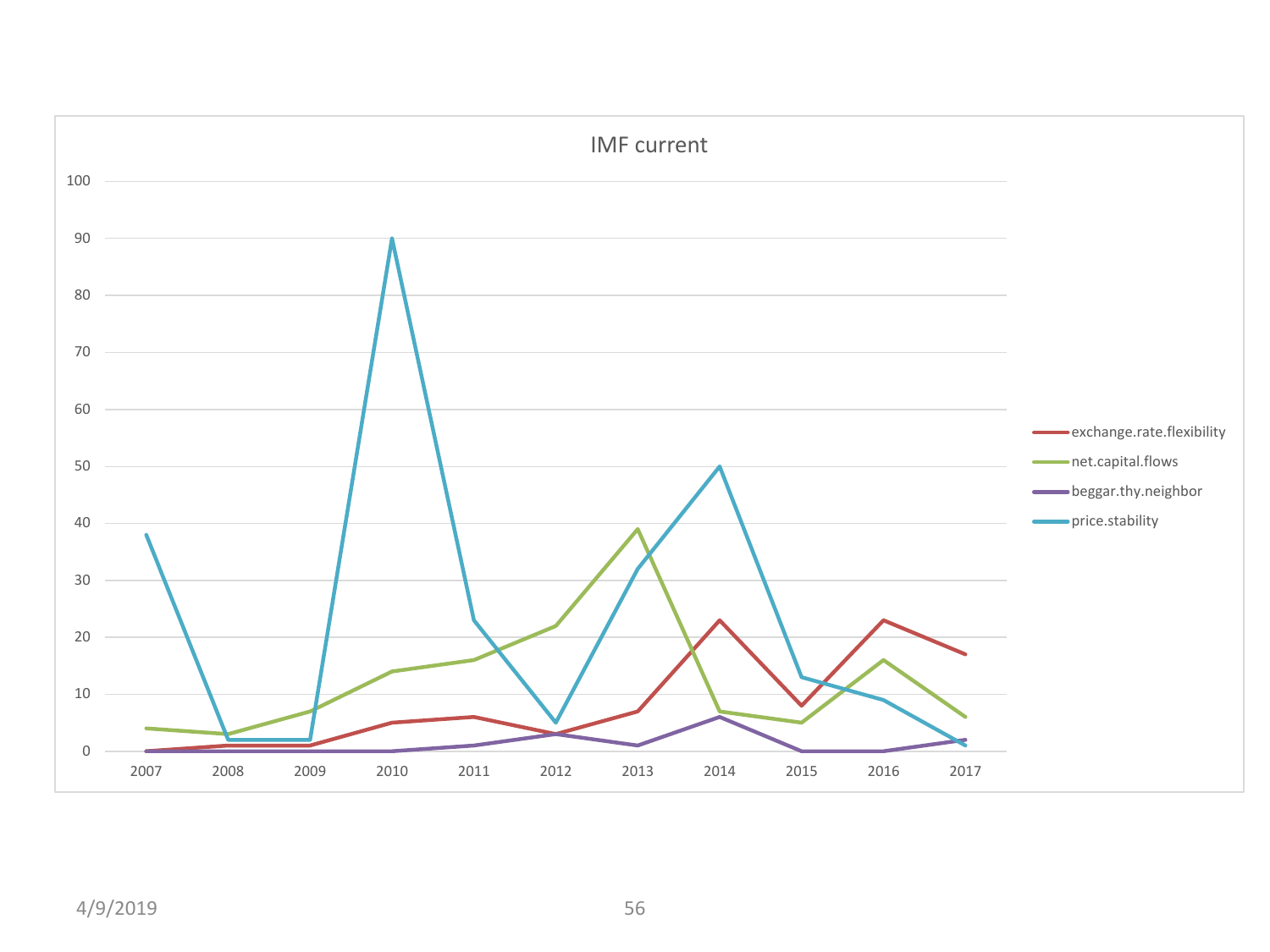